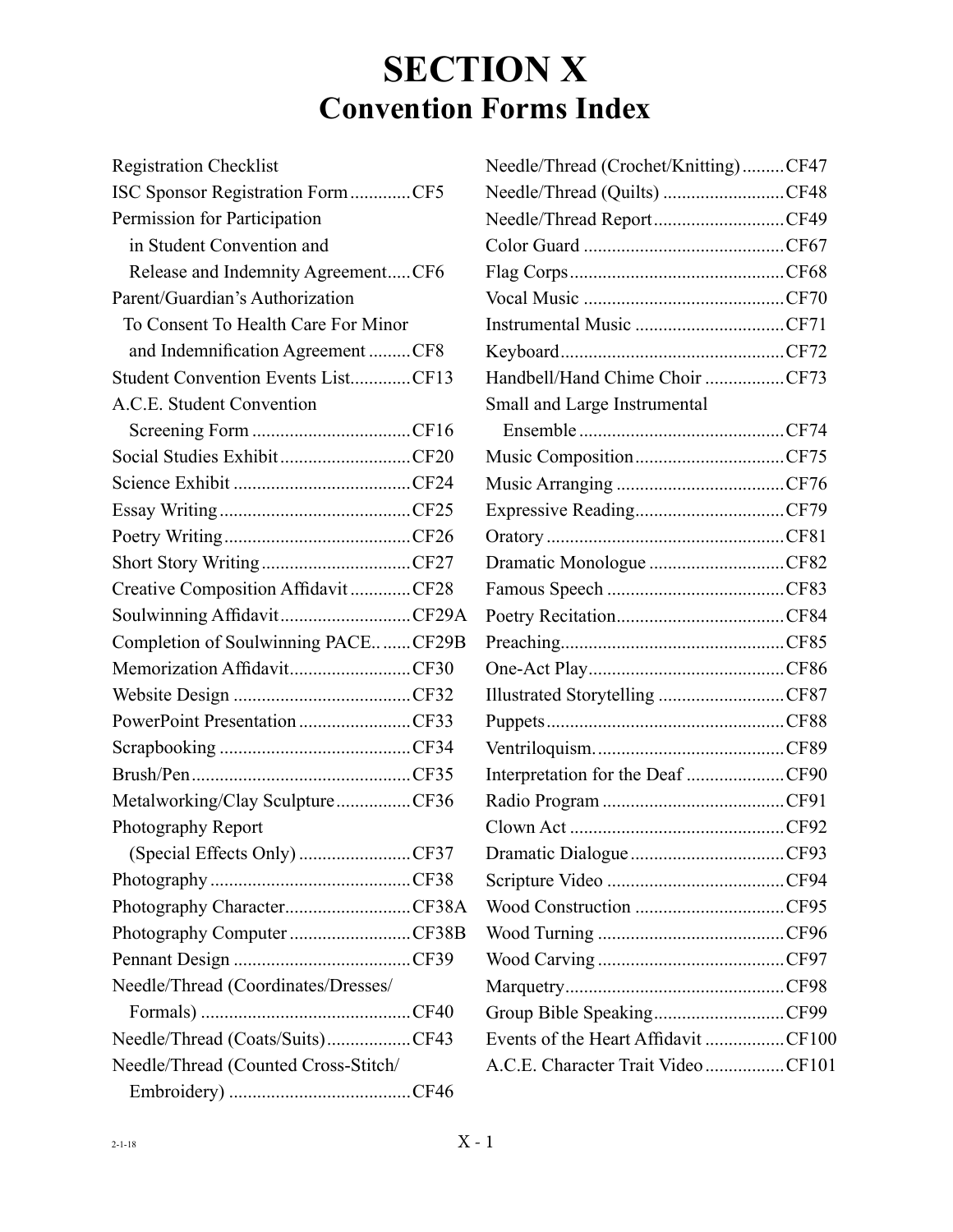# **Convention Forms by Category**

All Convention Forms are available on the [School Registration program.](http://www.aceministries.com/conventions/ISC/updates.aspx)

#### **REGISTRATION FORMS**

- CF5 Sponsor Registration Form (one per adult)
- CF6 Permission for Participation in Student Convention and Release and Indemnity Agreement (one per student)
- CF8 Parent/Guardian's Authorization to Consent to Health Care for Minor and Indemnification Agreement (one per student)
- CF13 Student Convention Events List
- CF16 Accelerated Christian Education Student Convention Screening Form (one per school)

#### **ACADEMIC FORMS**

- CF20 Judge's Form—Social Studies Exhibit
- CF24 Judge's Form—Science Exhibit
- CF25 Judge's Form—Essay Writing
- CF26 Judge's Form—Poetry Writing
- CF27 Judge's Form—Short Story Writing
- CF28 Creative Composition Affidavit
- CF29A Soulwinning Affidavit
- CF29B Completion of Soulwinning PACE
- CF30 Memorization Affidavit—Golden Apple, Golden Lamb, Golden Harp, Christian Soldier, Christian Worker
- CF32 Judge's Form—Website Design
- CF33 Judge's Form—PowerPoint® Presentation

#### **ART FORMS**

- CF34 Judge's Form—Scrapbooking
- CF35 Judge's Form—Brush/Pen
- CF36 Judge's Form—Metalworking/Clay Sculpture
- CF39 Judge's Form—Pennant Design
- CF95 Judge's Form—Wood Construction
- CF96 Judge's Form—Wood Turning
- CF97 Judge's Form—Woodcarving
- CF98 Judge's Form—Marquetry

#### **PHOTOGRAPHY FORMS**

- CF37 Photography Report
- CF38 Judge's Form—Photography
- CF38A Judge's Form—Character Trait
- CF38B Judge's Form—Computer Enhancement

#### **NEEDLE/THREAD FORMS**

- CF40 Judge's Form—Coordinates, Dresses, Formals
- CF43 Judge's Form—Coats/Suits
- CF46 Judge's Form—Counted Cross-Stitch, Embroidery
- CF47 Judge's Form—Crochet, Knitting, Afghans
- CF48 Judge's Form—Quilts
- CF49 Needle/Thread Report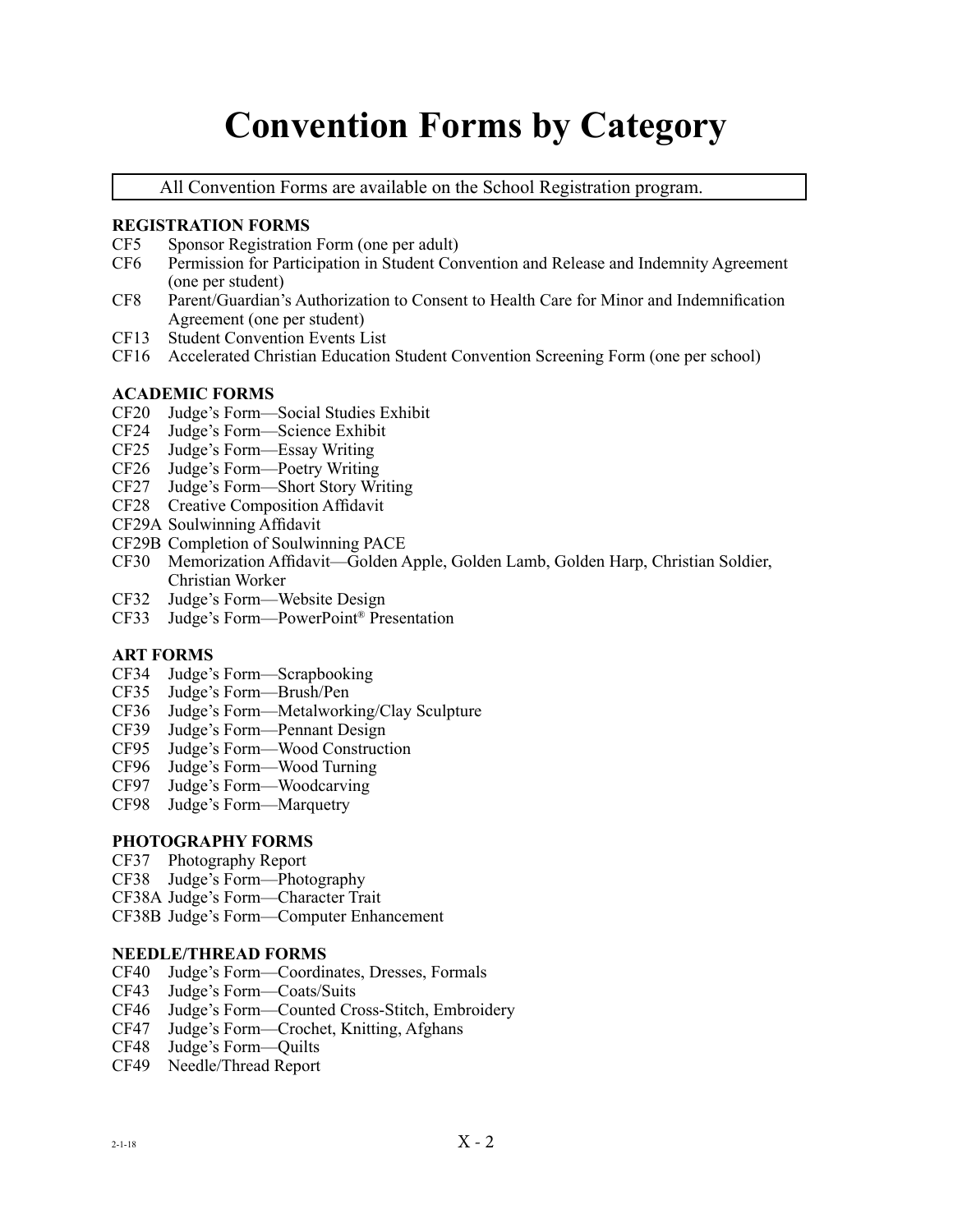#### **COLOR GUARD/FLAG CORPS FORMS**

- CF67 Judge's Form—Color Guard
- CF68 Judge's Form—Flag Corps

#### **MUSIC FORMS**

- CF70 Judge's Form—Vocal Music
- CF71 Judge's Form—Instrumental Music
- CF72 Judge's Form—Keyboard
- CF73 Judge's Form—Handbell/Hand Chime Choir
- CF74 Judge's Form—Small and Large Instrumental Ensemble
- Judge's Form—Music Composition
- CF76 Judge's Form—Music Arranging

#### **SPEECH/DRAMA FORMS**

- CF79 Judge's Form—Expressive Reading
- CF81 Judge's Form—Oratory<br>CF82 Judge's Form—Dramati
- CF82 Judge's Form—Dramatic Monologue<br>CF83 Judge's Form—Famous Speech
- Judge's Form—Famous Speech
- CF84 Judge's Form—Poetry Recitation<br>CF85 Judge's Form—Preaching
- CF85 Judge's Form—Preaching
- CF86 Judge's Form—One-Act Play
- Judge's Form—Illustrated Storytelling
- CF88 Judge's Form—Puppets
- Judge's Form—Ventriloquism
- CF90 Judge's Form—Interpretation for the Deaf
- Judge's Form—Radio Program
- CF92 Judge's Form—Clown Act
- CF93 Judge's Form—Dramatic Dialogue<br>CF94 Judge's Form—Scripture Video
- Judge's Form—Scripture Video
- CF99 Judge's Form––Group Bible Speaking
- CF101 Judge's Form––A.C.E. Character Trait Video

#### **EVENTS OF THE HEART FORM**

CF100 Events of the Heart Affidavit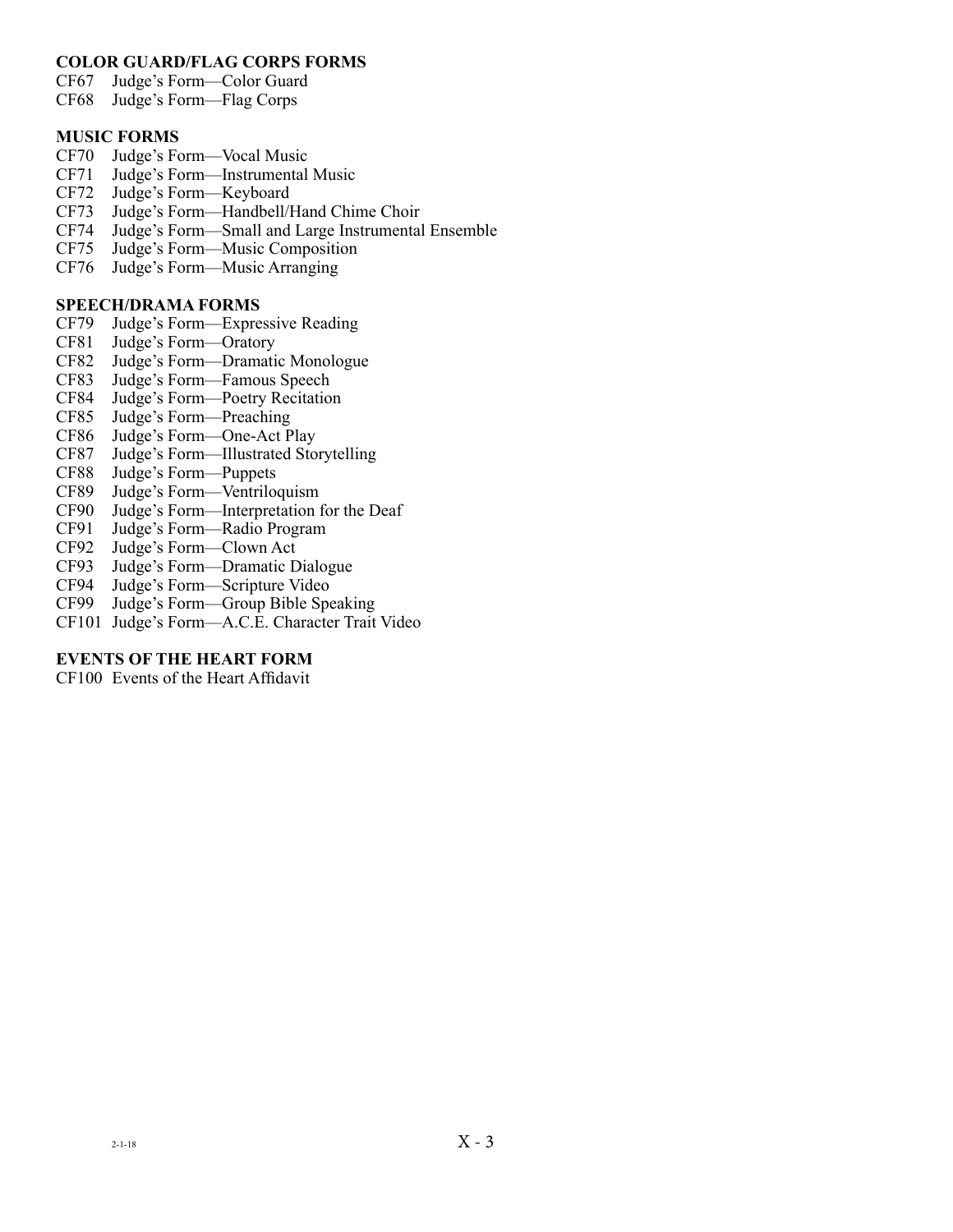# **REGISTRATION CHECKLIST**

- CF5 Sponsor Registration Form (one per adult)
- CF6 Permission and Release (one per student)
- CF8 Medical Form (one per student)
- CF16 Screening Form (one per school)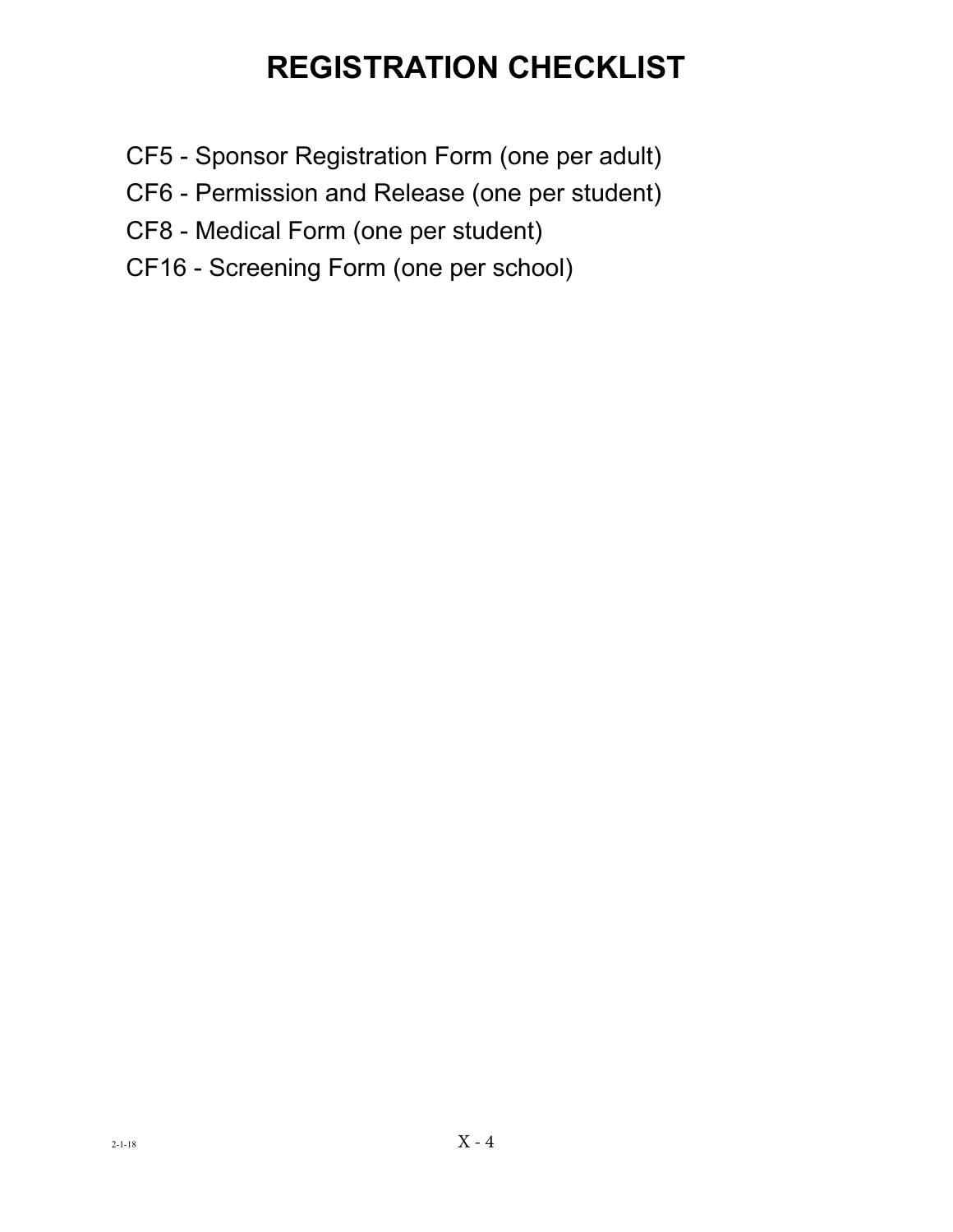#### **SPONSOR REGISTRATION FORM (Please type or print clearly)**

| Name                                                                                                                                                                                                                           |                |               |                             |       | Home Phone       |                   |
|--------------------------------------------------------------------------------------------------------------------------------------------------------------------------------------------------------------------------------|----------------|---------------|-----------------------------|-------|------------------|-------------------|
| School                                                                                                                                                                                                                         |                |               |                             |       | Customer No.     |                   |
| School Address                                                                                                                                                                                                                 |                |               |                             |       |                  |                   |
| City the contract of the contract of the contract of the contract of the contract of the contract of the contract of the contract of the contract of the contract of the contract of the contract of the contract of the contr |                |               | State                       | - ZIP | Country          |                   |
| Over 21 $\Box$                                                                                                                                                                                                                 | Male $\square$ | Female $\Box$ | Judge: Yes $\Box$ No $\Box$ |       | On Campus $\Box$ | Off Campus $\Box$ |
| Place of Lodging (if off campus)                                                                                                                                                                                               |                |               |                             |       |                  |                   |

Students from your school for whom you are responsible (no more than 8 total):

| <u>.</u> |  |
|----------|--|
|          |  |
|          |  |

Are you sponsoring any students from another school? Yes  $\Box$  No  $\Box$ *(A copy of this signed form must be sent by BOTH the sponsoring and the sponsored school.)*

|    | <b>School Name</b><br><b>Student Name</b>                         |                                                                                                                       | Customer# |  |  |  |  |
|----|-------------------------------------------------------------------|-----------------------------------------------------------------------------------------------------------------------|-----------|--|--|--|--|
| 1. |                                                                   |                                                                                                                       |           |  |  |  |  |
| 2. | <u> 1989 - Johann Barbara, margaret eta idazlearia (h. 1989).</u> |                                                                                                                       |           |  |  |  |  |
| 3. |                                                                   |                                                                                                                       |           |  |  |  |  |
| 4. |                                                                   |                                                                                                                       |           |  |  |  |  |
| 5. |                                                                   | <u> 1989 - Johann John Stein, mars an deutscher Stein und der Stein und der Stein und der Stein und der Stein und</u> |           |  |  |  |  |
| 6. | <u> 1989 - Johann Barbara, martxa eta idazlea (h. 1989).</u>      |                                                                                                                       |           |  |  |  |  |
| 7. |                                                                   |                                                                                                                       |           |  |  |  |  |
| 8. |                                                                   |                                                                                                                       |           |  |  |  |  |

**I have read the** *International Student Convention (ISC) Guidelines,* **shared its contents with all of my students, and will do my part to ensure the young people entrusted to me follow the regulations as set forth in these guidelines. I will abide by and support the ISC dress standards and will willingly have our students dress accordingly at all times. I will also know the whereabouts of the students who have been assigned to me at all times. I understand it is my responsibility to attend all rallies with my students, including the entire awards ceremony. I understand that no medals will be given out until winners are announced and no medals will be mailed to recipients.**

 $\_$ 

Sponsor's Signature Date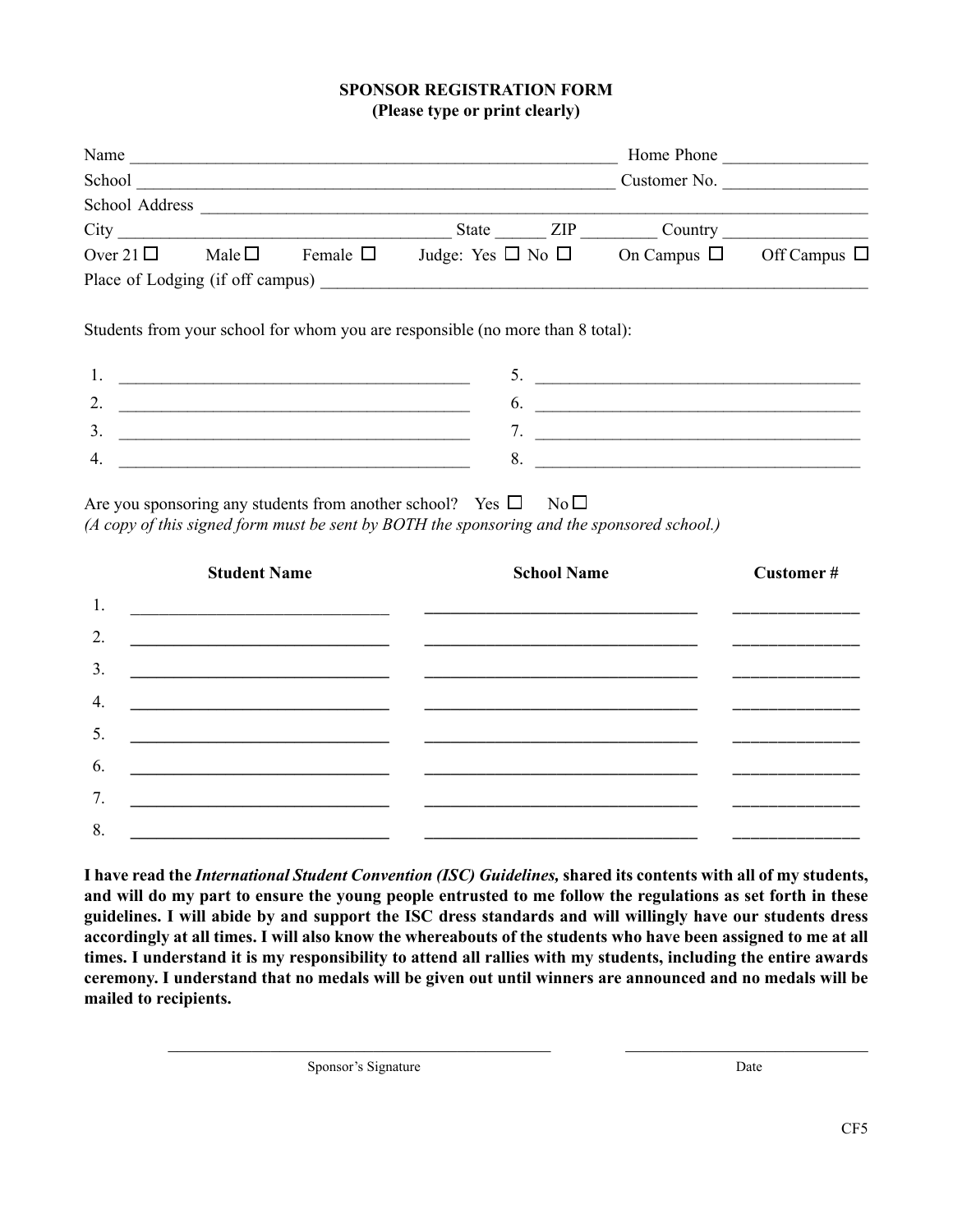#### **PERMISSION FOR PARTICIPATION IN STUDENT CONVENTION AND RELEASE AND INDEMNITY AGREEMENT**

| Student/Sponsor/Guest Name | Date of Birth |  |
|----------------------------|---------------|--|
| School Name                | Customer No.  |  |

As the parent/legal representative of the above named individual, I give my consent and grant permission for my child/myself to attend and participate in the events of the \_\_\_\_\_\_ (*school year*) Accelerated Christian Education's **Regional Student Convention/International Student Convention** (*circle only one convention*) (hereinafter, **"SC"** or **"Convention"**). I understand that such attendance and participation is a privilege and not a right and may be revoked for cause at any time at the discretion of SC officials. I give my consent and grant permission to Accelerated Christian Education, Inc., incorporated in Texas, currently located in Hendersonville, Tennessee, to use without compensation my child's submitted still photography and/or motion picture for marketing and/or promotional purposes. I also give my consent and grant permission to Accelerated Christian Education, Inc., to use without compensation any still photograph and/or motion picture(s) taken at the convention of the above named individual for marketing and/or promotional purposes.

I UNDERSTAND AND HEREBY AGREE TO ASSUME ALL OF THE RISKS WHICH MAY BE ENCOUNTERED WITH MY CHILD'S/MY PARTICIPATION IN THE ABOVE NAMED CONVENTION, INCLUDING ACTIVITIES PRELIMINARY AND SUBSEQUENT THERETO, INCLUDING TRANSPORTATION TO AND FROM SC. In consideration of my child/myself being permitted to attend and participate in SC, I do hereby agree to hold Accelerated Christian Education, Inc., dba School of Tomorrow, Accelerated Christian Education Ministries, the Host Campus, and their agents and employees, harmless from any and all present and future liability, actions, causes of actions, claims, expenses, and damages on account of injury, including death, to my child/myself or property which is not the result of gross negligence, intentional neglect, or willful or wanton conduct by the ministry, or its agents, representatives, or employees, in connection with SC.

I expressly agree that this release, waiver, and indemnity agreement is intended to be as broad and inclusive as permitted by the laws of the State of Texas and that if any portion thereof is held invalid, it is agreed that the balance shall, notwithstanding, continue in full legal force and effect. This release contains the entire agreement between the parties hereto and the terms of this release are contractual and not a mere recital.

I further state that I HAVE CAREFULLY READ THE FOREGOING RELEASE, WAIVER, AND INDEMNITY AGREEMENT, KNOW THE CONTENTS THEREOF, AND I SIGN THIS DOCUMENT AS MY OWN FREE ACT. This is a legally binding agreement that I have read and understand.

| Guest, Sponsor, or Parent/Guardian Signature    | Parent/Guardian Signature (Dual Custody) |
|-------------------------------------------------|------------------------------------------|
| Guest, Sponsor, or Parent/Guardian Printed Name | Parent/Guardian Printed Name             |
| <b>Address</b>                                  | <b>Address</b>                           |
| City, State, ZIP                                | City, State, ZIP                         |
| Telephone                                       | Telephone                                |
| Date                                            | Date                                     |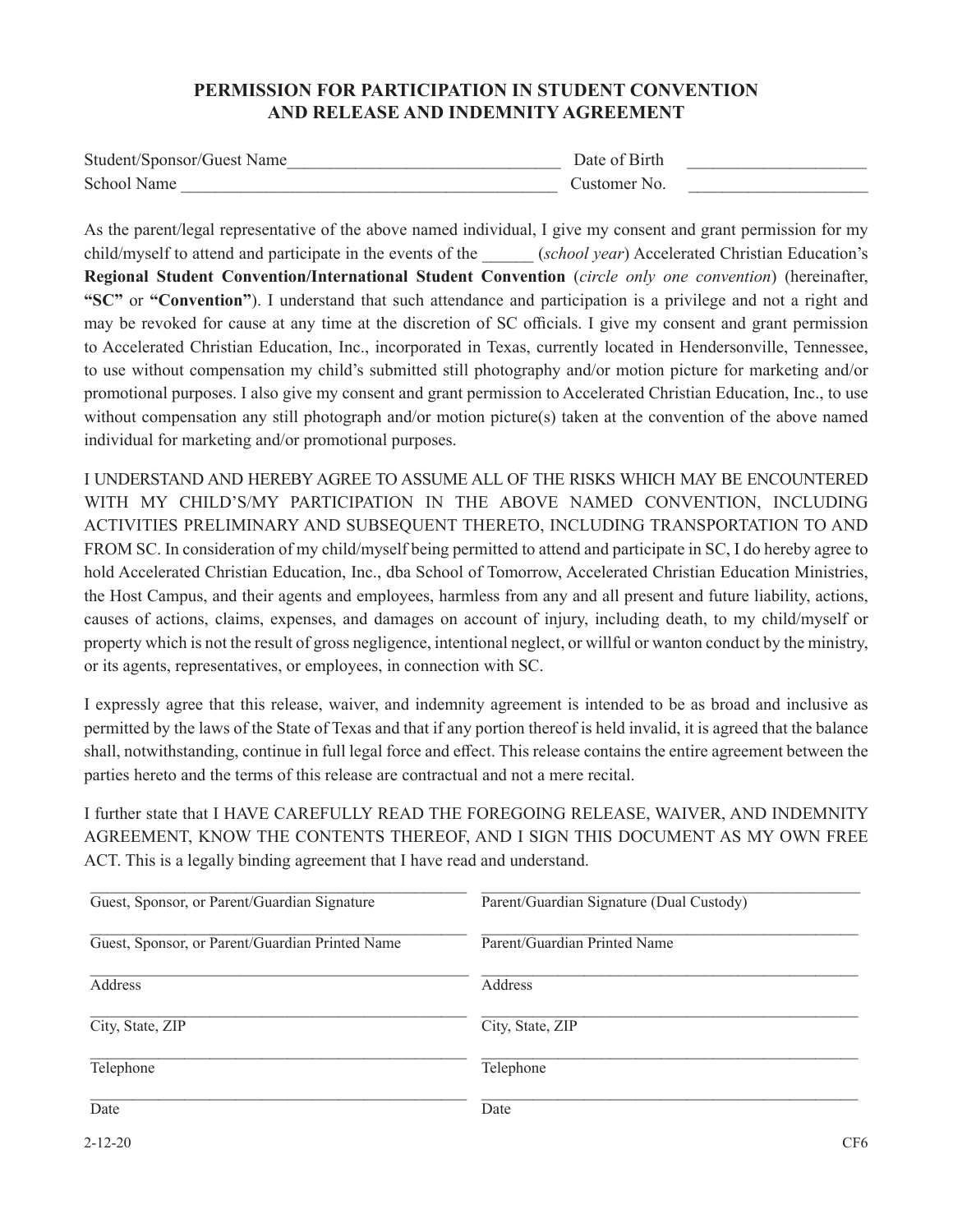#### **PARENT/GUARDIAN'S AUTHORIZATION TO CONSENT TO HEALTH CARE FOR MINOR AND INDEMNIFICATION AGREEMENT**

I, \_\_\_\_\_\_\_\_\_\_\_\_\_\_\_\_\_\_\_\_\_\_\_\_\_\_\_\_\_\_\_\_\_\_\_\_\_\_\_\_\_\_\_\_\_\_\_\_\_, am the custodial parent having legal custody of , a minor child, age example born a multiplier of  $\Box$  authorize \_\_\_\_\_\_\_\_\_\_\_\_\_\_\_\_\_\_\_\_\_\_\_\_\_\_\_\_\_\_\_\_\_\_, an adult sponsor (hereinafter, Sponsor) in whose care I have entrusted my child to do any acts which may be necessary or proper to provide for the emergency health care of the minor

child, including, but not limited to, the power

- (i) To provide for such health care at any hospital or other institution, or the employing of any physician, dentist, nurse, or other person whose services may be needed for such emergency health care, and
- (ii) To consent to and authorize any emergency health care, including administration of anesthesia, X-ray examination, performance of operations, and other procedures by physicians, dentists, and other medical personnel except the withholding or withdrawal of life sustaining procedures.
- (iii) To give my child Tylenol/Advil, cough syrup, or Pepto-Bismol if needed. Yes  $\square$  No  $\square$

This consent shall be effective throughout my child's attendance and participation in the Student Convention, including activities preliminary and subsequent thereto, through  $\qquad \qquad$ , 20, or unless specifically extended or rescinded earlier by either party.

In consideration of my child being able to attend and participate in Student Convention, I do hereby agree to hold Accelerated Christian Education, Inc., Student Convention, director, or dean and their agents and employees, harmless from any and all present and future liability, actions, causes of actions, claims, expenses, and damages on account of injury, including death, to my child or property, which is not the result of gross negligence, intentional neglect, or willful or wanton conduct by the Student Convention, director, or dean and their agents and employees, in connection with any medical treatment deemed necessary and authorized by the terms of this Medical Consent Form.

#### **Current Medical Conditions:**

**(Include nature of any required attention, medications, or other treatment and/or allergies to medication.)**

 $\_$  , and the set of the set of the set of the set of the set of the set of the set of the set of the set of the set of the set of the set of the set of the set of the set of the set of the set of the set of the set of th

 $\_$ 

 $\_$ 

\_\_\_\_\_\_\_\_\_\_\_\_\_\_\_\_\_\_\_\_\_\_\_\_\_\_\_\_\_\_\_\_\_\_\_\_\_\_\_\_\_\_\_\_\_\_\_\_\_\_\_\_\_\_\_\_\_\_\_\_\_\_\_\_\_\_\_\_\_\_\_\_\_\_\_\_\_\_\_\_\_\_\_\_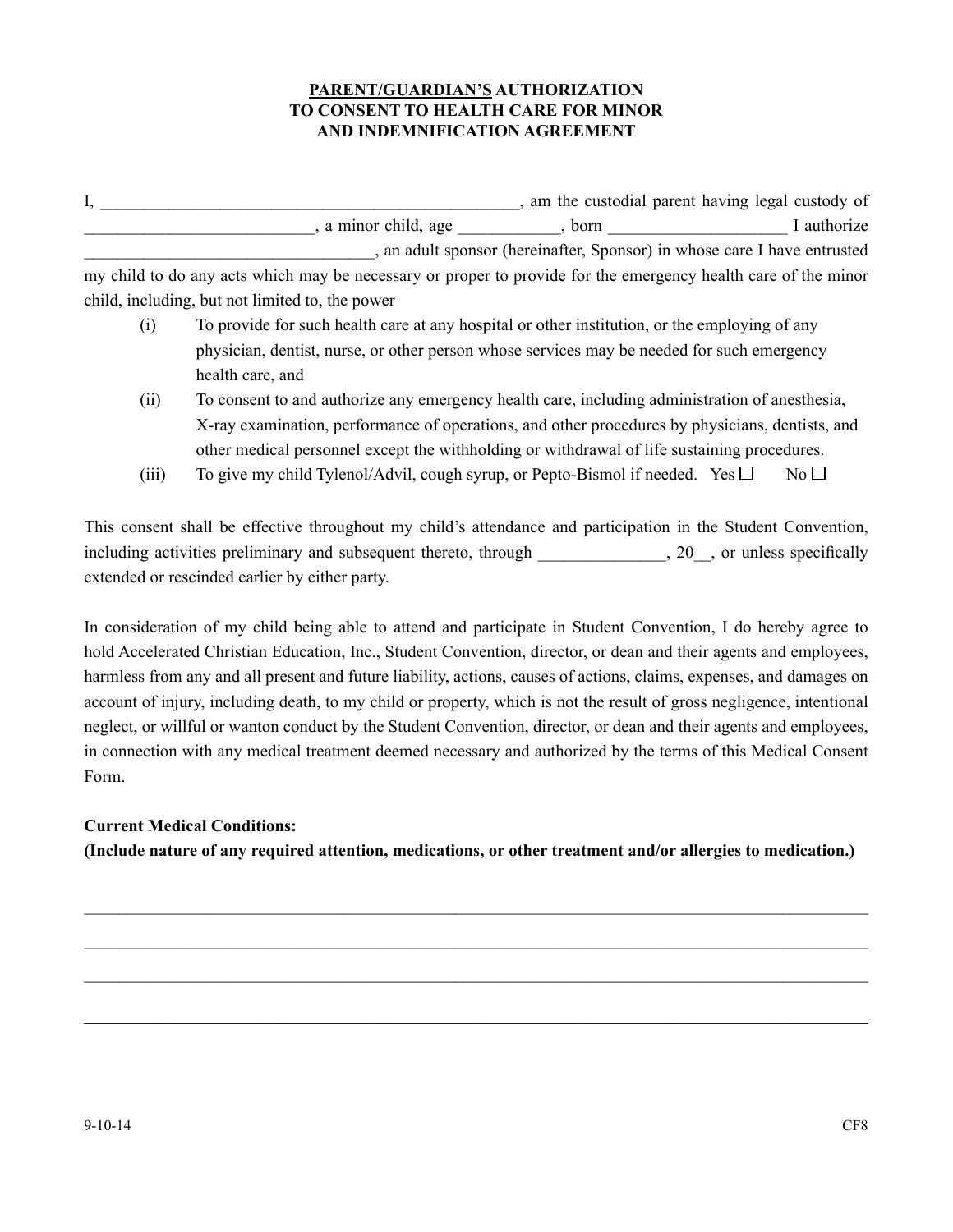| <b>Name of Physician:</b><br><u> 1980 - Andrea Andrew Maria (h. 1980).</u> | <b>Phone</b> ( |
|----------------------------------------------------------------------------|----------------|
| <b>Medical Insurance Information:</b>                                      | Policy $#$     |
| (company name)                                                             |                |

By signing here, I indicate that I have the understanding and capacity to communicate health care decisions and that I am fully informed as to the contents of this document and understand the full import of this grant of powers to the agents named herein. I further state that I HAVE CAREFULLY READ THE FOREGOING INDEMNIFICATION AGREEMENT AND KNOW THE CONTENTS THEREOF AND I SIGN HEREUNDER AS MY OWN FREE ACT.

| Date | Custodial Parent/Guardian's Signature    |
|------|------------------------------------------|
|      | Custodial Parent/Guardian's Printed Name |
|      | Address                                  |
|      | City<br>St./Prov.<br>ZIP/Postal Code     |
|      | Home Telephone                           |
|      | Name of School                           |
|      | School Customer#                         |
|      | School Phone                             |
|      | Sponsor                                  |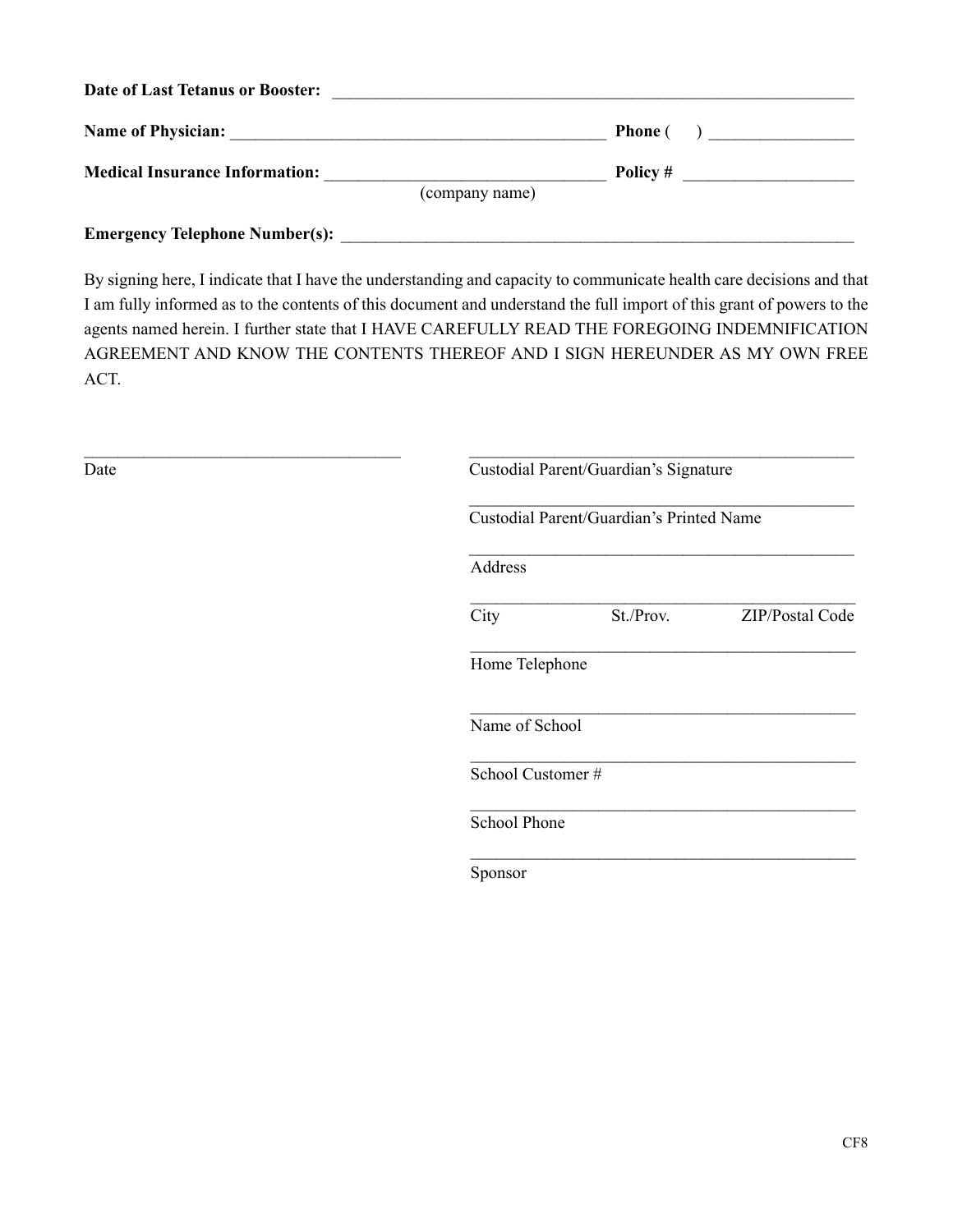### **2022 Student Convention Events List** *(147 Events: 95 In-Person, 52 Virtual)*

| <b>ACADEMICS (25)</b>                                           | <b>NEEDLE/THREAD (10)</b>                           | <b>MUSIC (29)</b>                                                |
|-----------------------------------------------------------------|-----------------------------------------------------|------------------------------------------------------------------|
| General (10)                                                    | 350 Coordinates                                     | Vocal $(13)$                                                     |
| 201 Bible Memory*                                               | 351 Dresses                                         | 501 Male Solo                                                    |
| 202 Checkers**                                                  | 352 Formals*                                        | 502 Female Solo                                                  |
| 203 Chess**                                                     | 353 Coats/Suits*                                    | 503 Male Duet                                                    |
| 204 Spelling                                                    | 355 Counted Cross-Stitch                            | 504 Female Duet                                                  |
| 210 Science Exhibit-Collection                                  |                                                     | 505 Mixed Duet                                                   |
|                                                                 | 356 Embroidery                                      | 506 Male Trio                                                    |
| 211 Science Exhibit-Research<br>212 Science Exhibit-Engineering | 359 Crochet<br>360 Knitting*                        | 507 Female Trio                                                  |
| 213 Science Exhibit-Theoretical                                 |                                                     | 508 Mixed Trio                                                   |
| 214 Social Studies-Collection                                   | 361 Quilts<br>362 Afghans*                          | 509 Male Quartet                                                 |
|                                                                 |                                                     |                                                                  |
| 215 Social Studies-Research                                     | <b>ATHLETICS</b> (Male) (20)                        | 510 Female Quartet                                               |
| Team $(2)$<br>216 PACE Bowl**                                   | Track (7)                                           | 511 Mixed Quartet                                                |
|                                                                 | 401 100-Meter Dash                                  | 512 Small Ensemble (5-15)                                        |
| 217 Bible Bowl                                                  | 402 200-Meter Dash                                  | 513 Large Ensemble (16 and up)                                   |
| <b>Creative Composition (3)</b>                                 | 403 400-Meter Dash                                  | Instrumental (16)                                                |
| 220 Essay Writing                                               | 404 800-Meter Run                                   | 520 Solo-Piano (Male)                                            |
| 221 Poetry Writing                                              | 405 1600-Meter Run                                  | 521 Solo-Piano (Female)                                          |
| 222 Short Story Writing                                         | 406 400-Meter Relay                                 | 523 Solo-Woodwind                                                |
| <b>Computer Programs (3)</b>                                    | 407 1600-Meter Relay                                | 524 Solo-String (Plucked)                                        |
| 223 Website Design*                                             | Field Events (4)                                    | 525 Solo-String (Bowed)                                          |
| 224 Linear PowerPoint®*                                         | 420 High Jump                                       | 526 Solo-Brass                                                   |
| 225 Nonlinear PowerPoint®*                                      | 421 Running Long Jump                               | 527 Solo-Miscellaneous                                           |
| <b>Christian Service (7)</b>                                    | 422 Shot-Put                                        | 530 Duet-Piano                                                   |
| 230 Soulwinning Award*                                          | 423 Discus                                          | 531 Instrumental Duet                                            |
| 231 Golden Apple Award*                                         | Other $(5)$                                         | 532 Instrumental Trio                                            |
| 232 Golden Lamb Award*                                          | 424 Soccer Kick                                     | 541 Instrumental Quartet                                         |
| 233 Golden Harp Award*                                          | 426 Physical Fitness                                | 542 Small Inst. Ensemble (5-10)                                  |
| 234 Christian Soldier Award*                                    | 427 Basketball**                                    | 543 Large Inst. Ensemble (11 and up)                             |
| 235 Christian Worker Award*                                     | 428 Table Tennis (Singles)**                        | 544 Handbell/Hand Chime Choir                                    |
| 236 Consecutive Word Count*                                     | 431 Tennis (Singles)**                              | 550 Music Composition (Nonperformance)*                          |
|                                                                 |                                                     |                                                                  |
| <b>ARTS</b> (15)                                                | Archery (4)                                         | 551 Music Arranging (Nonperformance)*                            |
| 301 Oil                                                         | 436 Unlimited Free Style                            | PLATFORM-SPEECH/DRAMA (21)                                       |
| 302 Watercolor                                                  | 437 Limited Free Style                              | 602 Oratory (Male-Female)                                        |
| 303 Acrylics                                                    | 438 Bare Compound Bow                               | 603 Dramatic Monologue (Female)*                                 |
| 304 Sketching                                                   | 439 Traditional Instinctive                         |                                                                  |
| 305 Pen and Ink                                                 |                                                     | 604 Expressive Reading (Male)<br>605 Expressive Reading (Female) |
| 306 Colored Pencils                                             | <b>ATHLETICS</b> (Female) (14)<br>$\text{Track}(7)$ |                                                                  |
|                                                                 |                                                     | 606 Famous Speech (Male)<br>607 Poetry Recitation (Male)         |
| 307 Pastels                                                     | 411 100-Meter Dash                                  |                                                                  |
| 308 Woodworking (Wood Construction)                             | 412 200-Meter Dash                                  | 608 Poetry Recitation (Female)                                   |
| 309 Woodworking (Wood Turning)                                  | 413 400-Meter Dash                                  | 609 Preaching (Male) ages 13-15*                                 |
| 310 Woodworking (Woodcarving)                                   | 414 800-Meter Run<br>415 1600-Meter Run             | 610 Preaching (Male) ages 16 and up*                             |
| 311 Woodworking (Marquetry)<br>312 Sculpture                    |                                                     | 618 Dramatic Dialogue (Male-Female)                              |
|                                                                 | 416 400-Meter Relay                                 | 619 Clown Act (Male-Female)<br>620 One-Act Play                  |
| 313 Metalworking*                                               | 417 1600-Meter Relay                                |                                                                  |
| 314 Scrapbooking                                                | Archery (4)                                         | 621 Illustrated Storytelling (Male)                              |
| 315 Pennant Design                                              | 445 Unlimited Free Style                            | 622 Illustrated Storytelling (Female)                            |
| PHOTOGRAPHY (11)                                                | 446 Limited Free Style                              | 623 Puppets (Male-Female)                                        |
| Monochromatic                                                   | 447 Bare Compound Bow                               | 624 Ventriloquism (Male-Female)*                                 |
| (B/W, Sepia, and Grayscale) (4)                                 | 448 Traditional Instinctive                         | 626 Interpretation for Deaf (Male-Female)*                       |
| 321 Scenic                                                      | Other $(3)$                                         | 627 Radio Program (Nonperformance)*                              |
| 322 Still Life                                                  | 450 Table Tennis (Singles)**                        | 628 Scripture Video (Nonperformance)*                            |
| 323 Plants and Animals                                          | 451 Volleyball**                                    | 629 Group Bible Speaking                                         |
| 325 Character Trait Picture                                     | 454 Tennis (Singles)**                              | 630 A.C.E. Character Trait Video (Nonperformance)*               |
| Color(7)                                                        | <b>COLOR GUARD/FLAG CORPS (2)</b>                   |                                                                  |
| 331 Scenic                                                      | 461 Color Guard (Male)*                             |                                                                  |
| 332 Still Life                                                  | 462 Flag Corps (Female)*                            |                                                                  |
| 334 Special Effects                                             |                                                     |                                                                  |
| 335 Character Trait Picture                                     |                                                     | <b>Event Table</b>                                               |
| 336 Animals                                                     |                                                     | □ ISC Virtual Event                                              |
| 337 Plants<br>340 Computer Photo Enhancement                    |                                                     | *ISC Open Competition<br>**Elimination Event                     |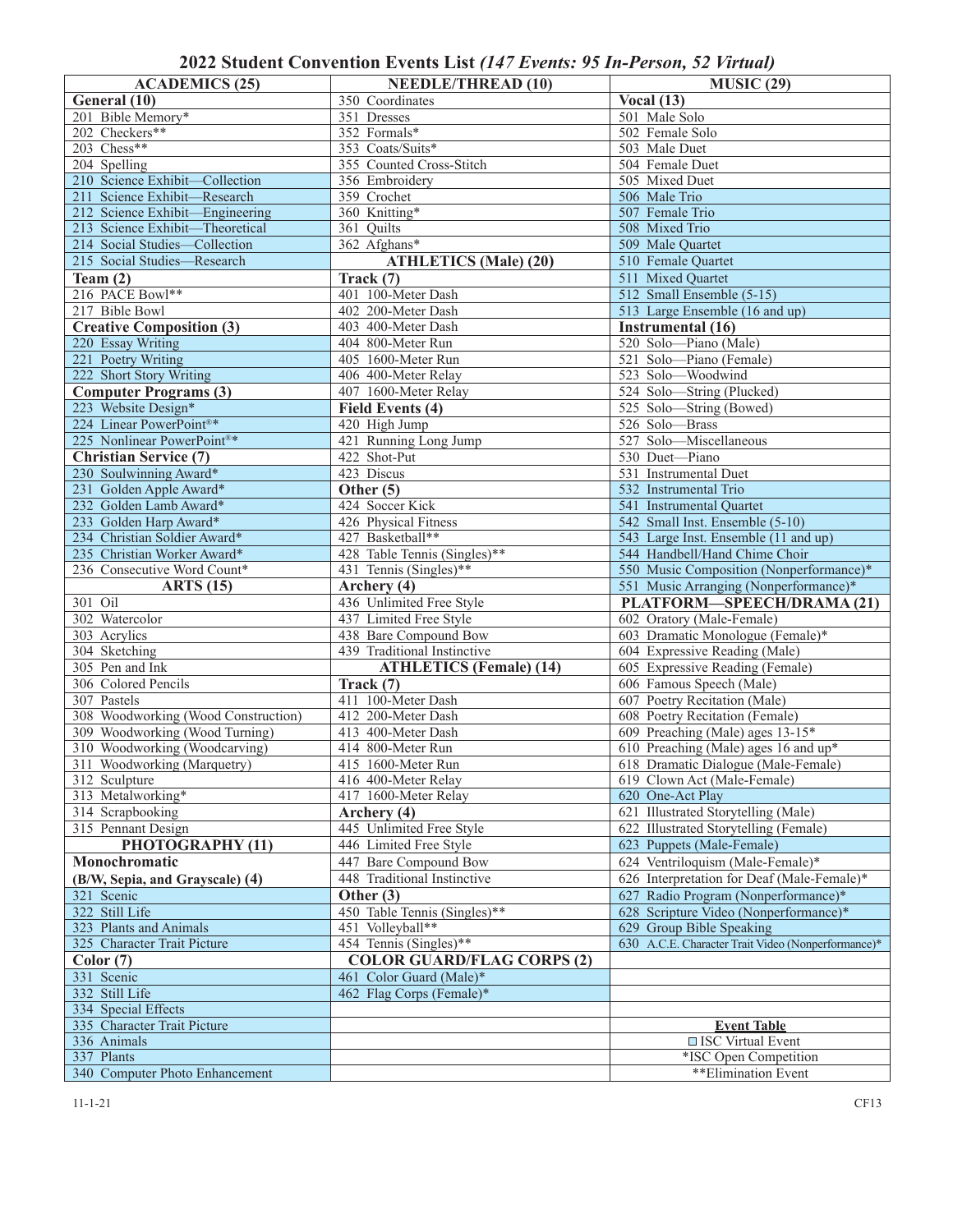#### **ACCELERATED CHRISTIAN EDUCATION STUDENT CONVENTION SCREENING FORM**

**CHILD PROTECTION PROGRAM:** Accelerated Christian Education is committed to providing a safe and secure environment for all students who participate at an A.C.E. Student Convention. All churches, schools and other organizations that bring students to an A.C.E. Student Convention are expected to have a proper and adequate child protection program in place and in use for screening and protection against child abuse. All sponsors, chaperones, coaches, parents and other adults present at the A.C.E. Student Convention must have been screened and approved through your organization's child protection program. **By signing this document you are certifying on behalf of your church, school or other organization that (i) your organization has an ongoing child protection program in place for screening and protection against child abuse, (ii) such child protection program is being enforced, and (iii) all sponsors, chaperones, coaches, parents and other adults from your organization who will be present at the A.C.E. Student Convention have been screened and approved through your organization's child protection program.**

| School Name             |      |                                                                                                                                                                                                                                      |
|-------------------------|------|--------------------------------------------------------------------------------------------------------------------------------------------------------------------------------------------------------------------------------------|
|                         |      |                                                                                                                                                                                                                                      |
|                         |      |                                                                                                                                                                                                                                      |
|                         |      |                                                                                                                                                                                                                                      |
|                         |      |                                                                                                                                                                                                                                      |
| School City, State, ZIP |      |                                                                                                                                                                                                                                      |
|                         |      |                                                                                                                                                                                                                                      |
|                         |      |                                                                                                                                                                                                                                      |
|                         |      |                                                                                                                                                                                                                                      |
|                         |      |                                                                                                                                                                                                                                      |
|                         |      |                                                                                                                                                                                                                                      |
|                         | Date | <u> 1989 - Johann Harry Harry Harry Harry Harry Harry Harry Harry Harry Harry Harry Harry Harry Harry Harry Harry Harry Harry Harry Harry Harry Harry Harry Harry Harry Harry Harry Harry Harry Harry Harry Harry Harry Harry Ha</u> |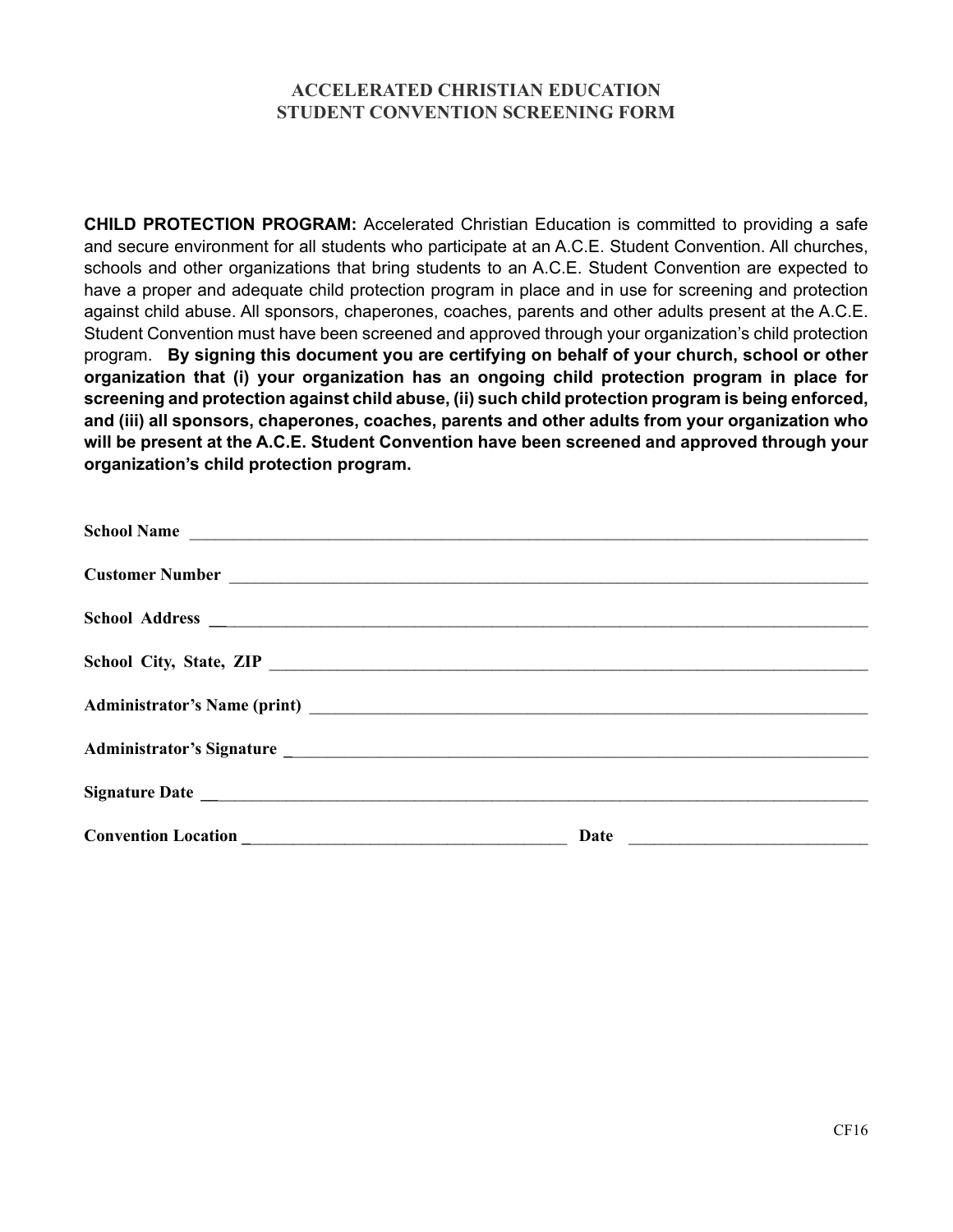#### **JUDGE'S FORM SOCIAL STUDIES EXHIBIT**

| $City$ $ZIP$                                                                      |                         |  |           |                      |  |  |  |  |                                     |
|-----------------------------------------------------------------------------------|-------------------------|--|-----------|----------------------|--|--|--|--|-------------------------------------|
|                                                                                   |                         |  |           |                      |  |  |  |  |                                     |
| <b>AREAS OF EVALUATION</b>                                                        |                         |  |           | POINTS AWARDED       |  |  |  |  |                                     |
| Circle 1 on each line Poor (1) Average (Middle Number) Excellent (Highest Number) |                         |  |           |                      |  |  |  |  |                                     |
| Concept                                                                           |                         |  |           |                      |  |  |  |  |                                     |
| Define purpose                                                                    |                         |  | 1 2 3 4 5 |                      |  |  |  |  |                                     |
| Creativity and originality                                                        |                         |  |           |                      |  |  |  |  | 1 2 3 4 5 6 7 8 9 10 11 12 13 14 15 |
| Meets A.C.E. standards                                                            |                         |  | 12345     |                      |  |  |  |  |                                     |
| <b>Thought</b>                                                                    |                         |  |           |                      |  |  |  |  |                                     |
| Accuracy of display                                                               |                         |  |           |                      |  |  |  |  | 1 2 3 4 5 6 7 8 9 10 11 12 13 14 15 |
| Thesis developed/question answered                                                |                         |  |           | 1 2 3 4 5 6 7 8 9 10 |  |  |  |  |                                     |
| Degree of difficulty                                                              |                         |  |           | 1 2 3 4 5 6 7 8 9 10 |  |  |  |  |                                     |
| Workmanship                                                                       |                         |  |           |                      |  |  |  |  |                                     |
| Neatness                                                                          |                         |  | 12345     |                      |  |  |  |  |                                     |
| Handling of materials                                                             |                         |  | 1 2 3 4 5 |                      |  |  |  |  |                                     |
| Design of layout                                                                  |                         |  | 1 2 3 4 5 |                      |  |  |  |  |                                     |
| <b>Thoroughness</b>                                                               |                         |  |           |                      |  |  |  |  |                                     |
| Research documented                                                               |                         |  | 1 2 3 4 5 |                      |  |  |  |  |                                     |
| Cited sources used                                                                |                         |  | 1 2 3 4 5 |                      |  |  |  |  |                                     |
| <b>Display clarity</b>                                                            |                         |  | 1 2 3 4 5 |                      |  |  |  |  |                                     |
| <b>Proper documentation submitted</b>                                             |                         |  | 1 2 3 4 5 |                      |  |  |  |  |                                     |
| <b>Meets A.C.E. Guidelines</b>                                                    |                         |  | 1 2 3 4 5 |                      |  |  |  |  |                                     |
|                                                                                   | <b>TOTAL POINTS 100</b> |  |           |                      |  |  |  |  |                                     |
|                                                                                   |                         |  |           |                      |  |  |  |  |                                     |

\_\_\_\_\_\_\_\_\_\_\_\_\_\_\_\_\_\_\_\_\_\_\_\_\_\_\_\_\_\_\_\_\_\_\_\_\_\_\_\_\_\_\_\_\_\_\_\_\_\_\_\_\_\_\_\_\_\_\_\_\_\_\_\_\_\_\_\_\_\_\_\_\_\_\_\_\_\_\_\_\_\_\_\_\_\_ \_\_\_\_\_\_\_\_\_\_\_\_\_\_\_\_\_\_\_\_\_\_\_\_\_\_\_\_\_\_\_\_\_\_\_\_\_\_\_\_\_\_\_\_\_\_\_\_\_\_\_\_\_\_\_\_\_\_\_\_\_\_\_\_\_\_\_\_\_\_\_\_\_\_\_\_\_\_\_\_\_\_\_\_\_\_ \_\_\_\_\_\_\_\_\_\_\_\_\_\_\_\_\_\_\_\_\_\_\_\_\_\_\_\_\_\_\_\_\_\_\_\_\_\_\_\_\_\_\_\_\_\_\_\_\_\_\_\_\_\_\_\_\_\_\_\_\_\_\_\_\_\_\_\_\_\_\_\_\_\_\_\_\_\_\_\_\_\_\_\_\_\_

COMMENTS \_\_\_\_\_\_\_\_\_\_\_\_\_\_\_\_\_\_\_\_\_\_\_\_\_\_\_\_\_\_\_\_\_\_\_\_\_\_\_\_\_\_\_\_\_\_\_\_\_\_\_\_\_\_\_\_\_\_\_\_\_\_\_\_\_\_\_\_\_\_\_\_\_\_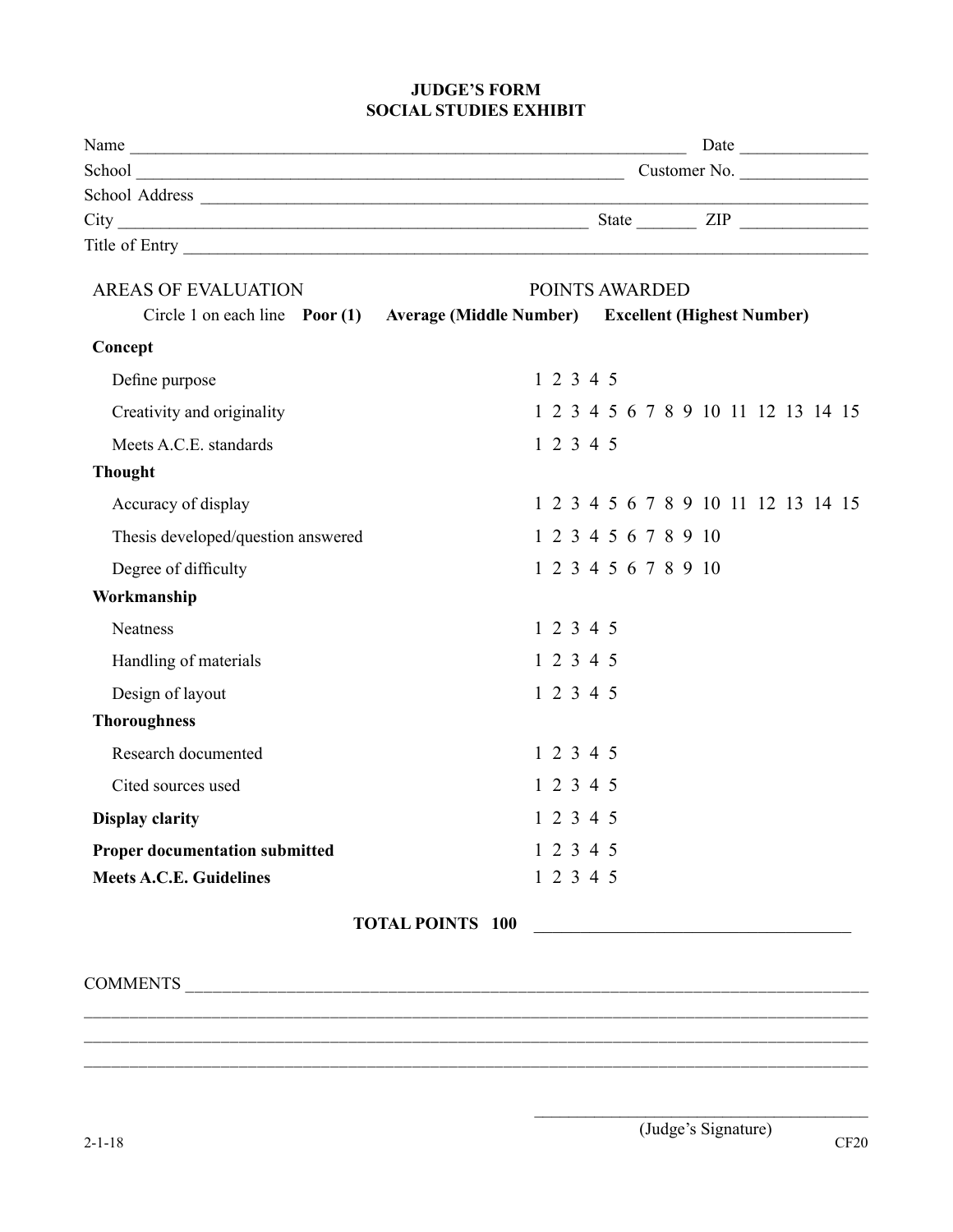#### **JUDGE'S FORM SCIENCE EXHIBIT**

| Name           | Date                |
|----------------|---------------------|
| School         | Customer No.        |
| School Address |                     |
| City           | State<br><b>ZIP</b> |
| Entry          |                     |
|                |                     |

| <b>AREAS OF EVALUATION</b>                   |                                                    | POINTS AWARDED |  |  |  |                      |  |  |                                     |
|----------------------------------------------|----------------------------------------------------|----------------|--|--|--|----------------------|--|--|-------------------------------------|
| Circle 1 on each line $\frac{P}{Q}$ Poor (1) | Average (Middle Number) Excellent (Highest Number) |                |  |  |  |                      |  |  |                                     |
| Concept                                      |                                                    |                |  |  |  |                      |  |  |                                     |
| Define purpose of theme                      |                                                    | 1 2 3 4 5      |  |  |  |                      |  |  |                                     |
| Creativity and originality                   |                                                    |                |  |  |  |                      |  |  | 1 2 3 4 5 6 7 8 9 10 11 12 13 14 15 |
| Meets A.C.E. standards                       |                                                    | 1 2 3 4 5      |  |  |  |                      |  |  |                                     |
| <b>Scientific thought</b>                    |                                                    |                |  |  |  |                      |  |  |                                     |
| Accuracy of display                          |                                                    |                |  |  |  |                      |  |  | 1 2 3 4 5 6 7 8 9 10 11 12 13 14 15 |
| Total thought and effort                     |                                                    |                |  |  |  | 1 2 3 4 5 6 7 8 9 10 |  |  |                                     |
| Degree of difficulty                         |                                                    |                |  |  |  | 1 2 3 4 5 6 7 8 9 10 |  |  |                                     |
| Fits category per guidelines                 |                                                    | 1 2 3 4 5      |  |  |  |                      |  |  |                                     |
| Workmanship                                  |                                                    |                |  |  |  |                      |  |  |                                     |
| Neatness                                     |                                                    | 1 2 3 4 5      |  |  |  |                      |  |  |                                     |
| Handling of materials                        |                                                    | 1 2 3 4 5      |  |  |  |                      |  |  |                                     |
| Design of layout                             |                                                    | 1 2 3 4 5      |  |  |  |                      |  |  |                                     |
| <b>Thoroughness</b>                          |                                                    |                |  |  |  |                      |  |  |                                     |
| Presentation                                 |                                                    | 1 2 3 4 5      |  |  |  |                      |  |  |                                     |
| Information                                  |                                                    | 1 2 3 4 5      |  |  |  |                      |  |  |                                     |
| <b>Display clarity</b>                       |                                                    | 12345          |  |  |  |                      |  |  |                                     |
| <b>Proper documentation submitted</b>        |                                                    | 1 2 3 4 5      |  |  |  |                      |  |  |                                     |
|                                              | <b>TOTAL POINTS 100</b>                            |                |  |  |  |                      |  |  |                                     |

 $\_$  , and the set of the set of the set of the set of the set of the set of the set of the set of the set of the set of the set of the set of the set of the set of the set of the set of the set of the set of the set of th  $\_$  , and the set of the set of the set of the set of the set of the set of the set of the set of the set of the set of the set of the set of the set of the set of the set of the set of the set of the set of the set of th

### COMMENTS \_\_\_\_\_\_\_\_\_\_\_\_\_\_\_\_\_\_\_\_\_\_\_\_\_\_\_\_\_\_\_\_\_\_\_\_\_\_\_\_\_\_\_\_\_\_\_\_\_\_\_\_\_\_\_\_\_\_\_\_\_\_\_\_\_\_\_\_\_\_\_\_

\_\_\_\_\_\_\_\_\_\_\_\_\_\_\_\_\_\_\_\_\_\_\_\_\_\_\_\_\_\_\_\_\_\_\_\_\_\_\_\_\_\_\_\_\_\_\_\_\_\_\_\_\_\_\_\_\_\_\_\_\_\_\_\_\_\_\_\_\_\_\_\_\_\_\_\_\_\_\_\_\_\_\_\_ \_\_\_\_\_\_\_\_\_\_\_\_\_\_\_\_\_\_\_\_\_\_\_\_\_\_\_\_\_\_\_\_\_\_\_\_\_\_\_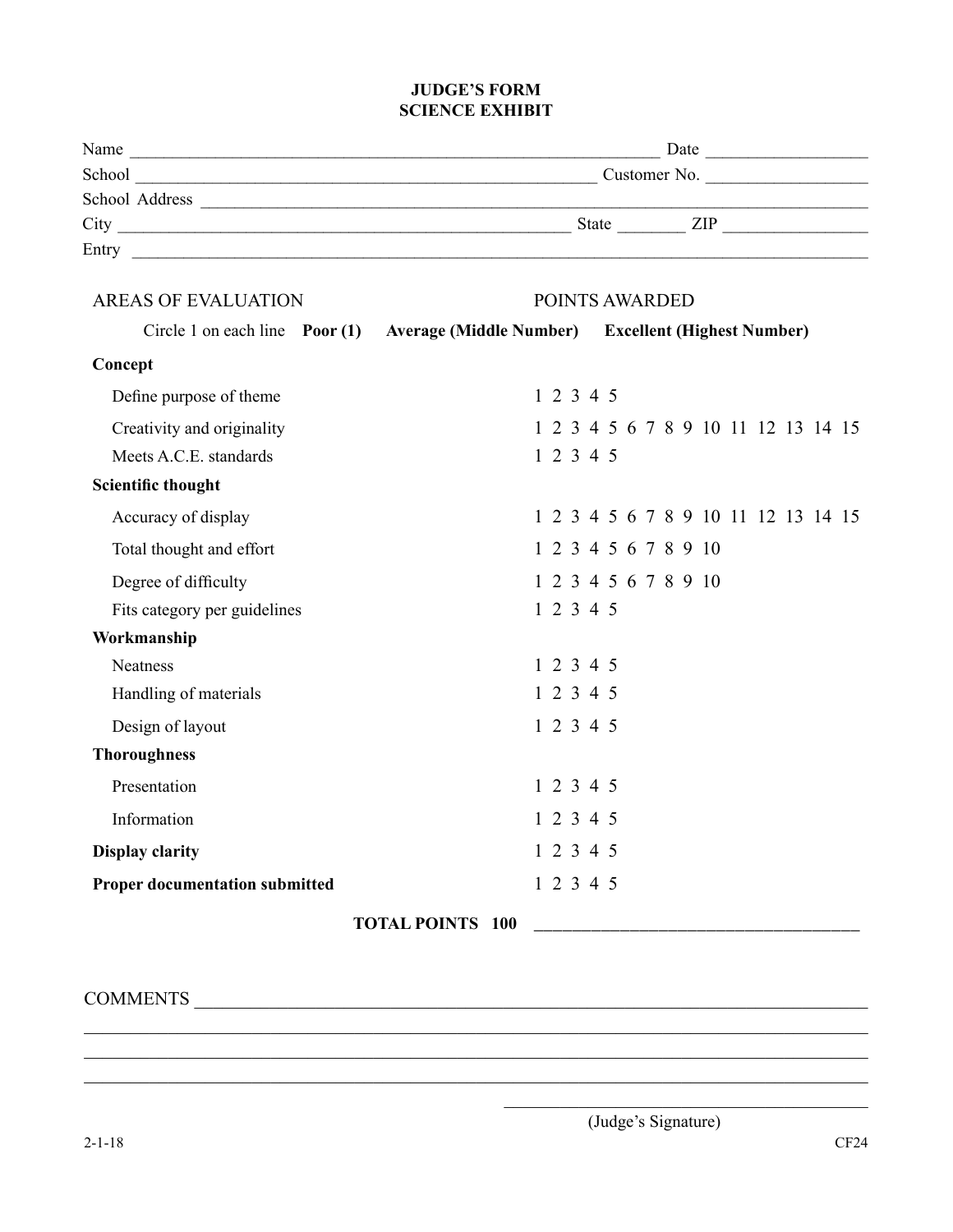#### **JUDGE'S FORM ESSAY WRITING**

|                                                                                                                                                                                                                                  |    |                        | $\sqrt{a}$ Date $\sqrt{a}$ |
|----------------------------------------------------------------------------------------------------------------------------------------------------------------------------------------------------------------------------------|----|------------------------|----------------------------|
|                                                                                                                                                                                                                                  |    |                        |                            |
|                                                                                                                                                                                                                                  |    |                        |                            |
|                                                                                                                                                                                                                                  |    |                        |                            |
| Title of Entry                                                                                                                                                                                                                   |    |                        |                            |
|                                                                                                                                                                                                                                  |    |                        |                            |
| <b>AREAS OF EVALUATION</b>                                                                                                                                                                                                       |    | <b>POSSIBLE POINTS</b> | POINTS AWARDED             |
| Theme—Essay demonstrates an evangelistic,<br>inspirational, Biblical, Christian growth, patriotic,<br>persuasive, or historical theme should be given in a precise<br>thesis statement which is examined and discussed logically | 10 |                        |                            |
| Composition                                                                                                                                                                                                                      |    |                        |                            |
| Essential points given logically and stated in parallel form                                                                                                                                                                     | 15 |                        |                            |
| Use of examples and illustrations                                                                                                                                                                                                | 10 |                        |                            |
| Cogency and unity—everything in the essay<br>directly supports the thesis                                                                                                                                                        | 10 |                        |                            |
| Valid argument and persuasion without exhortation<br>or preaching; strong closing statement                                                                                                                                      | 10 |                        |                            |
| Creativity and individuality of presentation                                                                                                                                                                                     | 10 |                        |                            |
| Outline included; properly followed and formatted                                                                                                                                                                                |    |                        |                            |
| <b>Mechanics</b>                                                                                                                                                                                                                 |    |                        |                            |
| Neatness, general appearance                                                                                                                                                                                                     | 5  |                        |                            |
| Spelling, punctuation, grammar (subject-<br>verb agreement, pronoun agreement,<br>no misplaced modifiers, etc.)                                                                                                                  | 15 |                        |                            |
| Progression of ideas and argument/transitions,<br>length of paragraphs                                                                                                                                                           | 5  |                        |                            |
| <b>Proper documentation submitted</b>                                                                                                                                                                                            | 5  |                        |                            |
|                                                                                                                                                                                                                                  |    |                        |                            |

#### **TOTAL POINTS 100** \_\_\_\_\_\_\_\_\_\_\_\_\_\_\_\_\_\_\_\_\_\_\_\_

 $\_$  , and the set of the set of the set of the set of the set of the set of the set of the set of the set of the set of the set of the set of the set of the set of the set of the set of the set of the set of the set of th  $\_$  , and the set of the set of the set of the set of the set of the set of the set of the set of the set of the set of the set of the set of the set of the set of the set of the set of the set of the set of the set of th  $\_$  , and the set of the set of the set of the set of the set of the set of the set of the set of the set of the set of the set of the set of the set of the set of the set of the set of the set of the set of the set of th

NOTE: As many as 10 points may be subtracted if essay is not between 500 and 700 words in length. COMMENTS \_\_\_\_\_\_\_\_\_\_\_\_\_\_\_\_\_\_\_\_\_\_\_\_\_\_\_\_\_\_\_\_\_\_\_\_\_\_\_\_\_\_\_\_\_\_\_\_\_\_\_\_\_\_\_\_\_\_\_\_\_\_\_\_\_\_\_\_\_\_\_\_\_\_\_\_\_\_\_

\_\_\_\_\_\_\_\_\_\_\_\_\_\_\_\_\_\_\_\_\_\_\_\_\_\_\_\_\_\_\_\_\_\_\_\_\_\_\_\_\_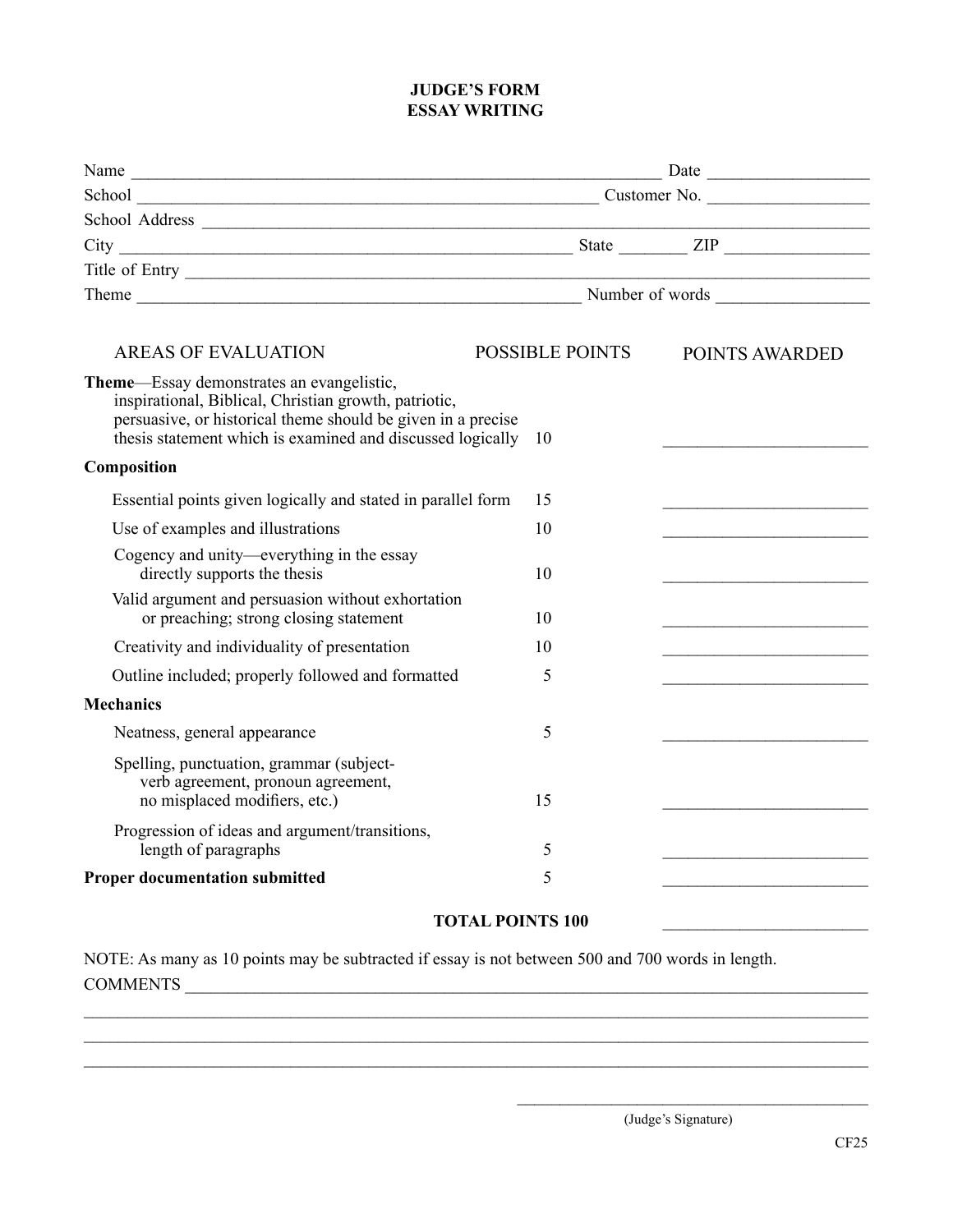#### **JUDGE'S FORM POETRY WRITING**

| Customer No.                                                                                                                       |                        |  |
|------------------------------------------------------------------------------------------------------------------------------------|------------------------|--|
|                                                                                                                                    |                        |  |
|                                                                                                                                    |                        |  |
|                                                                                                                                    |                        |  |
|                                                                                                                                    |                        |  |
|                                                                                                                                    |                        |  |
|                                                                                                                                    |                        |  |
|                                                                                                                                    | <b>POINTS AWARDED</b>  |  |
| <b>Theme—Poem demonstrates an evangelistic, inspirational,</b><br>Biblical, Christian growth, patriotic, persuasive, or historical |                        |  |
| 10                                                                                                                                 |                        |  |
| 10                                                                                                                                 |                        |  |
|                                                                                                                                    |                        |  |
| 10                                                                                                                                 |                        |  |
| 10                                                                                                                                 |                        |  |
|                                                                                                                                    | <b>POSSIBLE POINTS</b> |  |

**TOTAL POINTS** 100

Meter—established and effective 10 Sounds—rhyme, assonance, consonance, alliteration, etc. 10 Poetic devices—figures of speech, symbolism, and patterns 10 Creativity—originality and freshness 5

Format and general appearance 5 Usage, punctuation, spelling 15

**Proper documentation submitted** 5

NOTE: As many as 10 points may be subtracted if a poem is not 8 to 30 lines in length and is not typed on plain white paper.

 $\_$  , and the set of the set of the set of the set of the set of the set of the set of the set of the set of the set of the set of the set of the set of the set of the set of the set of the set of the set of the set of th  $\mathcal{L}_\mathcal{L} = \mathcal{L}_\mathcal{L} = \mathcal{L}_\mathcal{L} = \mathcal{L}_\mathcal{L} = \mathcal{L}_\mathcal{L} = \mathcal{L}_\mathcal{L} = \mathcal{L}_\mathcal{L} = \mathcal{L}_\mathcal{L} = \mathcal{L}_\mathcal{L} = \mathcal{L}_\mathcal{L} = \mathcal{L}_\mathcal{L} = \mathcal{L}_\mathcal{L} = \mathcal{L}_\mathcal{L} = \mathcal{L}_\mathcal{L} = \mathcal{L}_\mathcal{L} = \mathcal{L}_\mathcal{L} = \mathcal{L}_\mathcal{L}$  $\mathcal{L}_\mathcal{L} = \mathcal{L}_\mathcal{L} = \mathcal{L}_\mathcal{L} = \mathcal{L}_\mathcal{L} = \mathcal{L}_\mathcal{L} = \mathcal{L}_\mathcal{L} = \mathcal{L}_\mathcal{L} = \mathcal{L}_\mathcal{L} = \mathcal{L}_\mathcal{L} = \mathcal{L}_\mathcal{L} = \mathcal{L}_\mathcal{L} = \mathcal{L}_\mathcal{L} = \mathcal{L}_\mathcal{L} = \mathcal{L}_\mathcal{L} = \mathcal{L}_\mathcal{L} = \mathcal{L}_\mathcal{L} = \mathcal{L}_\mathcal{L}$ 

COMMENTS \_\_\_\_\_\_\_\_\_\_\_\_\_\_\_\_\_\_\_\_\_\_\_\_\_\_\_\_\_\_\_\_\_\_\_\_\_\_\_\_\_\_\_\_\_\_\_\_\_\_\_\_\_\_\_\_\_\_\_\_\_\_\_\_\_\_\_\_\_\_\_\_\_\_\_\_\_\_

**Mechanics**

\_\_\_\_\_\_\_\_\_\_\_\_\_\_\_\_\_\_\_\_\_\_\_\_\_\_\_\_\_\_\_\_\_\_\_\_\_\_\_ (Judge's Signature)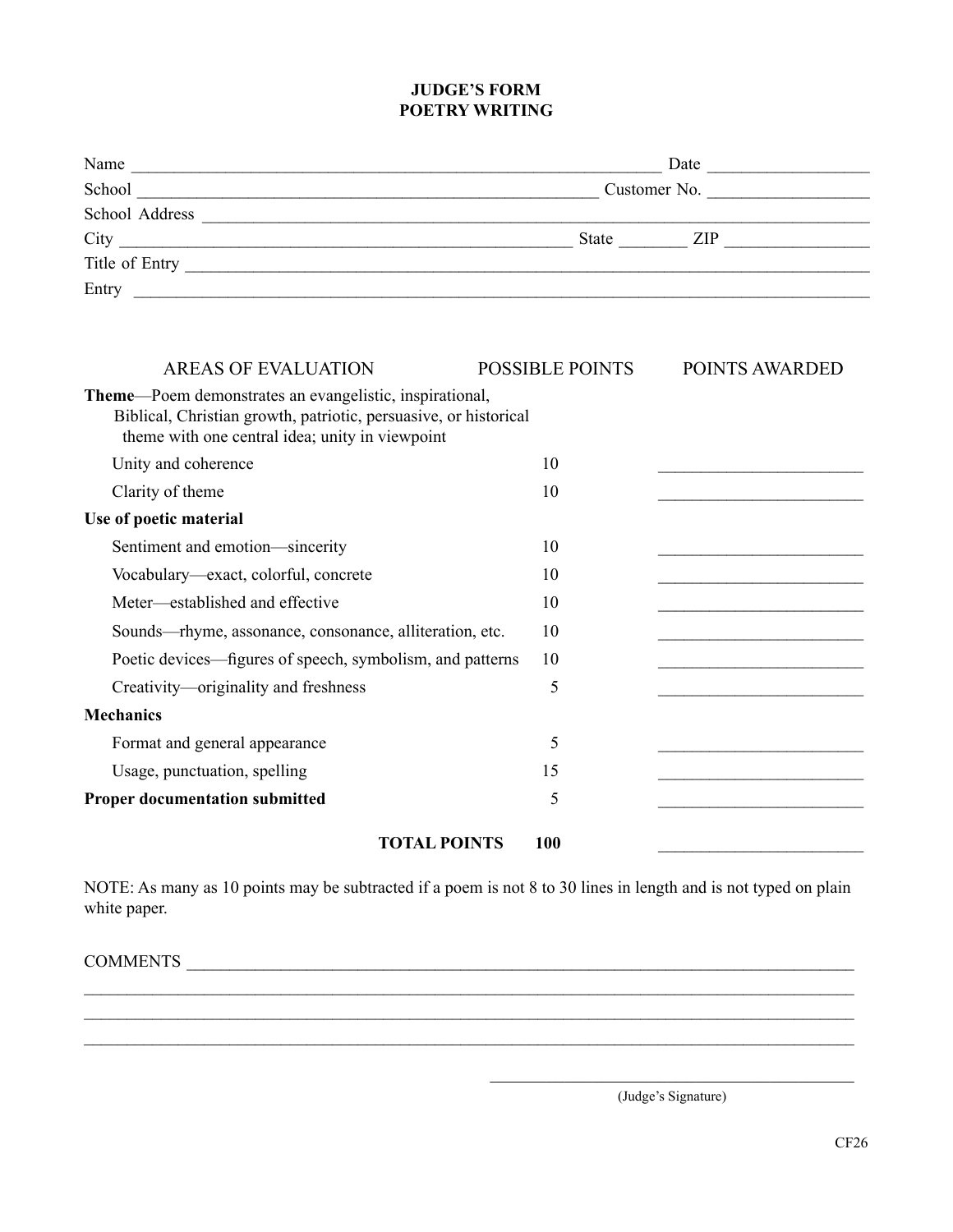#### **JUDGE'S FORM SHORT STORY WRITING**

| $City$ $III$                                                                                                     |                        |                                                                            |  |
|------------------------------------------------------------------------------------------------------------------|------------------------|----------------------------------------------------------------------------|--|
|                                                                                                                  |                        |                                                                            |  |
|                                                                                                                  |                        |                                                                            |  |
| <b>AREAS OF EVALUATION</b>                                                                                       | <b>POSSIBLE POINTS</b> | POINTS AWARDED                                                             |  |
| The story                                                                                                        |                        |                                                                            |  |
| Characters consistent, plausible, and motivated                                                                  | 15                     |                                                                            |  |
| Details of setting (place/time) woven into the action<br>of the story                                            | 10                     | the control of the control of the control of the control of the control of |  |
| Well-planned plot with incidents that build to a main conflict                                                   | 15                     |                                                                            |  |
| All incidents build to a climax that resolve the conflict                                                        | 10                     | the control of the control of the control of the control of the            |  |
| Story demonstrates an evangelistic, inspirational,<br>Biblical, Christian growth, patriotic, or historical theme | 10                     |                                                                            |  |
| Story indicates creativity on the part of the author                                                             | 15                     |                                                                            |  |
| <b>Mechanics</b>                                                                                                 |                        |                                                                            |  |
| Neatness and general appearance                                                                                  | 5                      |                                                                            |  |
| Spelling                                                                                                         | 5                      |                                                                            |  |
| Punctuation                                                                                                      | 5                      |                                                                            |  |
| Grammar is correct, tenses are consistent, subjects and verbs<br>agree, and pronoun and antecedents agree        | 5                      |                                                                            |  |
| <b>Proper documentation submitted</b>                                                                            | 5                      |                                                                            |  |
| <b>TOTHER DOINTER 100</b>                                                                                        |                        |                                                                            |  |

#### **TOTAL POINTS 100**

NOTE: As many as 10 points may be subtracted if story does not come within 600 to 1000 words and is not printed/typed double-spaced on plain white paper.

 $\_$  , and the set of the set of the set of the set of the set of the set of the set of the set of the set of the set of the set of the set of the set of the set of the set of the set of the set of the set of the set of th  $\_$  $\_$ 

### COMMENTS \_\_\_\_\_\_\_\_\_\_\_\_\_\_\_\_\_\_\_\_\_\_\_\_\_\_\_\_\_\_\_\_\_\_\_\_\_\_\_\_\_\_\_\_\_\_\_\_\_\_\_\_\_\_\_\_\_\_\_\_\_\_\_\_\_\_\_\_\_\_\_\_\_\_\_\_\_\_\_

(Judge's Signature)

\_\_\_\_\_\_\_\_\_\_\_\_\_\_\_\_\_\_\_\_\_\_\_\_\_\_\_\_\_\_\_\_\_\_\_\_\_\_\_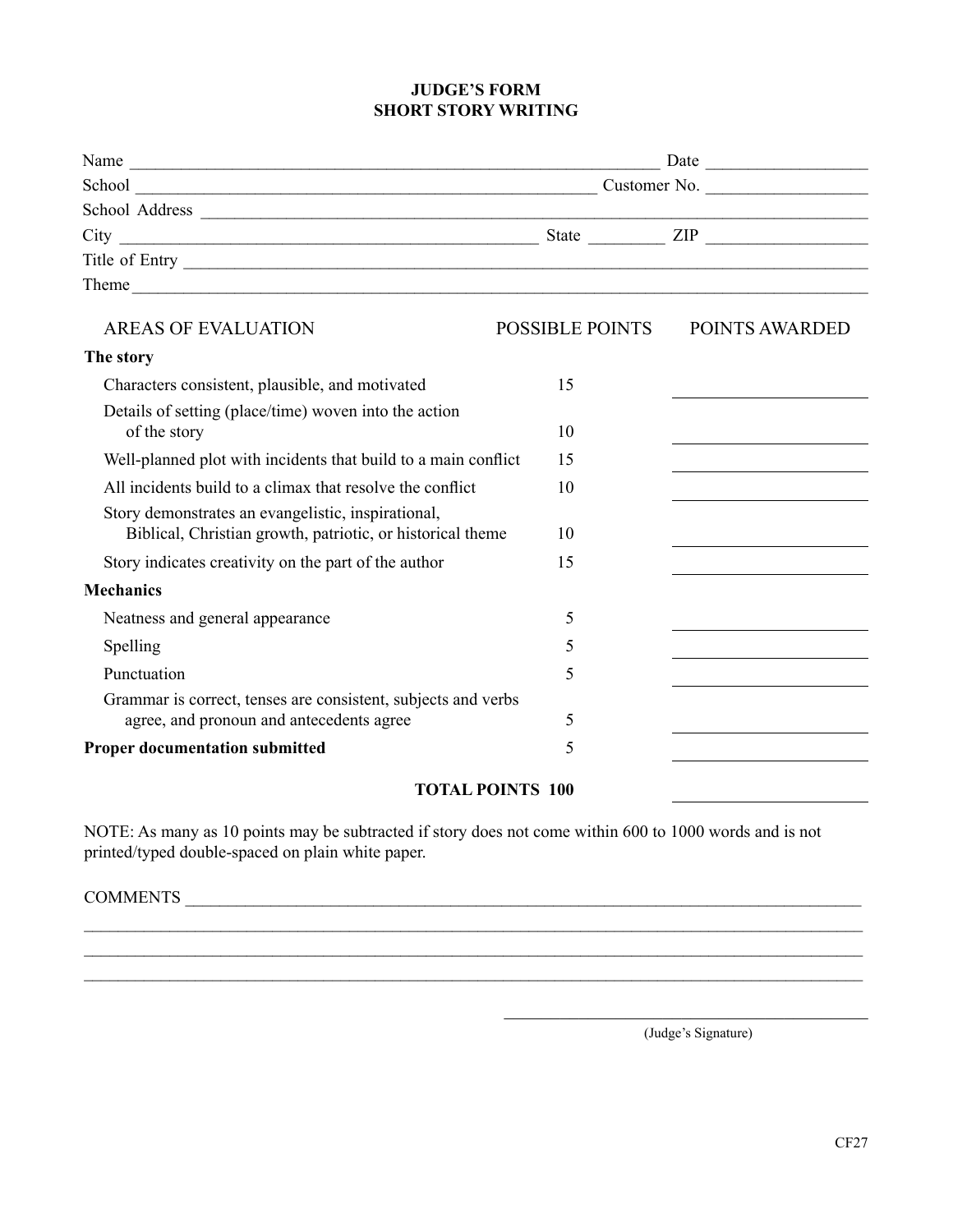|                                               | <b>CREATIVE COMPOSITION AFFIDAVIT</b>                                                                                |
|-----------------------------------------------|----------------------------------------------------------------------------------------------------------------------|
|                                               |                                                                                                                      |
|                                               |                                                                                                                      |
|                                               |                                                                                                                      |
|                                               |                                                                                                                      |
|                                               | Specific Category                                                                                                    |
| work in its entirety.                         |                                                                                                                      |
|                                               |                                                                                                                      |
|                                               |                                                                                                                      |
|                                               | Student's Signature                                                                                                  |
|                                               | <u> 1980 - Johann Barbara, martin amerikan basar dan berasal dalam basa dalam basar dalam basar dalam basar dala</u> |
| Supervisor's Signature                        |                                                                                                                      |
| <u> 1980 - Jan Samuel Barbara, margaret e</u> |                                                                                                                      |
| School Name                                   |                                                                                                                      |
|                                               |                                                                                                                      |
|                                               |                                                                                                                      |
|                                               |                                                                                                                      |
|                                               | Parent's Signature                                                                                                   |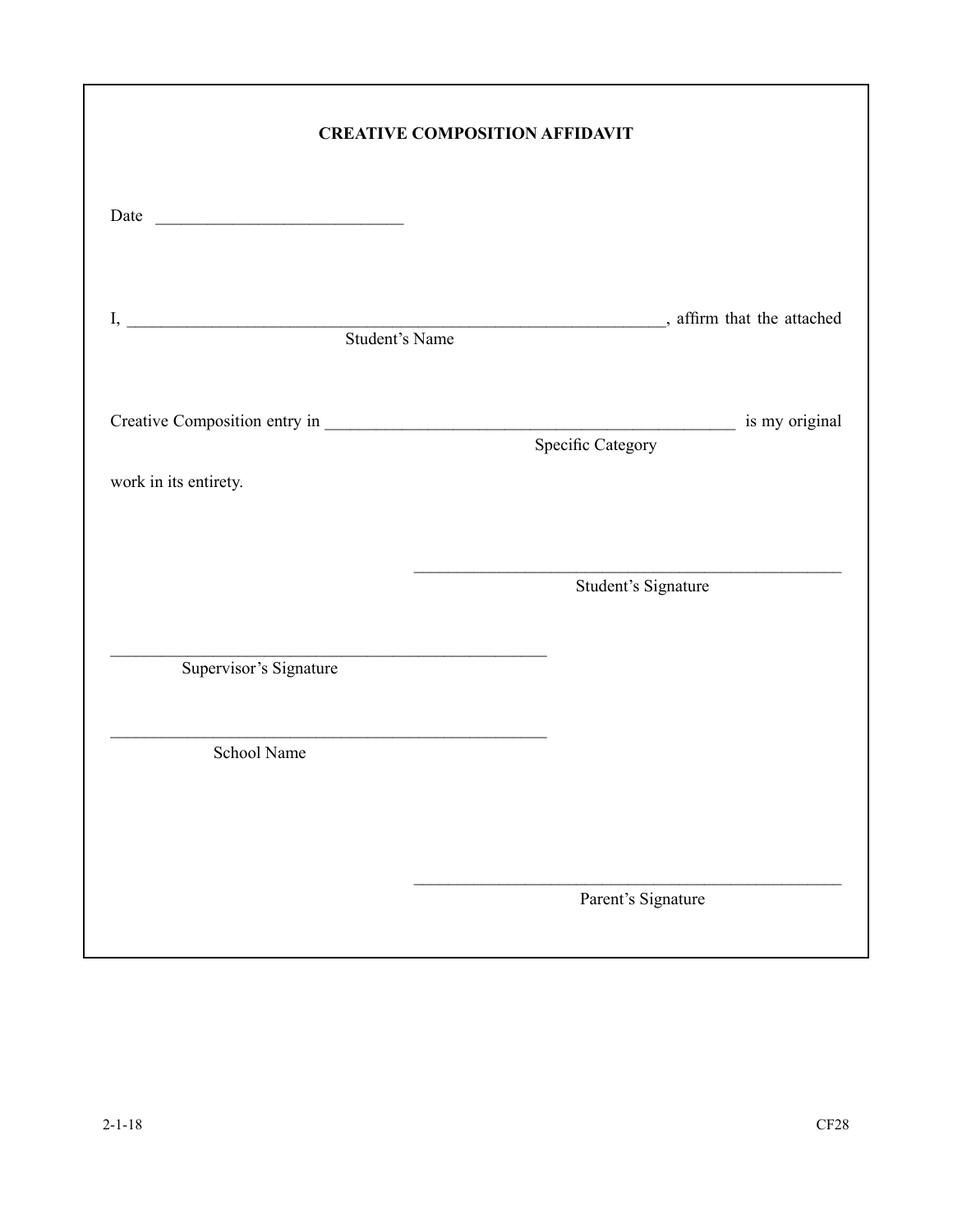#### **BRING TO ISC AND TURN IN AT EXHIBITS**

#### SOULWINNING AFFIDAVIT

|                                                                                                                                                                                                                                      | has made a public profession of salvation to |       |
|--------------------------------------------------------------------------------------------------------------------------------------------------------------------------------------------------------------------------------------|----------------------------------------------|-------|
| Convert's Name                                                                                                                                                                                                                       |                                              |       |
|                                                                                                                                                                                                                                      |                                              |       |
|                                                                                                                                                                                                                                      | Student's Name                               |       |
| Name of Church <u>and the contract of the contract of the contract of the contract of the contract of the contract of the contract of the contract of the contract of the contract of the contract of the contract of the contra</u> |                                              |       |
|                                                                                                                                                                                                                                      |                                              |       |
|                                                                                                                                                                                                                                      |                                              |       |
|                                                                                                                                                                                                                                      |                                              |       |
| Name of Convert's Pastor                                                                                                                                                                                                             |                                              |       |
| Pastor's Address                                                                                                                                                                                                                     |                                              |       |
| $City$ $III$                                                                                                                                                                                                                         |                                              |       |
|                                                                                                                                                                                                                                      |                                              |       |
|                                                                                                                                                                                                                                      |                                              |       |
| $2 - 1 - 18$                                                                                                                                                                                                                         |                                              | CF29A |

#### **COMPLETION OF SOULWINNING PACE**

|                                                                                                                                                                                                                                    | Student's Name |                        | has   |
|------------------------------------------------------------------------------------------------------------------------------------------------------------------------------------------------------------------------------------|----------------|------------------------|-------|
| successfully completed the A.C.E. Soulwinning PACE.                                                                                                                                                                                |                |                        |       |
|                                                                                                                                                                                                                                    |                |                        |       |
| Customer No.                                                                                                                                                                                                                       |                |                        |       |
| School contact the contact of the contact of the contact of the contact of the contact of the contact of the contact of the contact of the contact of the contact of the contact of the contact of the contact of the contact      |                |                        |       |
| School Address <u>and the second second second second</u> and second and second second second second second second second second second second second second second second second second second second second second second second |                |                        |       |
|                                                                                                                                                                                                                                    |                | State ZIP              |       |
|                                                                                                                                                                                                                                    |                | Supervisor's Signature |       |
| $2 - 1 - 18$                                                                                                                                                                                                                       |                |                        | CF29B |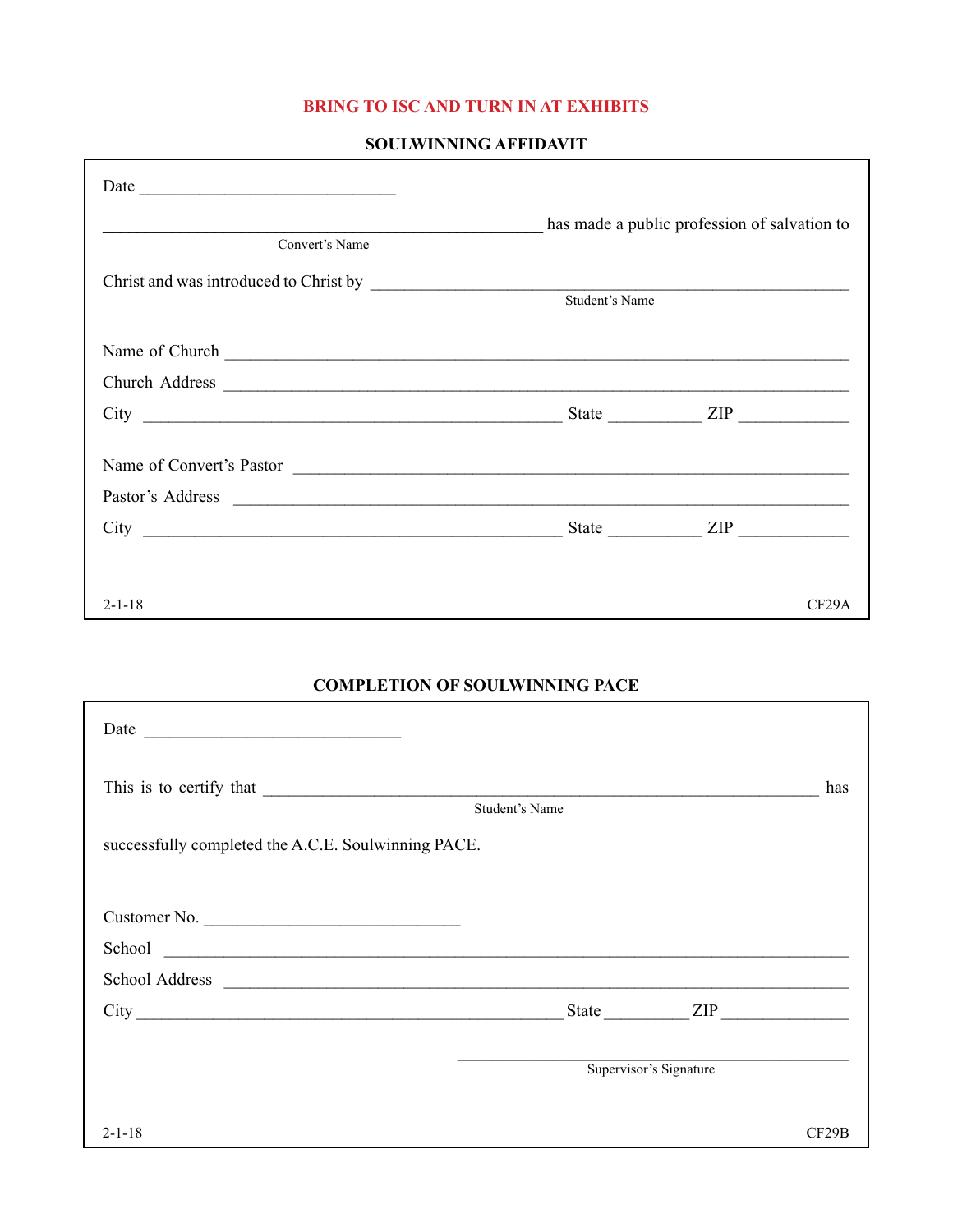#### **BRING TO ISC AND TURN IN AT EXHIBITS**

#### **MEMORIZATION AFFIDAVIT**

| Golden Lamb<br>Golden Harp<br>Golden Apple<br>(Proverbs)<br>(Psalms)<br>(John)                    | <b>Christian Soldier</b><br><b>Christian Worker</b><br>(listed below)<br>(Romans, Galatians,<br>Ephesians, and Philippians) |
|---------------------------------------------------------------------------------------------------|-----------------------------------------------------------------------------------------------------------------------------|
| Date                                                                                              |                                                                                                                             |
| According to Student Convention Guidelines, 2008. [1] According to Student Convention Guidelines, | has                                                                                                                         |
|                                                                                                   | Student's Name                                                                                                              |
| successfully quoted from memory the required Scripture for this event during the school year of   |                                                                                                                             |
|                                                                                                   | Customer No.                                                                                                                |
|                                                                                                   |                                                                                                                             |
|                                                                                                   | ZIP and the set of the set of the set of the set of the set of the set of the set of the set of the set of the<br>State     |
|                                                                                                   |                                                                                                                             |
|                                                                                                   |                                                                                                                             |
| School Administrator's Signature                                                                  | Supervisor's Signature                                                                                                      |
| This form requires the signatures of the Learning Center Supervisor and the School Administrator. |                                                                                                                             |
| $2 - 1 - 18$                                                                                      | CF30                                                                                                                        |
| .                                                                                                 |                                                                                                                             |

Christian Worker - *Colossians; I and II Thessalonians; I and II Timothy; Titus; Philemon; Hebrews; James; I and II Peter; I, II, and III John*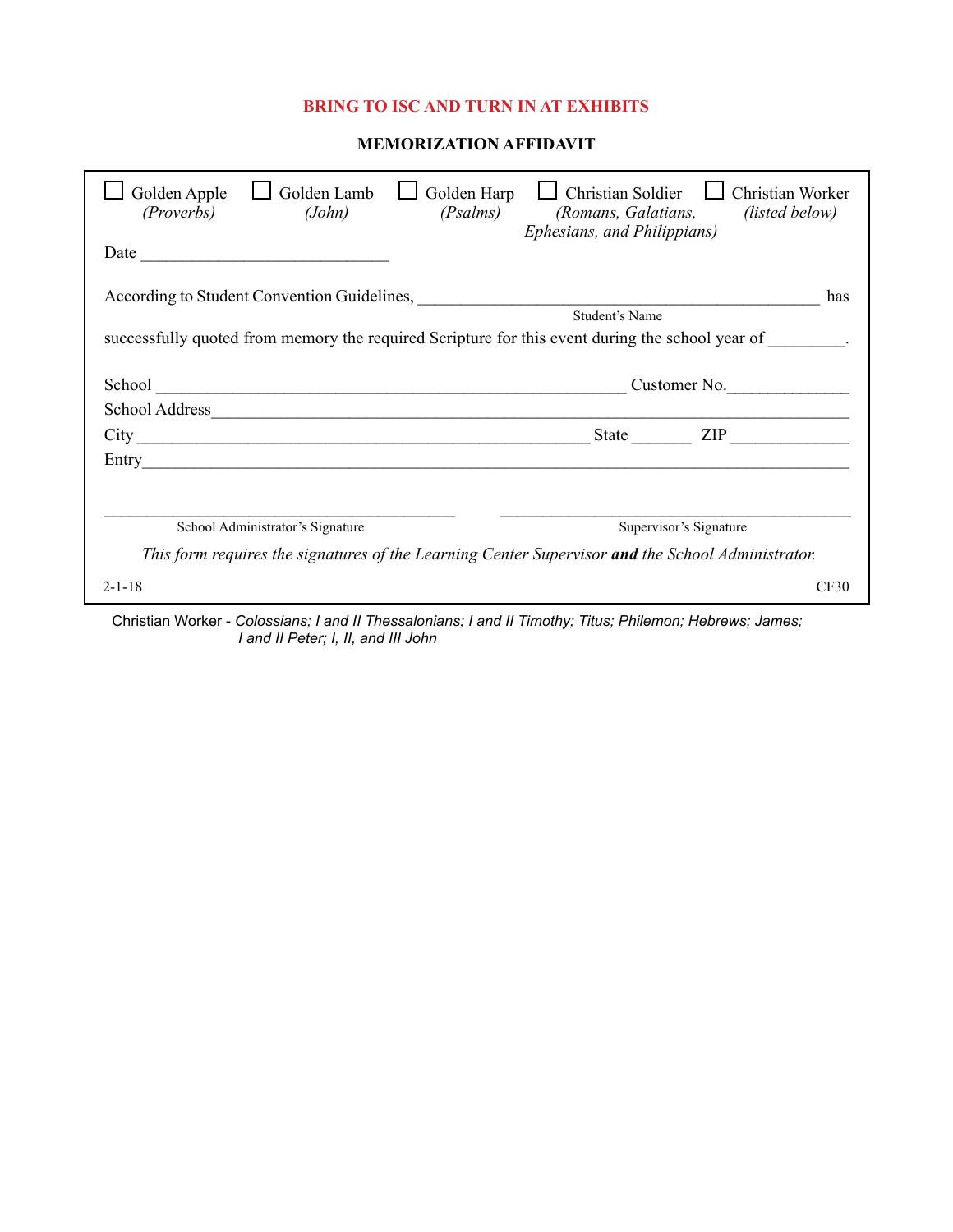#### **JUDGE'S FORM WEBSITE DESIGN**

| POSSIBLE POINTS                   | POINTS AWARDED    |
|-----------------------------------|-------------------|
|                                   |                   |
| 10                                |                   |
| 10                                |                   |
| 10                                |                   |
|                                   |                   |
| 5                                 |                   |
| 5                                 |                   |
|                                   |                   |
| 5                                 |                   |
| 5                                 |                   |
| 10                                |                   |
| 10                                |                   |
|                                   |                   |
| 5                                 |                   |
| 10                                |                   |
| 10                                |                   |
| 5                                 |                   |
| <b>TOTAL POINTS</b><br><b>100</b> |                   |
|                                   |                   |
|                                   |                   |
|                                   |                   |
|                                   | COMMENTS COMMENTS |

 $\_$  , and the set of the set of the set of the set of the set of the set of the set of the set of the set of the set of the set of the set of the set of the set of the set of the set of the set of the set of the set of th

\_\_\_\_\_\_\_\_\_\_\_\_\_\_\_\_\_\_\_\_\_\_\_\_\_\_\_\_\_\_\_\_\_\_\_\_\_\_\_\_\_\_ (Judge's Signature)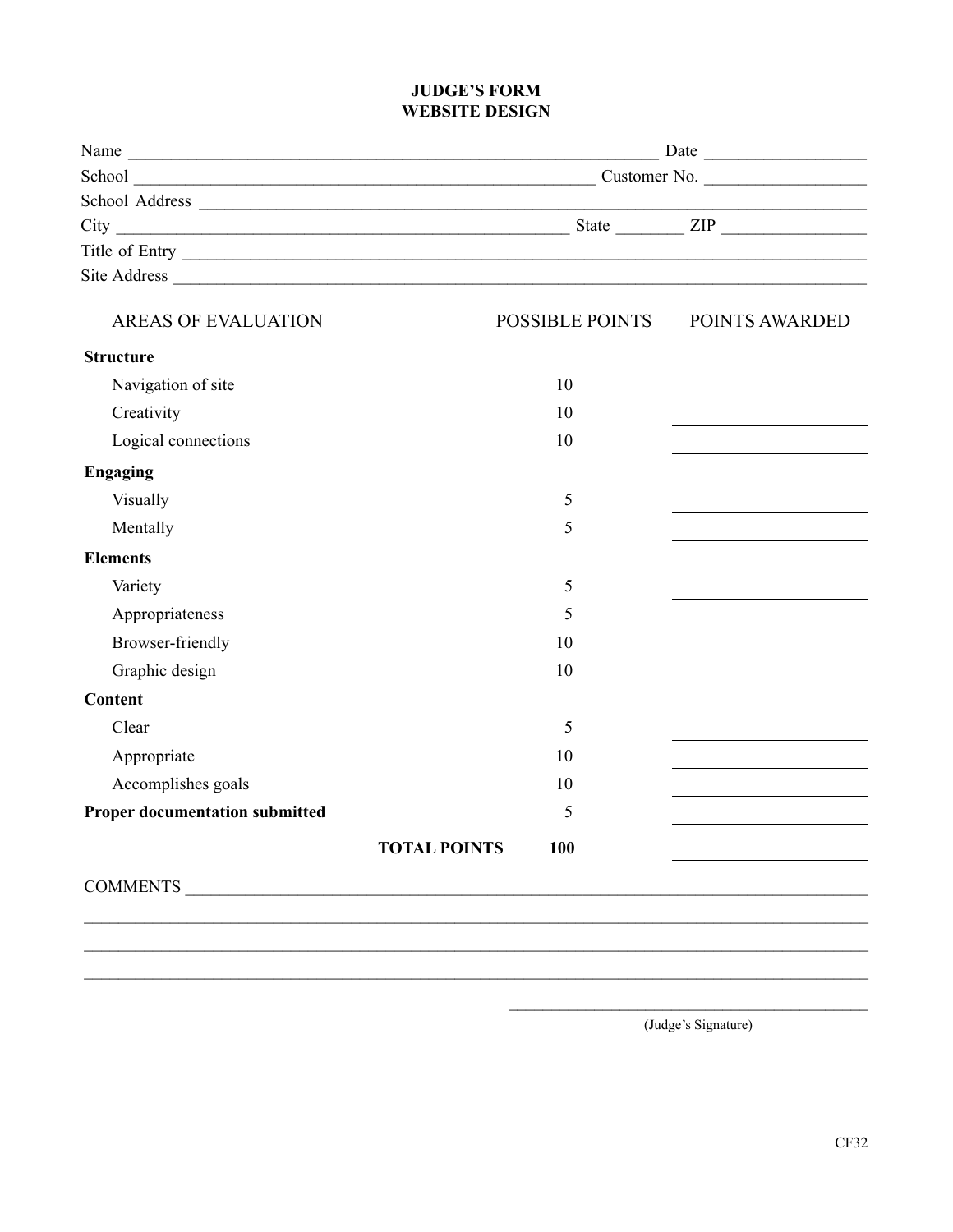#### **JUDGE'S FORM POWERPOINT PRESENTATION**

| <b>AREAS OF EVALUATION</b>                                                |                            | POSSIBLE POINTS POINTS AWARDED                                             |  |
|---------------------------------------------------------------------------|----------------------------|----------------------------------------------------------------------------|--|
| <b>Structure</b>                                                          |                            |                                                                            |  |
| Navigation of site<br>(not applicable for linear $-$ automatic 10 points) | 10                         |                                                                            |  |
| Creativity                                                                | 10                         | <u> 1989 - Johann Barn, mars ann an t-Amhain ann an t-A</u>                |  |
| Connectivity                                                              | 10                         |                                                                            |  |
| <b>Engaging</b>                                                           |                            |                                                                            |  |
| Visually                                                                  | 5                          |                                                                            |  |
| Mentally                                                                  | 5                          |                                                                            |  |
| <b>Elements</b>                                                           |                            |                                                                            |  |
| Variety                                                                   | 5                          | the control of the control of the control of the control of                |  |
| Appropriateness                                                           | 5                          | the control of the control of the control of the control of the control of |  |
| Graphic design                                                            | 10                         | the control of the control of the control of the control of the            |  |
| Content                                                                   |                            |                                                                            |  |
| Clear                                                                     | 5                          | <u> 1989 - Johann Stein, Amerikaansk politiker (</u>                       |  |
| Appropriate                                                               | 10                         |                                                                            |  |
| Useful                                                                    | 10                         |                                                                            |  |
| Accomplishes goals                                                        | 10                         |                                                                            |  |
| <b>Proper documentation submitted</b>                                     | 5                          |                                                                            |  |
|                                                                           | 100<br><b>TOTAL POINTS</b> |                                                                            |  |
|                                                                           |                            |                                                                            |  |
|                                                                           |                            |                                                                            |  |
|                                                                           |                            |                                                                            |  |
|                                                                           |                            |                                                                            |  |
|                                                                           |                            |                                                                            |  |

 $\mathcal{L}_\text{max}$  and  $\mathcal{L}_\text{max}$  and  $\mathcal{L}_\text{max}$  and  $\mathcal{L}_\text{max}$ (Judge's Signature)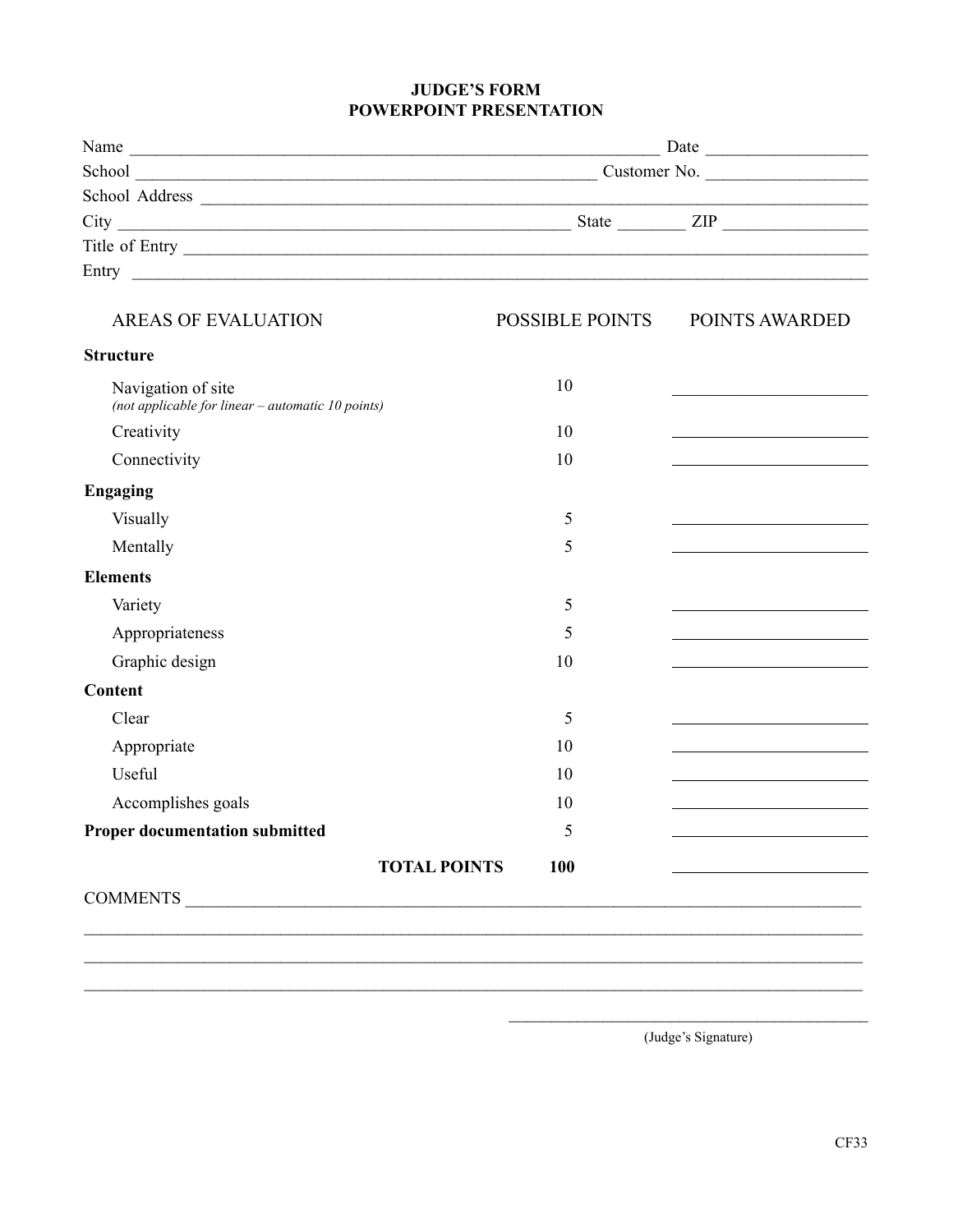#### **JUDGE'S FORM SCRAPBOOKING**

| Name           | Date         |
|----------------|--------------|
| School         | Customer No. |
| School Address |              |
| City           | State<br>ZIP |
| Entry          |              |

| <b>AREAS OF EVALUATION</b>                                                     | POINTS AWARDED                    |
|--------------------------------------------------------------------------------|-----------------------------------|
| Circle 1 on each line $\frac{P}{Q}$ Poor (1)<br><b>Average (Middle Number)</b> | <b>Excellent (Highest Number)</b> |
| <b>Appropriate theme</b>                                                       | 1 2 3 4 5                         |
| Good choice of clear photos with sharp images                                  | 1 2 3 4 5 6 7 8 9 10              |
| <b>Meets Convention Guidelines</b>                                             | 1 2 3 4 5                         |
| Focal point with photos cut into pleasing sizes and shapes                     | 1 2 3 4 5 6 7 8 9 10              |
| Mats and frames proportioned to layout size and design                         | 1 2 3 4 5 6 7 8 9 10              |
| Composition and well-designed layout consistent to theme                       | 1 2 3 4 5 6 7 8 9 10              |
| Journaling with title appropriate for composition                              | 1 2 3 4 5 6 7 8 9 10              |
| Color in the layout to complement photos and color scheme                      | 1 2 3 4 5 6 7 8 9 10              |
| Embellishments arranged well and complementing the photos                      | 1 2 3 4 5 6 7 8 9 10              |
| Creativity evidencing effort and use of multiple techniques                    | 1 2 3 4 5 6 7 8 9 10              |
| Craftsmanship is neat and orderly                                              | 1 2 3 4 5 6 7 8 9 10              |

 $\_$  ,  $\_$  ,  $\_$  ,  $\_$  ,  $\_$  ,  $\_$  ,  $\_$  ,  $\_$  ,  $\_$  ,  $\_$  ,  $\_$  ,  $\_$  ,  $\_$  ,  $\_$  ,  $\_$  ,  $\_$  ,  $\_$  ,  $\_$  ,  $\_$  ,  $\_$  ,  $\_$  ,  $\_$  ,  $\_$  ,  $\_$  ,  $\_$  ,  $\_$  ,  $\_$  ,  $\_$  ,  $\_$  ,  $\_$  ,  $\_$  ,  $\_$  ,  $\_$  ,  $\_$  ,  $\_$  ,  $\_$  ,  $\_$  ,

 $\_$  ,  $\_$  ,  $\_$  ,  $\_$  ,  $\_$  ,  $\_$  ,  $\_$  ,  $\_$  ,  $\_$  ,  $\_$  ,  $\_$  ,  $\_$  ,  $\_$  ,  $\_$  ,  $\_$  ,  $\_$  ,  $\_$  ,  $\_$  ,  $\_$  ,  $\_$  ,  $\_$  ,  $\_$  ,  $\_$  ,  $\_$  ,  $\_$  ,  $\_$  ,  $\_$  ,  $\_$  ,  $\_$  ,  $\_$  ,  $\_$  ,  $\_$  ,  $\_$  ,  $\_$  ,  $\_$  ,  $\_$  ,  $\_$  ,

\_\_\_\_\_\_\_\_\_\_\_\_\_\_\_\_\_\_\_\_\_\_\_\_\_\_\_\_\_\_\_\_\_\_\_\_\_\_\_\_\_\_\_\_\_\_\_\_\_\_\_\_\_\_\_\_\_\_\_\_\_\_\_\_\_\_\_\_\_\_\_\_\_\_\_\_\_\_\_\_

\_\_\_\_\_\_\_\_\_\_\_\_\_\_\_\_\_\_\_\_\_\_\_\_\_\_\_\_\_\_\_\_\_\_\_\_\_\_\_\_\_\_\_\_\_\_\_\_\_\_\_\_\_\_\_\_\_\_\_\_\_\_\_\_\_\_\_\_\_\_\_\_\_\_\_\_\_\_\_\_\_\_\_\_

**TOTAL POINTS 100** \_\_\_\_\_\_\_\_\_\_\_\_\_\_\_\_\_\_\_\_

COMMENTS \_\_\_\_\_\_\_\_\_\_\_\_\_\_\_\_\_\_\_\_\_\_\_\_\_\_\_\_\_\_\_\_\_\_\_\_\_\_\_\_\_\_\_\_\_\_\_\_\_\_\_\_\_\_\_\_\_\_\_\_\_\_\_\_\_\_\_\_\_\_\_\_

\_\_\_\_\_\_\_\_\_\_\_\_\_\_\_\_\_\_\_\_\_\_\_\_\_\_\_\_\_\_\_\_\_\_\_\_\_\_\_ (Judge's Signature)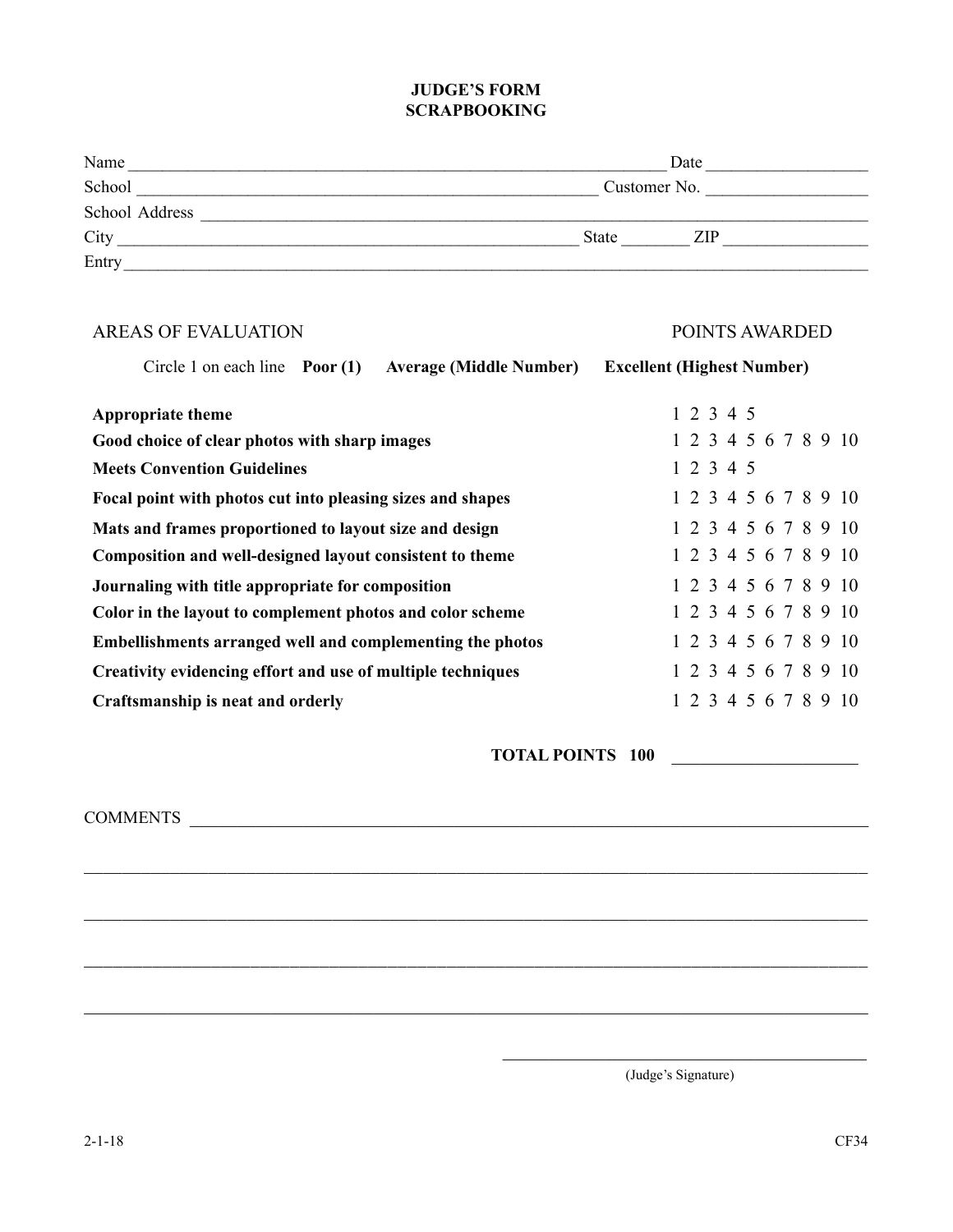#### **JUDGE'S FORM BRUSH/PEN**

| Name           | Date                |
|----------------|---------------------|
| School         | Customer No.        |
| School Address |                     |
| City           | <b>State</b><br>ZIP |
| Entry          |                     |

| <b>AREAS OF EVALUATION</b>                              |                                                        |                                   | POINTS AWARDED |  |  |  |                      |
|---------------------------------------------------------|--------------------------------------------------------|-----------------------------------|----------------|--|--|--|----------------------|
|                                                         | Circle 1 on each line Poor (1) Average (Middle Number) | <b>Excellent (Highest Number)</b> |                |  |  |  |                      |
| Composition                                             |                                                        |                                   |                |  |  |  |                      |
| Distinct clarity in light and dark masses               |                                                        |                                   |                |  |  |  | 1 2 3 4 5 6 7 8 9 10 |
| Color tones are balanced in hot and cool values         |                                                        |                                   | 12345          |  |  |  |                      |
| Harmonious balance maintained throughout                |                                                        |                                   | 12345          |  |  |  |                      |
| Rhythm                                                  |                                                        |                                   |                |  |  |  |                      |
| All lines and masses flow with meaningful continuity    |                                                        |                                   | 1 2 3 4 5      |  |  |  |                      |
| Technique convincingly conveys mood                     |                                                        |                                   | 12345          |  |  |  |                      |
| Composition leads into one focal point                  |                                                        |                                   | 1 2 3 4 5      |  |  |  |                      |
| Logic                                                   |                                                        |                                   |                |  |  |  |                      |
| Direction of light is clearly defined                   |                                                        |                                   |                |  |  |  | 1 2 3 4 5 6 7 8 9 10 |
| Perspective is convincing                               |                                                        |                                   |                |  |  |  | 1 2 3 4 5 6 7 8 9 10 |
| <b>Handling of media</b>                                |                                                        |                                   |                |  |  |  |                      |
| Construction of subject is confidently expressed        |                                                        |                                   | 1 2 3 4 5      |  |  |  |                      |
| Contrast and highlights are effectively used            |                                                        |                                   | 1 2 3 4 5      |  |  |  |                      |
| Multiple textural effects are used                      |                                                        |                                   | 12345          |  |  |  |                      |
| General merits of entire presentation                   |                                                        |                                   |                |  |  |  |                      |
| Degree of difficulty                                    |                                                        |                                   |                |  |  |  | 1 2 3 4 5 6 7 8 9 10 |
| Artist delivers proof of his understanding of subject   |                                                        |                                   | 1 2 3 4 5      |  |  |  |                      |
| Frame is in harmony with composition to enhance project |                                                        |                                   | 1 2 3 4 5      |  |  |  |                      |
| Artwork has a hanger                                    |                                                        |                                   | 1 2 3 4 5      |  |  |  |                      |
| <b>Proper documentation submitted</b>                   |                                                        |                                   | 1 2 3 4 5      |  |  |  |                      |
|                                                         | <b>TOTAL POINTS 100</b>                                |                                   |                |  |  |  |                      |

COMMENTS \_\_\_\_\_\_\_\_\_\_\_\_\_\_\_\_\_\_\_\_\_\_\_\_\_\_\_\_\_\_\_\_\_\_\_\_\_\_\_\_\_\_\_\_\_\_\_\_\_\_\_\_\_\_\_\_\_\_\_\_\_\_\_\_\_\_\_\_\_\_\_\_\_

\_\_\_\_\_\_\_\_\_\_\_\_\_\_\_\_\_\_\_\_\_\_\_\_\_\_\_\_\_\_\_\_\_\_\_\_\_\_\_ (Judge's Signature)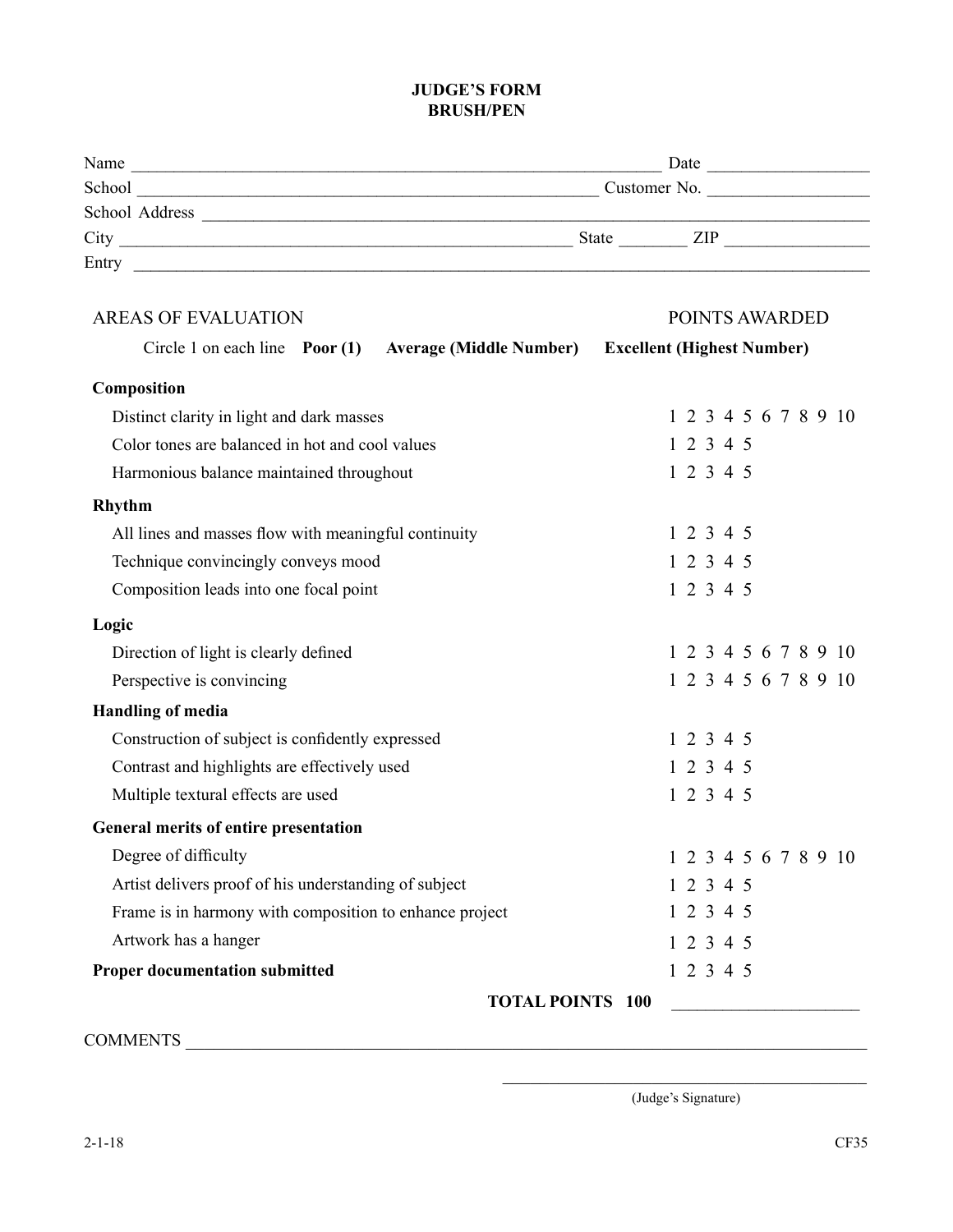#### **JUDGE'S FORM METALWORKING/CLAY SCULPTURE**

| Name           | Date                 |
|----------------|----------------------|
| School         | Customer No.         |
| School Address |                      |
| City           | <b>State</b><br>7.IP |
| Entry          |                      |

| <b>AREAS OF EVALUATION</b>                             | POINTS AWARDED                    |
|--------------------------------------------------------|-----------------------------------|
| Circle 1 on each line Poor (1) Average (Middle Number) | <b>Excellent (Highest Number)</b> |
| Concept                                                |                                   |
| Definite purpose or theme                              | 1 2 3 4 5                         |
| Presented in original fashion                          | 1 2 3 4 5 6 7 8 9 10              |
| Composition is not split into two independent sections | 1 2 3 4 5                         |
| Design                                                 |                                   |
| Size and weight in conjunction with purpose            | 1 2 3 4 5                         |
| Area of space used has balance and harmony             | 1 2 3 4 5                         |
| Edges of actual shape express thoughtful planning      | 1 2 3 4 5 6 7 8 9 10              |
| All parts in harmony with medium                       | 1 2 3 4 5 6 7 8 9 10              |
| Technique                                              |                                   |
| Construction and craftsmanship confidently expressed   | 1 2 3 4 5 6 7 8 9 10              |
| <b>Textural effects</b>                                | 1 2 3 4 5 6 7 8 9 10              |
| Proper finish or glaze, either applied or natural      | 1 2 3 4 5 6 7 8 9 10              |
| Knowledge of and/or use of tools required              | 12345                             |
| Degree of difficulty                                   | 1 2 3 4 5 6 7 8 9 10              |
| <b>Proper documentation submitted</b>                  | 1 2 3 4 5                         |

\_\_\_\_\_\_\_\_\_\_\_\_\_\_\_\_\_\_\_\_\_\_\_\_\_\_\_\_\_\_\_\_\_\_\_\_\_\_\_\_\_\_\_\_\_\_\_\_\_\_\_\_\_\_\_\_\_\_\_\_\_\_\_\_\_\_\_\_\_\_\_\_\_\_\_\_\_\_\_\_\_\_\_\_ \_\_\_\_\_\_\_\_\_\_\_\_\_\_\_\_\_\_\_\_\_\_\_\_\_\_\_\_\_\_\_\_\_\_\_\_\_\_\_\_\_\_\_\_\_\_\_\_\_\_\_\_\_\_\_\_\_\_\_\_\_\_\_\_\_\_\_\_\_\_\_\_\_\_\_\_\_\_\_\_\_\_\_\_ \_\_\_\_\_\_\_\_\_\_\_\_\_\_\_\_\_\_\_\_\_\_\_\_\_\_\_\_\_\_\_\_\_\_\_\_\_\_\_\_\_\_\_\_\_\_\_\_\_\_\_\_\_\_\_\_\_\_\_\_\_\_\_\_\_\_\_\_\_\_\_\_\_\_\_\_\_\_\_\_\_\_\_\_

**TOTAL POINTS 100** \_\_\_\_\_\_\_\_\_\_\_\_\_\_\_\_\_\_\_\_

COMMENTS \_\_\_\_\_\_\_\_\_\_\_\_\_\_\_\_\_\_\_\_\_\_\_\_\_\_\_\_\_\_\_\_\_\_\_\_\_\_\_\_\_\_\_\_\_\_\_\_\_\_\_\_\_\_\_\_\_\_\_\_\_\_\_\_\_\_\_\_\_\_\_\_\_

(Judge's Signature)

\_\_\_\_\_\_\_\_\_\_\_\_\_\_\_\_\_\_\_\_\_\_\_\_\_\_\_\_\_\_\_\_\_\_\_\_\_\_\_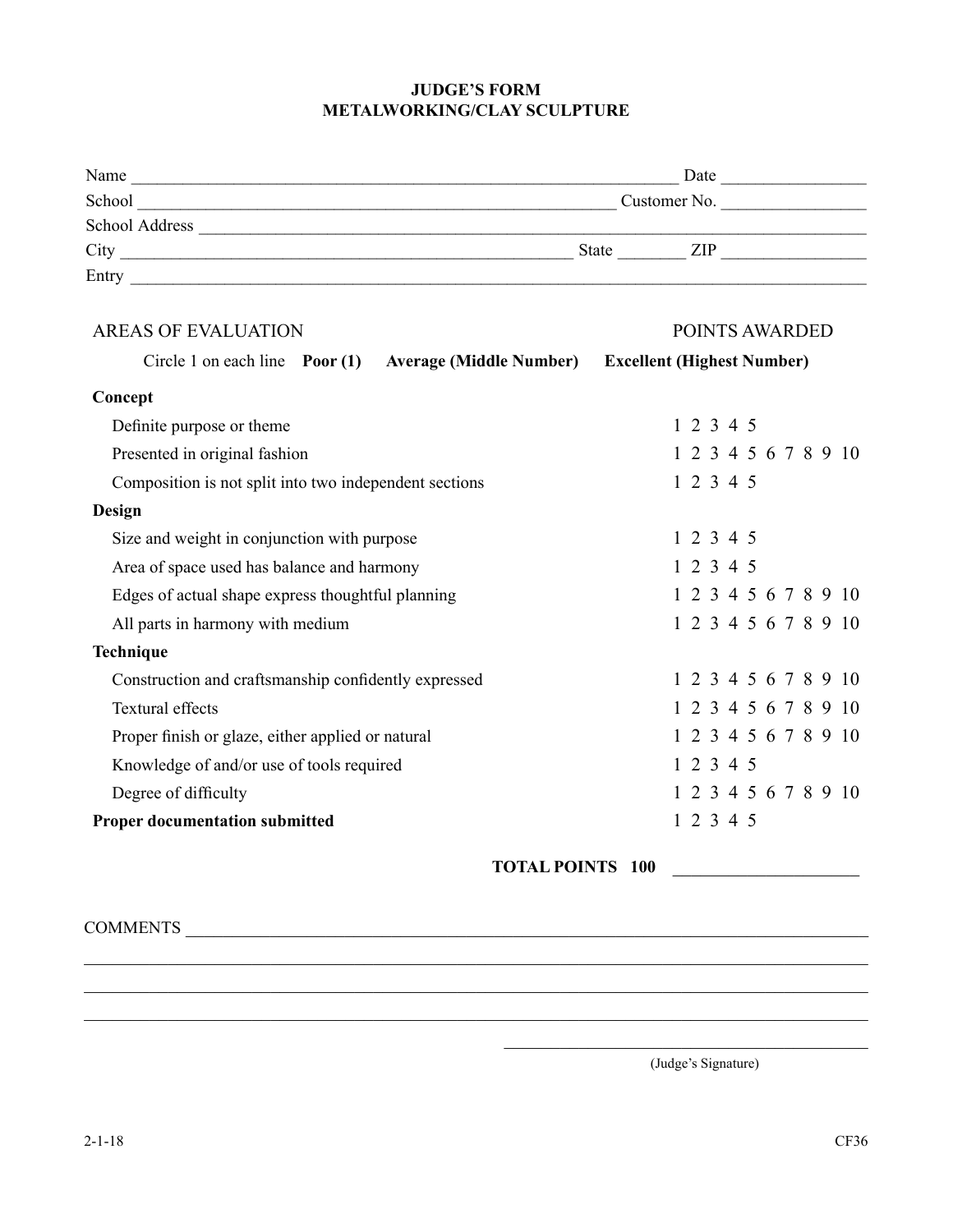#### **PHOTOGRAPHY REPORT**

(Special Effects Only)

| Category (circle all that apply) Scenic, Still Life, Plants and Animals, Special Effect,<br>Computer Enhancement, Character Trait (List Trait) ___________________________Color |                                                                                   |
|---------------------------------------------------------------------------------------------------------------------------------------------------------------------------------|-----------------------------------------------------------------------------------|
| Camera (circle all that apply) 35mm, digital, Twin or Single Lens Reflex, Panoramic,<br>Large Format, Pinhole, Rangefinder, Other                                               |                                                                                   |
|                                                                                                                                                                                 | Film (circle) 35mm 110mm 120mm 4x5 629 Other                                      |
| If digital (circle) 2mp 3mp 4mp 5mp 6mp                                                                                                                                         |                                                                                   |
| Lens (circle) Wide Angle Telephoto Other                                                                                                                                        |                                                                                   |
| <b>Explain enhancements or effects used for Special Effects of Computer Enhancements</b><br>(circle) Matte box Filters Mirrors Kaleidoscopes Masking Blur Computer              |                                                                                   |
|                                                                                                                                                                                 | Lighting conditions (circle) Outdoors Indoors Describe: _________________________ |
|                                                                                                                                                                                 |                                                                                   |
| Photofinishing (circle) Darkroom Commercial Photo Lab Store<br>Describe steps taken:                                                                                            |                                                                                   |
|                                                                                                                                                                                 |                                                                                   |
|                                                                                                                                                                                 |                                                                                   |
|                                                                                                                                                                                 |                                                                                   |

\_\_\_\_\_\_\_\_\_\_\_\_\_\_\_\_\_\_\_\_\_\_\_\_\_\_\_\_\_\_\_\_\_\_\_\_\_\_\_\_\_\_\_\_\_ (Student's Signature)

\_\_\_\_\_\_\_\_\_\_\_\_\_\_\_\_\_\_\_\_\_\_\_\_\_\_\_\_\_\_\_\_\_\_\_\_\_\_\_\_\_\_\_\_\_ (Supervisor's Signature)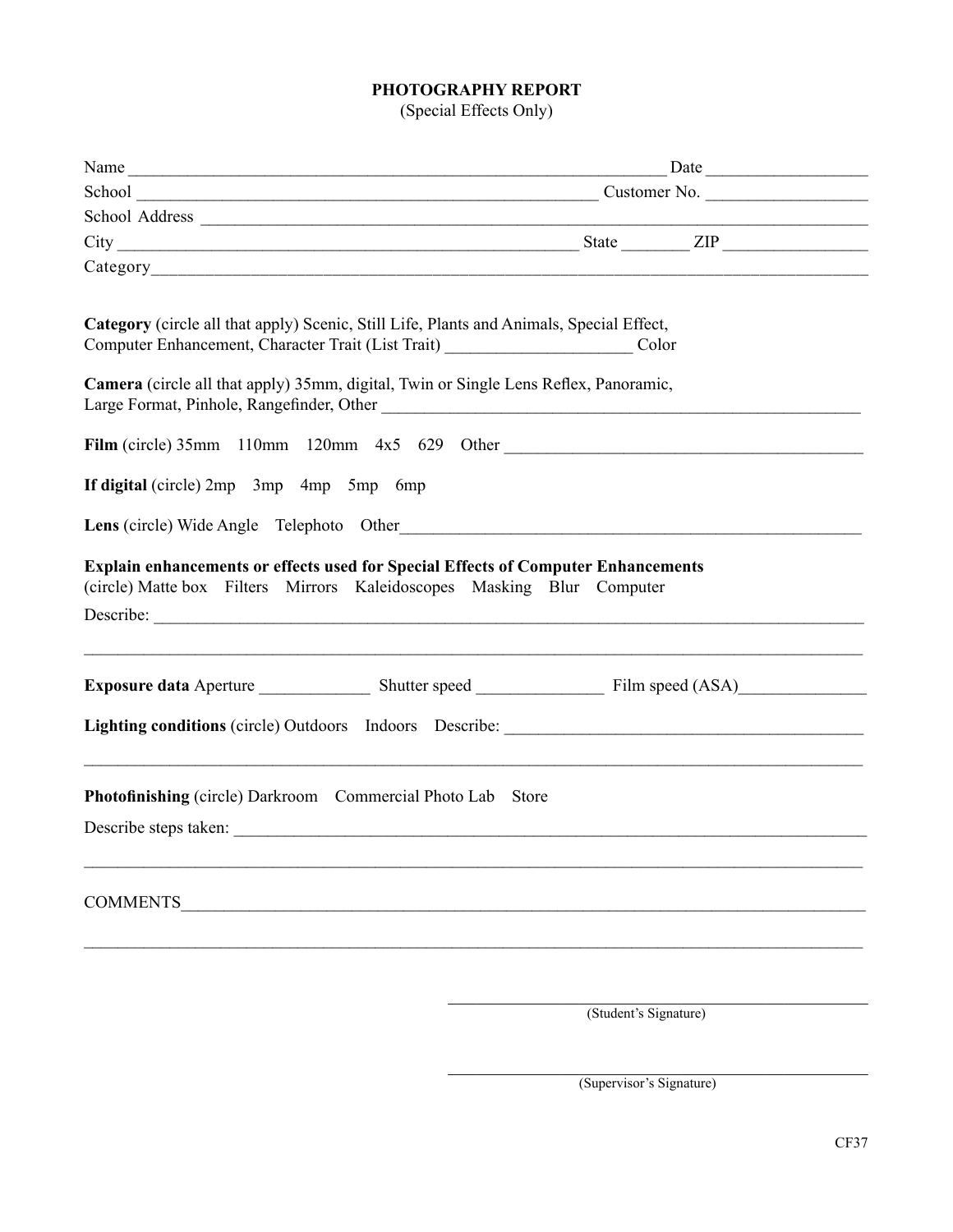#### **JUDGE'S FORM PHOTOGRAPHY**

| <b>PARTICIPANT</b>                                                                                                                                                                                                                                                                                    |                                                                                                                                                                                                                                              |              |                                                                                                                                                                               |                          |
|-------------------------------------------------------------------------------------------------------------------------------------------------------------------------------------------------------------------------------------------------------------------------------------------------------|----------------------------------------------------------------------------------------------------------------------------------------------------------------------------------------------------------------------------------------------|--------------|-------------------------------------------------------------------------------------------------------------------------------------------------------------------------------|--------------------------|
|                                                                                                                                                                                                                                                                                                       | Name<br>School Address<br>City<br>City<br>City<br>City<br>City<br>City<br>City                                                                                                                                                               |              |                                                                                                                                                                               |                          |
|                                                                                                                                                                                                                                                                                                       |                                                                                                                                                                                                                                              |              |                                                                                                                                                                               |                          |
|                                                                                                                                                                                                                                                                                                       |                                                                                                                                                                                                                                              | ZIP          |                                                                                                                                                                               |                          |
|                                                                                                                                                                                                                                                                                                       |                                                                                                                                                                                                                                              |              |                                                                                                                                                                               |                          |
| <b>ENTRY</b>                                                                                                                                                                                                                                                                                          |                                                                                                                                                                                                                                              |              |                                                                                                                                                                               |                          |
| Title                                                                                                                                                                                                                                                                                                 |                                                                                                                                                                                                                                              |              |                                                                                                                                                                               |                          |
|                                                                                                                                                                                                                                                                                                       |                                                                                                                                                                                                                                              |              |                                                                                                                                                                               |                          |
|                                                                                                                                                                                                                                                                                                       |                                                                                                                                                                                                                                              |              |                                                                                                                                                                               |                          |
|                                                                                                                                                                                                                                                                                                       |                                                                                                                                                                                                                                              |              |                                                                                                                                                                               |                          |
|                                                                                                                                                                                                                                                                                                       | Circle 1 on each line Poor (1) Average (Middle Number) Excellent (Highest Number)                                                                                                                                                            |              |                                                                                                                                                                               |                          |
| <b>IMPACT</b>                                                                                                                                                                                                                                                                                         |                                                                                                                                                                                                                                              |              |                                                                                                                                                                               |                          |
| Uniqueness—Selection of subject shows creative effort<br>Perspective—Angle and distance between camera and subject is ideal<br>Intensity—Immediately captures the viewer's attention<br>Resonance—Evokes an emotional response<br>Memorability—Creates a lasting impression                           |                                                                                                                                                                                                                                              | $\mathbf{1}$ | $\begin{array}{ccc} 1 & 2 & 3 & 4 \\ 1 & 2 & 3 & 4 \end{array}$<br>$\begin{array}{rrrr} 1 & 2 & 3 & 4 & 5 \\ 1 & 2 & 3 & 4 & 5 \end{array}$<br>$2 \t3 \t4$                    | $\overline{5}$<br>5<br>5 |
| <b>COMPOSITION</b><br>Isolation—Subject is obvious within its setting (breadth and depth)<br>Insulation—Subject is captured in a manner that eliminates distractions<br>Orientation-Choice of portrait or landscape format is ideal<br>Difficulty—Capturing this image required extra physical effort | Positioning—Subject location(s) within the composition is pleasing and balanced                                                                                                                                                              |              | $\begin{array}{cccccc} 1 & 2 & 3 & 4 & 5 \\ 1 & 2 & 3 & 4 & 5 \end{array}$<br>$\begin{array}{rrrr} 1 & 2 & 3 & 4 & 5 \\ 1 & 2 & 3 & 4 & 5 \end{array}$<br>$1 \t2 \t3 \t4 \t5$ |                          |
| <b>EXPOSURE</b><br>Focus—The focal point and depth of field capture the entire subject<br>Contrast—Full dynamic spectrum ranging from highlights to shadows                                                                                                                                           | Brightness—Whites are not "blown away" and darks are not without definition<br>Clarity—Strong resolution free from noise, pixilation, artifacts, and dust spots<br>Color—Correct white balance with good saturation and appropriate vibrancy | $\mathbf{1}$ | $1 \t2 \t3 \t4$<br>$1 \t2 \t3 \t4$<br>$\begin{array}{rrrr} 1 & 2 & 3 & 4 & 5 \\ 1 & 2 & 3 & 4 & 5 \end{array}$<br>$2 \t3 \t4$                                                 | $\overline{5}$<br>5<br>5 |
| <b>PRESENTATION</b><br>Color—Choice of mount enhances image rather than detracting from it<br>Quality-Print and mount are flat and well adhered to one another<br>Condition-Print and mount are free of scratches, stains, and scuffs<br>Conformity—Subject matter conforms to A.C.E. Guidelines      | Texture—Print paper choice and mount texture complement the composition                                                                                                                                                                      |              | $\overline{4}$<br>3<br>$\begin{array}{rrrr} 1 & 2 & 3 & 4 \\ 1 & 2 & 3 & 4 \end{array}$<br>$1 \t2 \t3 \t4$<br>$1 \t2 \t3 \t4 \t5$                                             | -5                       |
| PROPER DOCUMENTATION SUBMITTED                                                                                                                                                                                                                                                                        |                                                                                                                                                                                                                                              |              | $1\quad 2\quad 3$                                                                                                                                                             |                          |
|                                                                                                                                                                                                                                                                                                       |                                                                                                                                                                                                                                              |              |                                                                                                                                                                               |                          |

 $\mathcal{L}_\mathcal{L} = \mathcal{L}_\mathcal{L} = \mathcal{L}_\mathcal{L} = \mathcal{L}_\mathcal{L} = \mathcal{L}_\mathcal{L} = \mathcal{L}_\mathcal{L} = \mathcal{L}_\mathcal{L} = \mathcal{L}_\mathcal{L} = \mathcal{L}_\mathcal{L} = \mathcal{L}_\mathcal{L} = \mathcal{L}_\mathcal{L} = \mathcal{L}_\mathcal{L} = \mathcal{L}_\mathcal{L} = \mathcal{L}_\mathcal{L} = \mathcal{L}_\mathcal{L} = \mathcal{L}_\mathcal{L} = \mathcal{L}_\mathcal{L}$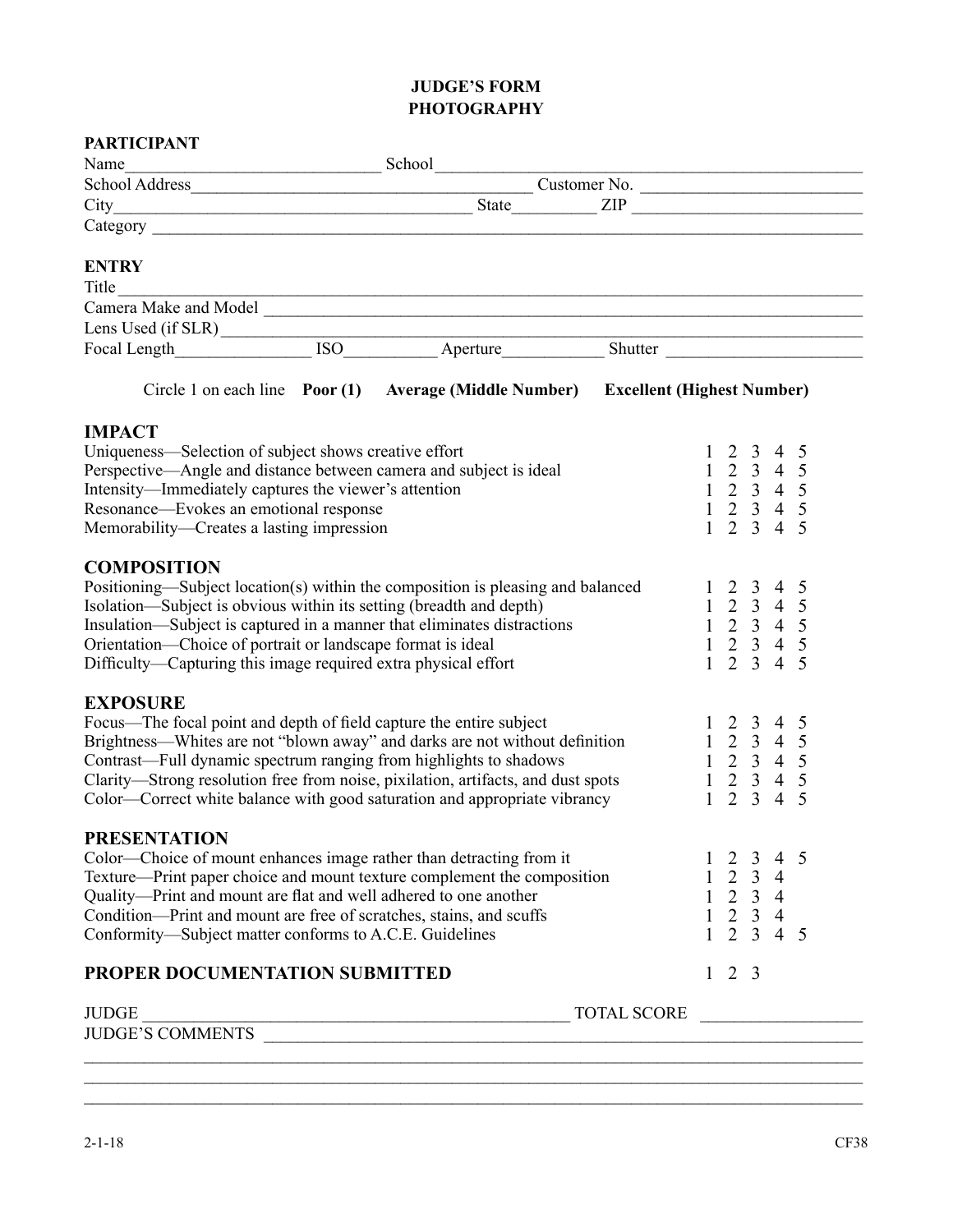#### **JUDGE'S FORM PHOTOGRAPHY – CHARACTER TRAIT**

| <b>PARTICIPANT</b>                                                  |                                                                                                                                                                                                                                      |              |                   |                 |                                                                                                                                             |                |
|---------------------------------------------------------------------|--------------------------------------------------------------------------------------------------------------------------------------------------------------------------------------------------------------------------------------|--------------|-------------------|-----------------|---------------------------------------------------------------------------------------------------------------------------------------------|----------------|
| Name                                                                |                                                                                                                                                                                                                                      |              |                   |                 |                                                                                                                                             |                |
|                                                                     |                                                                                                                                                                                                                                      |              |                   |                 |                                                                                                                                             |                |
|                                                                     |                                                                                                                                                                                                                                      |              |                   |                 |                                                                                                                                             |                |
|                                                                     |                                                                                                                                                                                                                                      |              |                   |                 |                                                                                                                                             |                |
| <b>ENTRY</b>                                                        |                                                                                                                                                                                                                                      |              |                   |                 |                                                                                                                                             |                |
| Title                                                               |                                                                                                                                                                                                                                      |              |                   |                 |                                                                                                                                             |                |
|                                                                     | Title<br>Camera Make and Model                                                                                                                                                                                                       |              |                   |                 |                                                                                                                                             |                |
|                                                                     |                                                                                                                                                                                                                                      |              |                   |                 |                                                                                                                                             |                |
|                                                                     |                                                                                                                                                                                                                                      |              |                   |                 |                                                                                                                                             |                |
|                                                                     | Circle 1 on each line Poor (1) Average (Middle Number) Excellent (Highest Number)                                                                                                                                                    |              |                   |                 |                                                                                                                                             |                |
| <b>IMPACT</b>                                                       |                                                                                                                                                                                                                                      |              |                   |                 |                                                                                                                                             |                |
| Uniqueness—Selection of subject shows creative effort               |                                                                                                                                                                                                                                      |              |                   | $1 \t2 \t3 \t4$ |                                                                                                                                             |                |
| Perspective—Angle and distance between camera and subject is ideal  |                                                                                                                                                                                                                                      |              |                   | $1 \t2 \t3 \t4$ |                                                                                                                                             |                |
| Intensity—Immediately captures the viewer's attention               |                                                                                                                                                                                                                                      |              |                   | $1 \t2 \t3 \t4$ |                                                                                                                                             |                |
| Resonance—Evokes an emotional response                              |                                                                                                                                                                                                                                      |              |                   | $1 \t2 \t3 \t4$ |                                                                                                                                             |                |
| Memorability—Creates a lasting impression                           |                                                                                                                                                                                                                                      | $\mathbf{1}$ |                   | $2 \t3 \t4$     |                                                                                                                                             |                |
| <b>COMPOSITION</b>                                                  |                                                                                                                                                                                                                                      |              |                   |                 |                                                                                                                                             |                |
|                                                                     | Positioning—Subject location(s) within the composition is pleasing and balanced 1 2 3 4<br>Isolation—Subject is obvious within its setting (breadth and depth) 1 2 3 4<br>Insulation—Subject is captured in a manner that eliminates |              |                   |                 |                                                                                                                                             | $\overline{5}$ |
|                                                                     |                                                                                                                                                                                                                                      |              |                   |                 |                                                                                                                                             | 5              |
|                                                                     |                                                                                                                                                                                                                                      |              |                   |                 |                                                                                                                                             | $\frac{5}{5}$  |
|                                                                     |                                                                                                                                                                                                                                      |              |                   |                 |                                                                                                                                             |                |
| Difficulty—Capturing this image required extra physical effort      |                                                                                                                                                                                                                                      |              | $1\quad 2$        | $\mathcal{E}$   | $\overline{4}$                                                                                                                              | 5              |
| <b>EXPOSURE</b>                                                     |                                                                                                                                                                                                                                      |              |                   |                 |                                                                                                                                             |                |
|                                                                     | Focus—The focal point and depth of field capture the entire subject                                                                                                                                                                  |              |                   |                 | $1 \t2 \t3 \t4 \t5$                                                                                                                         |                |
|                                                                     | Brightness-Whites are not "blown away" and darks are not without definition                                                                                                                                                          |              |                   |                 |                                                                                                                                             |                |
| Contrast—Full dynamic spectrum ranging from highlights to shadows   |                                                                                                                                                                                                                                      |              |                   |                 |                                                                                                                                             |                |
|                                                                     | Clarity—Strong resolution free from noise, pixilation, artifacts, and dust spots                                                                                                                                                     |              |                   |                 |                                                                                                                                             |                |
|                                                                     | Color—Correct white balance with good saturation and appropriate vibrancy                                                                                                                                                            |              |                   |                 | $\begin{array}{cccccc}\n1 & 2 & 3 & 4 & 5 \\ 1 & 2 & 3 & 4 & 5 \\ 1 & 2 & 3 & 4 & 5 \\ 1 & 2 & 3 & 4 & 5 \\ 1 & 2 & 3 & 4 & 5\n\end{array}$ |                |
| <b>PRESENTATION</b>                                                 |                                                                                                                                                                                                                                      |              |                   |                 |                                                                                                                                             |                |
|                                                                     | Color—Choice of mount enhances image rather than detracting from it                                                                                                                                                                  |              |                   | 3               | 4                                                                                                                                           | -5             |
|                                                                     | Texture—Print paper choice and mount texture complement the composition                                                                                                                                                              |              |                   | $1 \t2 \t3 \t4$ |                                                                                                                                             |                |
| Quality-Print and mount are flat and well adhered to one another    |                                                                                                                                                                                                                                      |              |                   | $1 \t2 \t3 \t4$ |                                                                                                                                             |                |
| Condition-Print and mount are free of scratches, stains, and scuffs |                                                                                                                                                                                                                                      |              |                   |                 | $1 \t2 \t3 \t4$                                                                                                                             |                |
| Conformity—Subject matter conforms to A.C.E. Guidelines             |                                                                                                                                                                                                                                      |              |                   |                 | $1 \t2 \t3 \t4 \t5$                                                                                                                         |                |
| Clarity-How obvious is the chosen trait                             |                                                                                                                                                                                                                                      |              |                   |                 | $1 \t2 \t3 \t4$                                                                                                                             | 5              |
| PROPER DOCUMENTATION SUBMITTED                                      |                                                                                                                                                                                                                                      |              | $1\quad 2\quad 3$ |                 |                                                                                                                                             |                |
|                                                                     |                                                                                                                                                                                                                                      |              |                   |                 |                                                                                                                                             |                |
| <b>JUDGE</b>                                                        |                                                                                                                                                                                                                                      |              |                   |                 |                                                                                                                                             |                |

 $\_$  , and the set of the set of the set of the set of the set of the set of the set of the set of the set of the set of the set of the set of the set of the set of the set of the set of the set of the set of the set of th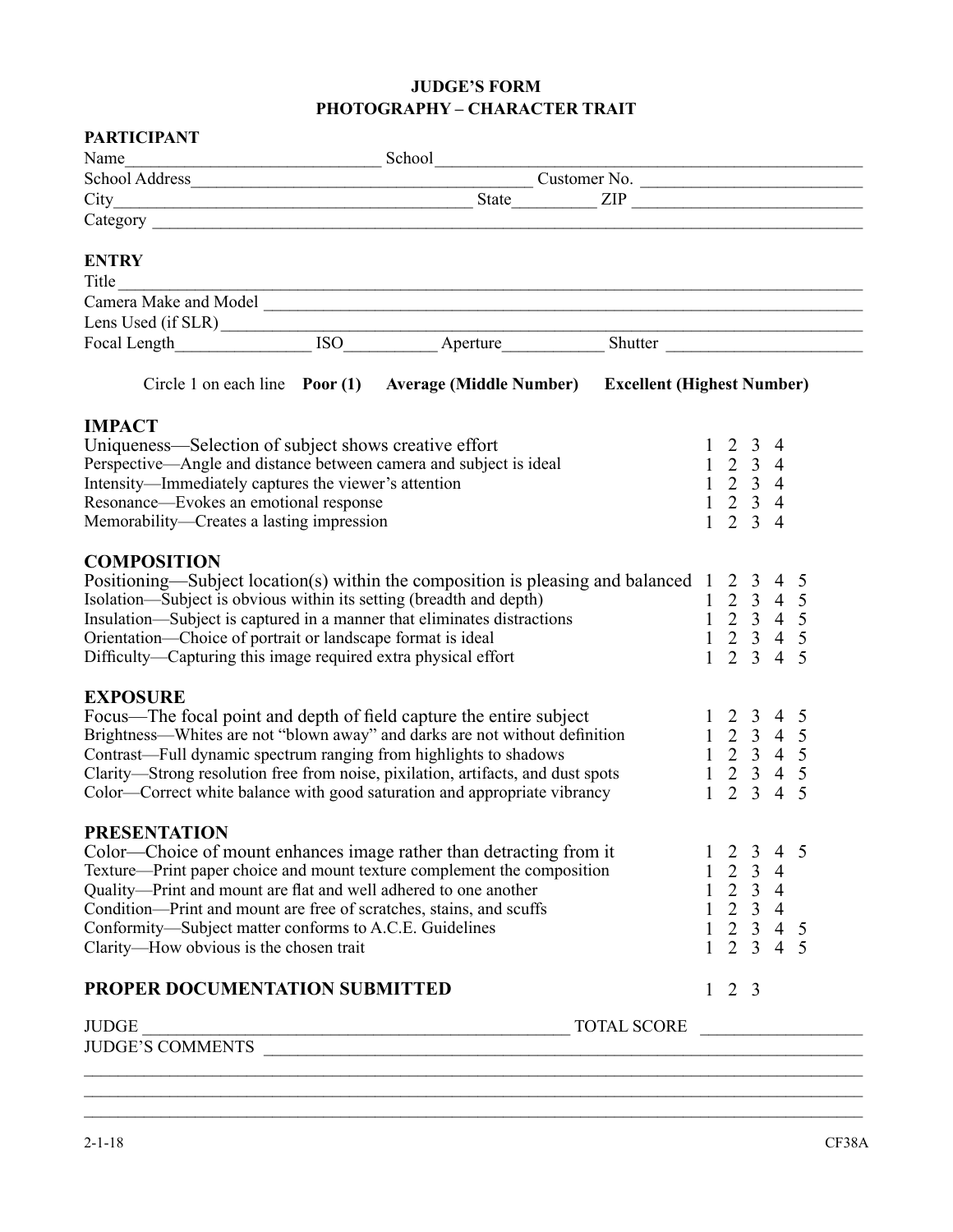#### **JUDGE'S FORM PHOTOGRAPHY – COMPUTER ENHANCEMENT**

| <b>PARTICIPANT</b>                                                                                                                                            |                                                                                   |                  |              |                                    |                |                                                                              |  |
|---------------------------------------------------------------------------------------------------------------------------------------------------------------|-----------------------------------------------------------------------------------|------------------|--------------|------------------------------------|----------------|------------------------------------------------------------------------------|--|
|                                                                                                                                                               |                                                                                   |                  |              |                                    |                |                                                                              |  |
|                                                                                                                                                               |                                                                                   | Customer No.     |              |                                    |                |                                                                              |  |
|                                                                                                                                                               |                                                                                   | State <u>ZIP</u> |              |                                    |                |                                                                              |  |
|                                                                                                                                                               |                                                                                   |                  |              |                                    |                |                                                                              |  |
| <b>ENTRY</b>                                                                                                                                                  |                                                                                   |                  |              |                                    |                |                                                                              |  |
| Title<br>Title<br>Camera Make and Model                                                                                                                       |                                                                                   |                  |              |                                    |                |                                                                              |  |
|                                                                                                                                                               |                                                                                   |                  |              |                                    |                |                                                                              |  |
|                                                                                                                                                               |                                                                                   |                  |              |                                    |                |                                                                              |  |
|                                                                                                                                                               |                                                                                   |                  |              |                                    |                |                                                                              |  |
|                                                                                                                                                               | Circle 1 on each line Poor (1) Average (Middle Number) Excellent (Highest Number) |                  |              |                                    |                |                                                                              |  |
| <b>IMPACT</b>                                                                                                                                                 |                                                                                   |                  |              |                                    |                |                                                                              |  |
| Uniqueness—Selection of subject shows creative effort                                                                                                         |                                                                                   |                  |              |                                    | $\overline{3}$ | -4                                                                           |  |
| Perspective—Angle and distance between camera and subject is ideal                                                                                            |                                                                                   |                  |              | $1 \t2 \t3 \t4$                    |                |                                                                              |  |
| Intensity—Immediately captures the viewer's attention                                                                                                         |                                                                                   |                  |              | $1 \t2 \t3 \t4$                    |                |                                                                              |  |
| Resonance—Evokes an emotional response                                                                                                                        |                                                                                   |                  |              | $1 \t2 \t3 \t4$                    |                |                                                                              |  |
| Memorability—Creates a lasting impression                                                                                                                     |                                                                                   |                  |              | $1 \t2 \t3 \t4$                    |                |                                                                              |  |
| <b>COMPOSITION</b>                                                                                                                                            |                                                                                   |                  |              |                                    |                |                                                                              |  |
| Positioning—Subject location(s) within the composition is pleasing and balanced                                                                               |                                                                                   |                  |              | 2 3                                |                | 4 5                                                                          |  |
| Isolation—Subject is obvious within its setting (breadth and depth)                                                                                           |                                                                                   |                  |              |                                    |                | $1 \t2 \t3 \t4 \t5$                                                          |  |
| Insulation—Subject is captured in a manner that eliminates distractions                                                                                       |                                                                                   |                  |              |                                    |                | $1 \t2 \t3 \t4 \t5$                                                          |  |
| Orientation—Choice of portrait or landscape format is ideal                                                                                                   |                                                                                   |                  |              |                                    |                | $1 \t2 \t3 \t4 \t5$                                                          |  |
| Difficulty—Capturing this image required extra physical effort                                                                                                |                                                                                   |                  | $\mathbf{1}$ |                                    |                | 2 3 4 5                                                                      |  |
|                                                                                                                                                               |                                                                                   |                  |              |                                    |                |                                                                              |  |
| <b>EXPOSURE</b>                                                                                                                                               |                                                                                   |                  |              |                                    |                |                                                                              |  |
| Focus—The focal point and depth of field capture the entire subject                                                                                           |                                                                                   |                  |              |                                    |                | 2 3 4 5                                                                      |  |
| Brightness—Whites are not "blown away" and darks are not without definition                                                                                   |                                                                                   |                  | $\mathbf{1}$ |                                    | $2 \t3 \t4$    |                                                                              |  |
| Contrast-Full dynamic spectrum ranging from highlights to shadows                                                                                             |                                                                                   |                  |              | $1 \t2 \t3 \t4$                    |                |                                                                              |  |
| Clarity—Strong resolution free from noise, pixilation, artifacts, and dust spots<br>Color—Correct white balance with good saturation and appropriate vibrancy |                                                                                   |                  |              | $1 \t2 \t3 \t4$<br>$1 \t2 \t3 \t4$ |                |                                                                              |  |
|                                                                                                                                                               |                                                                                   |                  |              |                                    |                |                                                                              |  |
| <b>PRESENTATION</b>                                                                                                                                           |                                                                                   |                  |              |                                    |                |                                                                              |  |
| Color—Choice of mount enhances image rather than detracting from it                                                                                           |                                                                                   |                  |              | $1\quad 2$                         | $\overline{3}$ | $\overline{4}$                                                               |  |
| Texture—Print paper choice and mount texture complement the composition                                                                                       |                                                                                   |                  |              | $1 \t2 \t3 \t4$                    |                |                                                                              |  |
| Quality—Print and mount are flat and well adhered to one another                                                                                              |                                                                                   |                  |              | $1 \t2 \t3 \t4$                    |                |                                                                              |  |
| Condition-Print and mount are free of scratches, stains, and scuffs                                                                                           |                                                                                   |                  |              | $1 \t2 \t3 \t4$                    |                |                                                                              |  |
| Conformity—Subject matter conforms to A.C.E. Guidelines                                                                                                       |                                                                                   |                  |              | $1 \t2 \t3 \t4$                    |                |                                                                              |  |
| PHOTO ENHANCEMENT                                                                                                                                             |                                                                                   |                  |              |                                    |                |                                                                              |  |
| Difficulty-How hard was it to achieve the end result                                                                                                          |                                                                                   |                  |              |                                    |                |                                                                              |  |
| Execution—How well were the enhancements done                                                                                                                 |                                                                                   |                  |              |                                    |                | $\begin{array}{cccccc}\n1 & 2 & 3 & 4 & 5 \\ 1 & 2 & 3 & 4 & 5\n\end{array}$ |  |
| PROPER DOCUMENTATION SUBMITTED                                                                                                                                |                                                                                   |                  |              | $1 \t2 \t3 \t4$                    |                |                                                                              |  |
|                                                                                                                                                               |                                                                                   |                  |              |                                    |                |                                                                              |  |
|                                                                                                                                                               |                                                                                   |                  |              |                                    |                |                                                                              |  |
|                                                                                                                                                               |                                                                                   |                  |              |                                    |                |                                                                              |  |
|                                                                                                                                                               |                                                                                   |                  |              |                                    |                |                                                                              |  |

 $\_$  $\_$  , and the set of the set of the set of the set of the set of the set of the set of the set of the set of the set of the set of the set of the set of the set of the set of the set of the set of the set of the set of th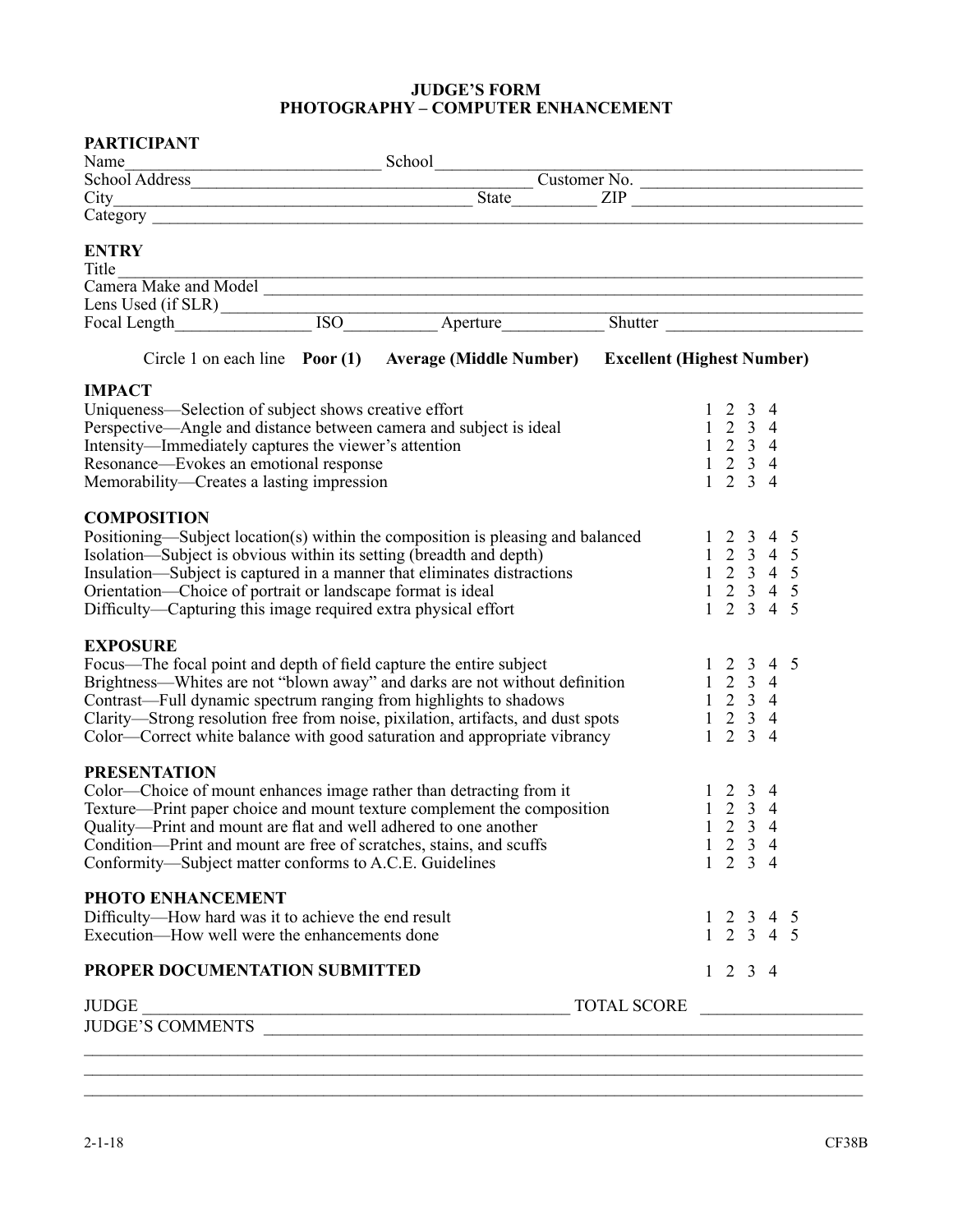#### **JUDGE'S FORM Pennant Design**

| Name           | Date                |
|----------------|---------------------|
| School         | Customer No.        |
| School Address |                     |
| City           | <b>State</b><br>ZIP |
| Entry          |                     |

#### Circle 1 on each line **Poor (1) Average (Middle Number) Excellent (Highest Number)**

#### **OVERALL DESIGN AND CREATIVITY**

| Visual impact that immediately draws you with interest. Appealing and eye catching                                                          |  |  | 12345     |
|---------------------------------------------------------------------------------------------------------------------------------------------|--|--|-----------|
| Images and graphics clearly convey the intended theme                                                                                       |  |  | 12345     |
| Typefaces chosen clearly convey the intended theme                                                                                          |  |  | 12345     |
| Colors chosen clearly convey the intended theme and mood                                                                                    |  |  | 12345     |
| Typeface changes are used effectively to prioritize, direct, and give visual interest                                                       |  |  | 12345     |
| Scripture verse fits and is represented well by the other design elements chosen                                                            |  |  | 1 2 3 4 5 |
| <b>COMPOSITION</b>                                                                                                                          |  |  |           |
| Layout priority causes you to see the main subject first and then directs you through<br>all other information in order of priority         |  |  | 12345     |
| Visual balance is achieved by the way the weight of each element (images, text,<br>color, empty space, etc.) is distributed over the design |  |  | 1 2 3 4 5 |
| Visual connection of the elements to each other by their placement. Related items are set<br>together so that they are viewed as a group    |  |  | 12345     |
| Proximity—All the parts "fit together." Nothing placed randomly without purpose                                                             |  |  | 12345     |
| Construction of subject is confidently expressed                                                                                            |  |  | 1 2 3 4 5 |
| <b>EFFECTIVENESS</b>                                                                                                                        |  |  |           |
| Target audience is visually engaged through the presentation                                                                                |  |  | 1 2 3 4 5 |
| Excitement about ISC is expressed in the presentation                                                                                       |  |  | 12345     |
| Desire to attend ISC is created through the presentation                                                                                    |  |  | 12345     |
| <b>PRESENTATION</b>                                                                                                                         |  |  |           |
| Accurate information of locations, dates, times, Scripture verse, etc.                                                                      |  |  | 1 2 3 4 5 |
| Information management is correct in spelling, punctuation, and grammar                                                                     |  |  | 12345     |
| Print is clear, free of flaws, flat, clean and correctly mounted                                                                            |  |  | 12345     |
| Frame is in harmony with and enhances the image and has a hangar                                                                            |  |  | 12345     |
| <b>DEGREE OF DIFFICULTY</b>                                                                                                                 |  |  | 1 2 3 4 5 |
| PROPER DOCUMENTATION SUBMITTED                                                                                                              |  |  | 12345     |
| <b>TOTAL POINTS 100</b>                                                                                                                     |  |  |           |
| TOTAL SCORE<br><b>JUDGE</b>                                                                                                                 |  |  |           |
| <u> 1989 - Jan James James Barnett, martin de la provincia de la provincia de la provincia de la provincia de la</u><br>JUDGE'S COMMENTS    |  |  |           |

 $\mathcal{L}_\mathcal{L} = \{ \mathcal{L}_\mathcal{L} = \{ \mathcal{L}_\mathcal{L} = \{ \mathcal{L}_\mathcal{L} = \{ \mathcal{L}_\mathcal{L} = \{ \mathcal{L}_\mathcal{L} = \{ \mathcal{L}_\mathcal{L} = \{ \mathcal{L}_\mathcal{L} = \{ \mathcal{L}_\mathcal{L} = \{ \mathcal{L}_\mathcal{L} = \{ \mathcal{L}_\mathcal{L} = \{ \mathcal{L}_\mathcal{L} = \{ \mathcal{L}_\mathcal{L} = \{ \mathcal{L}_\mathcal{L} = \{ \mathcal{L}_\mathcal{$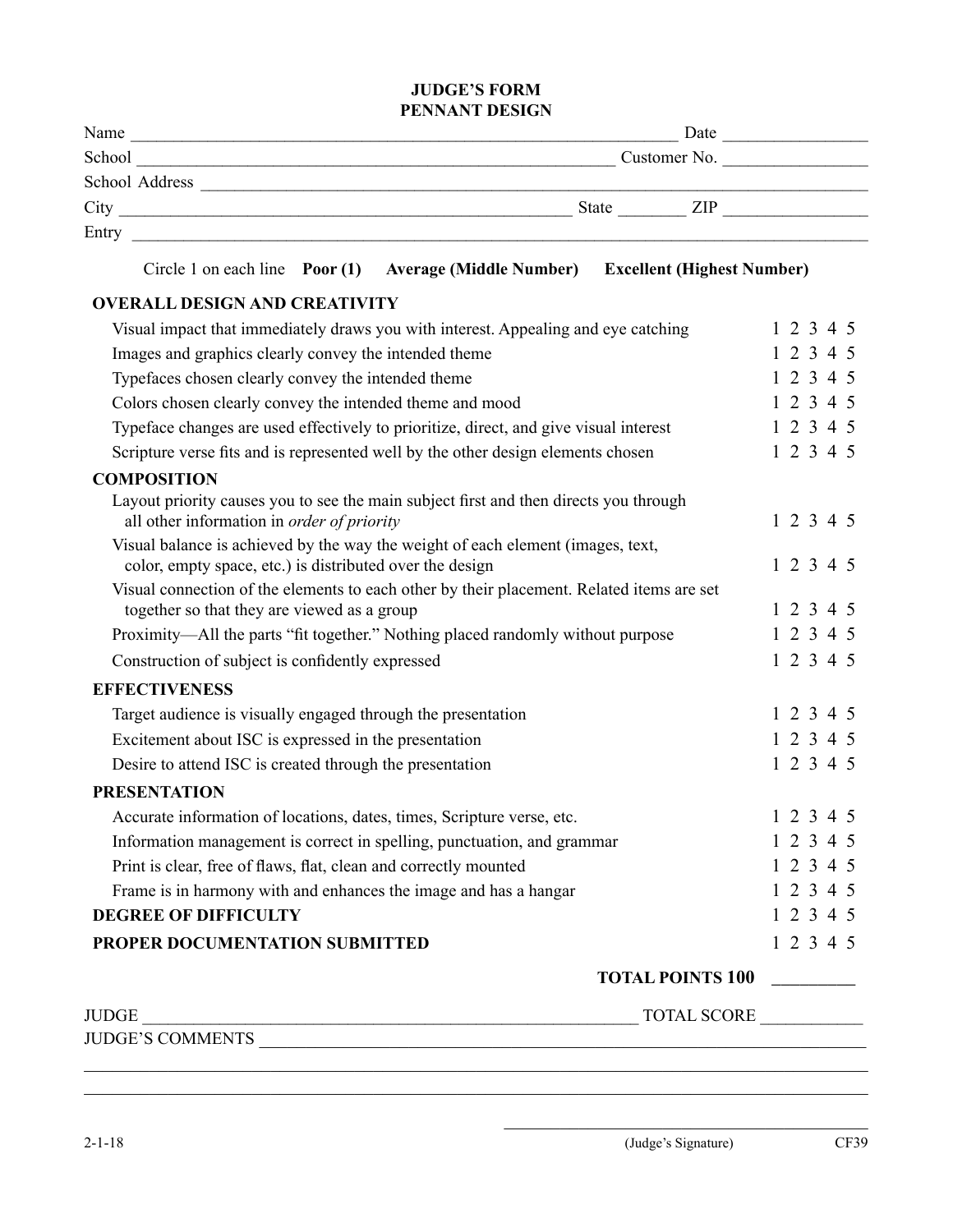#### **JUDGE'S FORM COORDINATES/DRESSES/FORMALS**

| $City$ $III$                                                                                                    |  |  |  |           |                |  |  |  |                      |                                     |  |
|-----------------------------------------------------------------------------------------------------------------|--|--|--|-----------|----------------|--|--|--|----------------------|-------------------------------------|--|
|                                                                                                                 |  |  |  |           |                |  |  |  |                      |                                     |  |
| <b>AREAS OF EVALUATION</b>                                                                                      |  |  |  |           | POINTS AWARDED |  |  |  |                      |                                     |  |
| Circle 1 on each line Poor (1) Average (Middle Number) Excellent (Highest Number)                               |  |  |  |           |                |  |  |  |                      |                                     |  |
| Meets A.C.E. Guidelines—Length, cut, modesty                                                                    |  |  |  |           |                |  |  |  | 1 2 3 4 5 6 7 8 9 10 |                                     |  |
| Pattern and photograph submitted                                                                                |  |  |  | 1 2 3 4 5 |                |  |  |  |                      |                                     |  |
| Creativity—Pattern changes, color changes, originality                                                          |  |  |  |           |                |  |  |  | 1 2 3 4 5 6 7 8 9 10 |                                     |  |
| Overall beauty-Coordination of colors and accessories<br>(such as buttons, bows, etc.) matching of plaids, etc. |  |  |  |           |                |  |  |  | 1 2 3 4 5 6 7 8 9 10 |                                     |  |
| Stitching-Machine and hand                                                                                      |  |  |  |           |                |  |  |  |                      | 1 2 3 4 5 6 7 8 9 10 11 12 13 14 15 |  |
| <b>Seam finish</b>                                                                                              |  |  |  |           |                |  |  |  | 1 2 3 4 5 6 7 8 9 10 |                                     |  |
| Zipper, buttonholes, or fastenings                                                                              |  |  |  |           |                |  |  |  | 1 2 3 4 5 6 7 8 9 10 |                                     |  |
| <b>Sleeve set and detail</b>                                                                                    |  |  |  |           |                |  |  |  | 1 2 3 4 5 6 7 8 9 10 |                                     |  |
| <b>Collar/neckline detail</b>                                                                                   |  |  |  | 1 2 3 4 5 |                |  |  |  |                      |                                     |  |
| <b>Hem</b> detail                                                                                               |  |  |  |           |                |  |  |  | 1 2 3 4 5 6 7 8 9 10 |                                     |  |
| <b>Proper documentation submitted</b>                                                                           |  |  |  | 12345     |                |  |  |  |                      |                                     |  |
| <b>TOTAL POINTS 100</b>                                                                                         |  |  |  |           |                |  |  |  |                      |                                     |  |
| COMMENTS COMMENTS                                                                                               |  |  |  |           |                |  |  |  |                      |                                     |  |
|                                                                                                                 |  |  |  |           |                |  |  |  |                      |                                     |  |
|                                                                                                                 |  |  |  |           |                |  |  |  |                      |                                     |  |

\_\_\_\_\_\_\_\_\_\_\_\_\_\_\_\_\_\_\_\_\_\_\_\_\_\_\_\_\_\_\_\_\_\_\_\_\_\_\_\_\_\_\_\_\_\_\_\_\_\_\_\_\_\_\_\_\_\_\_\_\_\_\_\_\_\_\_\_\_\_\_\_\_\_\_\_\_\_\_\_\_\_\_\_

\_\_\_\_\_\_\_\_\_\_\_\_\_\_\_\_\_\_\_\_\_\_\_\_\_\_\_\_\_\_\_\_\_\_\_\_\_\_\_\_\_\_\_\_\_\_\_\_\_\_\_\_\_\_\_\_\_\_\_\_\_\_\_\_\_\_\_\_\_\_\_\_\_\_\_\_\_\_\_\_\_\_\_\_

 $\mathcal{L}_\text{max} = \frac{1}{2} \sum_{i=1}^{n} \frac{1}{2} \sum_{i=1}^{n} \frac{1}{2} \sum_{i=1}^{n} \frac{1}{2} \sum_{i=1}^{n} \frac{1}{2} \sum_{i=1}^{n} \frac{1}{2} \sum_{i=1}^{n} \frac{1}{2} \sum_{i=1}^{n} \frac{1}{2} \sum_{i=1}^{n} \frac{1}{2} \sum_{i=1}^{n} \frac{1}{2} \sum_{i=1}^{n} \frac{1}{2} \sum_{i=1}^{n} \frac{1}{2} \sum_{i=1}^{n} \frac{1$ 

\_\_\_\_\_\_\_\_\_\_\_\_\_\_\_\_\_\_\_\_\_\_\_\_\_\_\_\_\_\_\_\_\_\_\_\_\_\_\_ (Judge's Signature)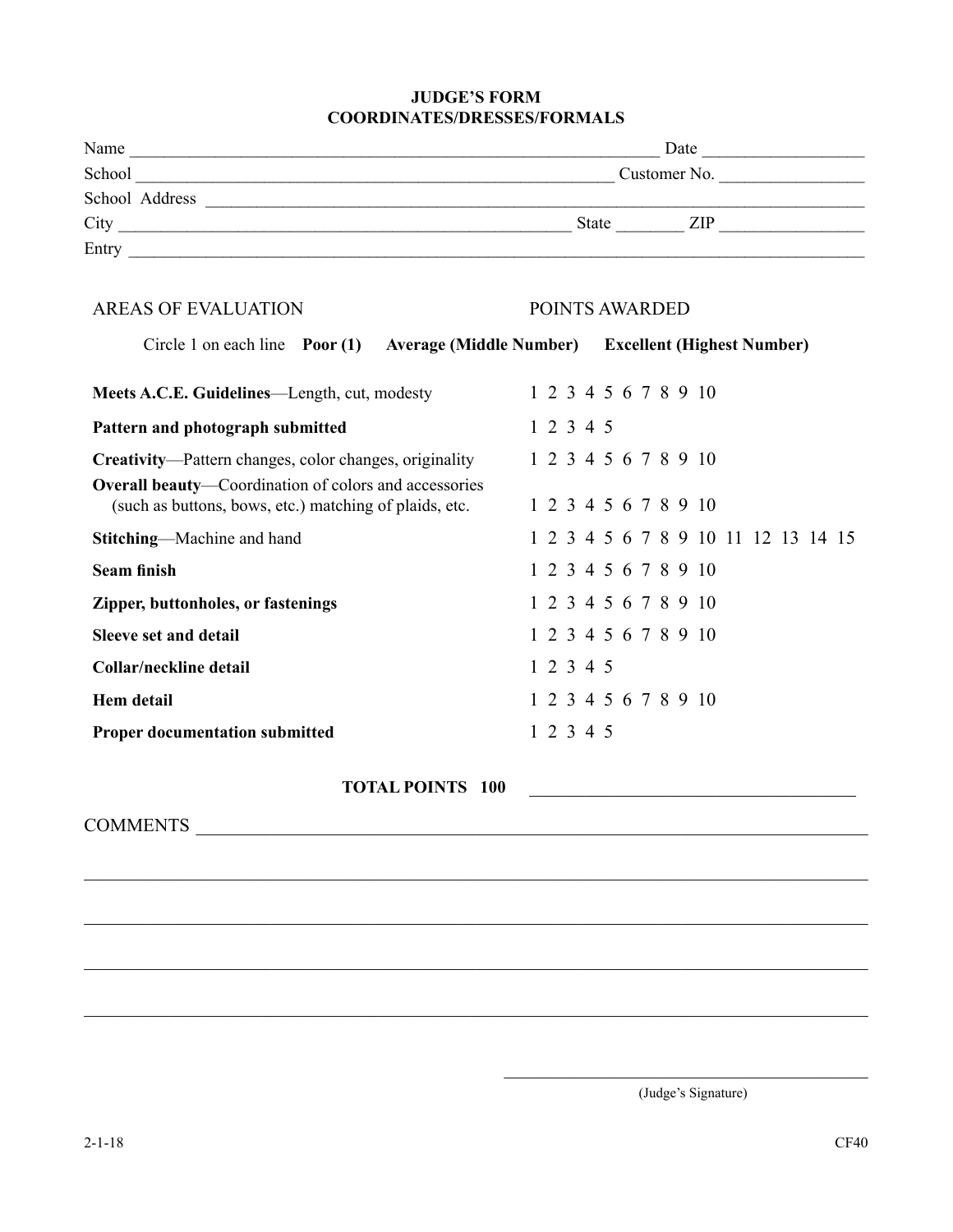#### **JUDGE'S FORM COATS/SUITS**

| Name           | Date         |  |  |
|----------------|--------------|--|--|
| School         | Customer No. |  |  |
| School Address |              |  |  |
| City           | State<br>ZIP |  |  |
| Entry          |              |  |  |

| <b>AREAS OF EVALUATION</b>                                                                                             | POINTS AWARDED                    |
|------------------------------------------------------------------------------------------------------------------------|-----------------------------------|
| Circle 1 on each line $\frac{P}{Q}$<br><b>Average (Middle Number)</b>                                                  | <b>Excellent (Highest Number)</b> |
| Pattern and photograph submitted                                                                                       | 1 2 3 4 5                         |
| Creativity-Pattern changes, color changes, originality                                                                 | 1 2 3 4 5 6 7 8 9 10              |
| <b>Overall beauty—Coordination of colors and accessories</b><br>(such as buttons, bows, etc.) matching of plaids, etc. | 1 2 3 4 5 6 7 8 9 10              |
| <b>Stitching—Machine and hand</b>                                                                                      | 1 2 3 4 5 6 7 8 9 10              |
| <b>Seam finish</b>                                                                                                     | 1 2 3 4 5 6 7 8 9 10              |
| Zippers, buttonholes, or fastenings                                                                                    | 1 2 3 4 5 6 7 8 9 10              |
| <b>Sleeve set and detail</b>                                                                                           | 1 2 3 4 5 6 7 8 9 10              |
| Collar/neckline detail                                                                                                 | 1 2 3 4 5 6 7 8 9 10              |
| Hem detail                                                                                                             | 1 2 3 4 5                         |
| Lining and interfacing                                                                                                 | 1 2 3 4 5 6 7 8 9 10              |
| <b>Proper documentation submitted</b>                                                                                  | 1 2 3 4 5                         |
| <b>Meets A.C.E. Guidelines</b>                                                                                         | 1 2 3 4 5                         |

\_\_\_\_\_\_\_\_\_\_\_\_\_\_\_\_\_\_\_\_\_\_\_\_\_\_\_\_\_\_\_\_\_\_\_\_\_\_\_\_\_\_\_\_\_\_\_\_\_\_\_\_\_\_\_\_\_\_\_\_\_\_\_\_\_\_\_\_\_\_\_\_\_\_\_\_\_\_\_\_\_\_\_

\_\_\_\_\_\_\_\_\_\_\_\_\_\_\_\_\_\_\_\_\_\_\_\_\_\_\_\_\_\_\_\_\_\_\_\_\_\_\_\_\_\_\_\_\_\_\_\_\_\_\_\_\_\_\_\_\_\_\_\_\_\_\_\_\_\_\_\_\_\_\_\_\_\_\_\_\_\_\_\_\_\_\_

\_\_\_\_\_\_\_\_\_\_\_\_\_\_\_\_\_\_\_\_\_\_\_\_\_\_\_\_\_\_\_\_\_\_\_\_\_\_\_\_\_\_\_\_\_\_\_\_\_\_\_\_\_\_\_\_\_\_\_\_\_\_\_\_\_\_\_\_\_\_\_\_\_\_\_\_\_\_\_\_\_\_\_\_

\_\_\_\_\_\_\_\_\_\_\_\_\_\_\_\_\_\_\_\_\_\_\_\_\_\_\_\_\_\_\_\_\_\_\_\_\_\_\_\_\_\_\_\_\_\_\_\_\_\_\_\_\_\_\_\_\_\_\_\_\_\_\_\_\_\_\_\_\_\_\_\_\_\_\_\_\_\_\_\_\_\_\_\_

### **TOTAL POINTS 100** \_\_\_\_\_\_\_\_\_\_\_\_\_\_\_\_\_\_\_\_\_\_\_\_

COMMENTS **EXECUTE A** 

\_\_\_\_\_\_\_\_\_\_\_\_\_\_\_\_\_\_\_\_\_\_\_\_\_\_\_\_\_\_\_\_\_\_\_\_\_\_\_ (Judge's Signature)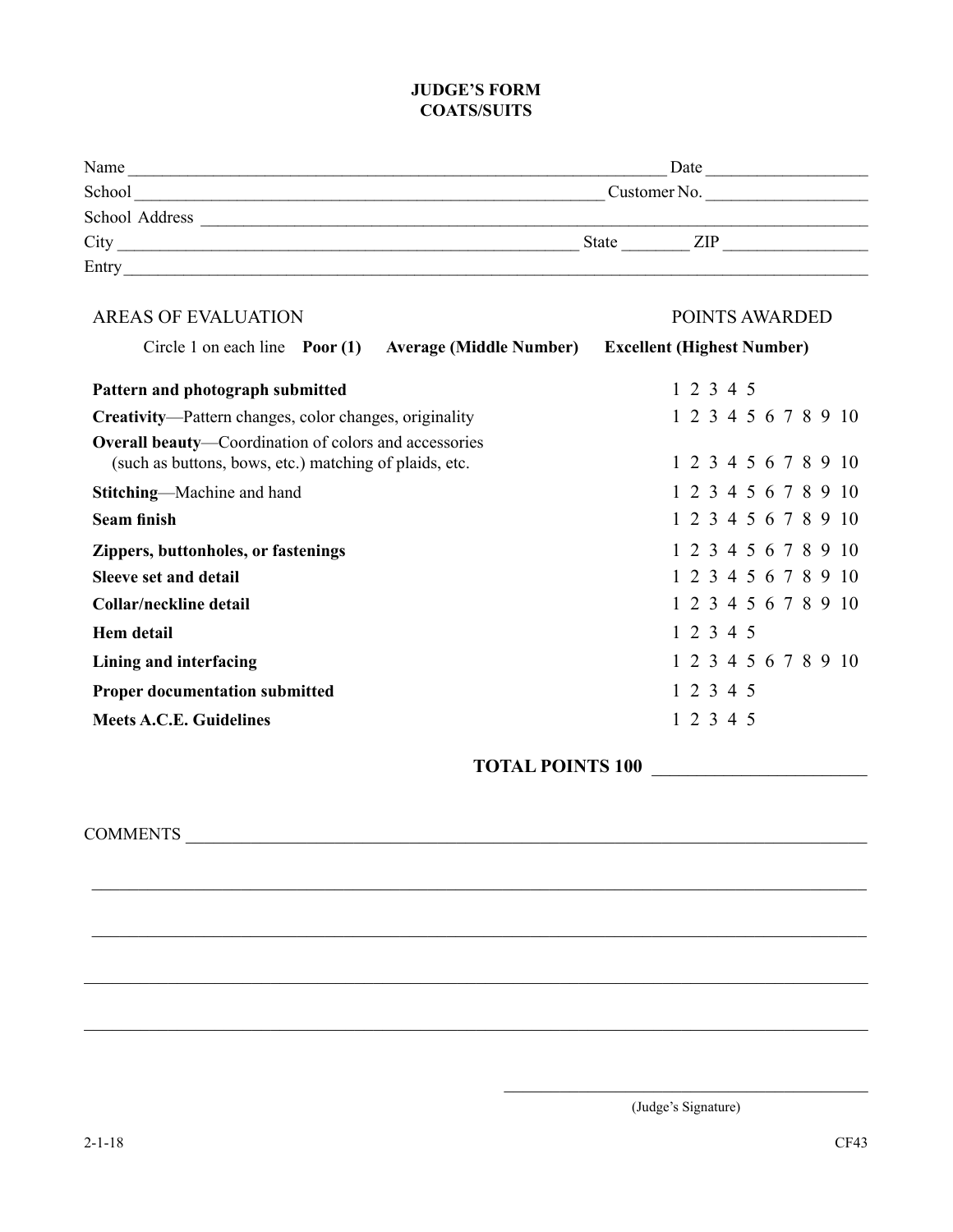#### **JUDGE'S FORM COUNTED CROSS-STITCH/EMBROIDERY**

|                                                                                   | School Customer No. |                                     |  |
|-----------------------------------------------------------------------------------|---------------------|-------------------------------------|--|
|                                                                                   |                     |                                     |  |
|                                                                                   |                     |                                     |  |
|                                                                                   |                     |                                     |  |
| <b>AREAS OF EVALUATION</b>                                                        |                     | POINTS AWARDED                      |  |
| Circle 1 on each line Poor (1) Average (Middle Number) Excellent (Highest Number) |                     |                                     |  |
| <b>Pattern submitted</b>                                                          | 12345               |                                     |  |
| Creativity—Pattern changes, color changes, originality                            |                     | 2 4 6 8 10 12 14 16 18 20           |  |
| <b>Overall beauty</b>                                                             |                     | 1 2 3 4 5 6 7 8 9 10 11 12 13 14 15 |  |
| Technique—Difficulty and variety of stitches                                      |                     | 1 2 3 4 5 6 7 8 9 10 11 12 13 14 15 |  |
| <b>Uniformity of stitches</b>                                                     |                     | 2 4 6 8 10 12 14 16 18 20           |  |
| Finishing—Thread ends secured, preferably no knots                                |                     | 1 2 3 4 5 6 7 8 9 10                |  |
| <b>Blocking</b>                                                                   |                     | 1 2 3 4 5 6 7 8 9 10                |  |
| <b>Proper documentation submitted</b>                                             | 12345               |                                     |  |
| <b>TOTAL POINTS 100</b>                                                           |                     |                                     |  |
|                                                                                   |                     |                                     |  |
|                                                                                   |                     |                                     |  |
|                                                                                   |                     |                                     |  |
|                                                                                   |                     |                                     |  |
|                                                                                   |                     |                                     |  |
|                                                                                   |                     |                                     |  |

\_\_\_\_\_\_\_\_\_\_\_\_\_\_\_\_\_\_\_\_\_\_\_\_\_\_\_\_\_\_\_\_\_\_\_\_\_\_\_ (Judge's Signature)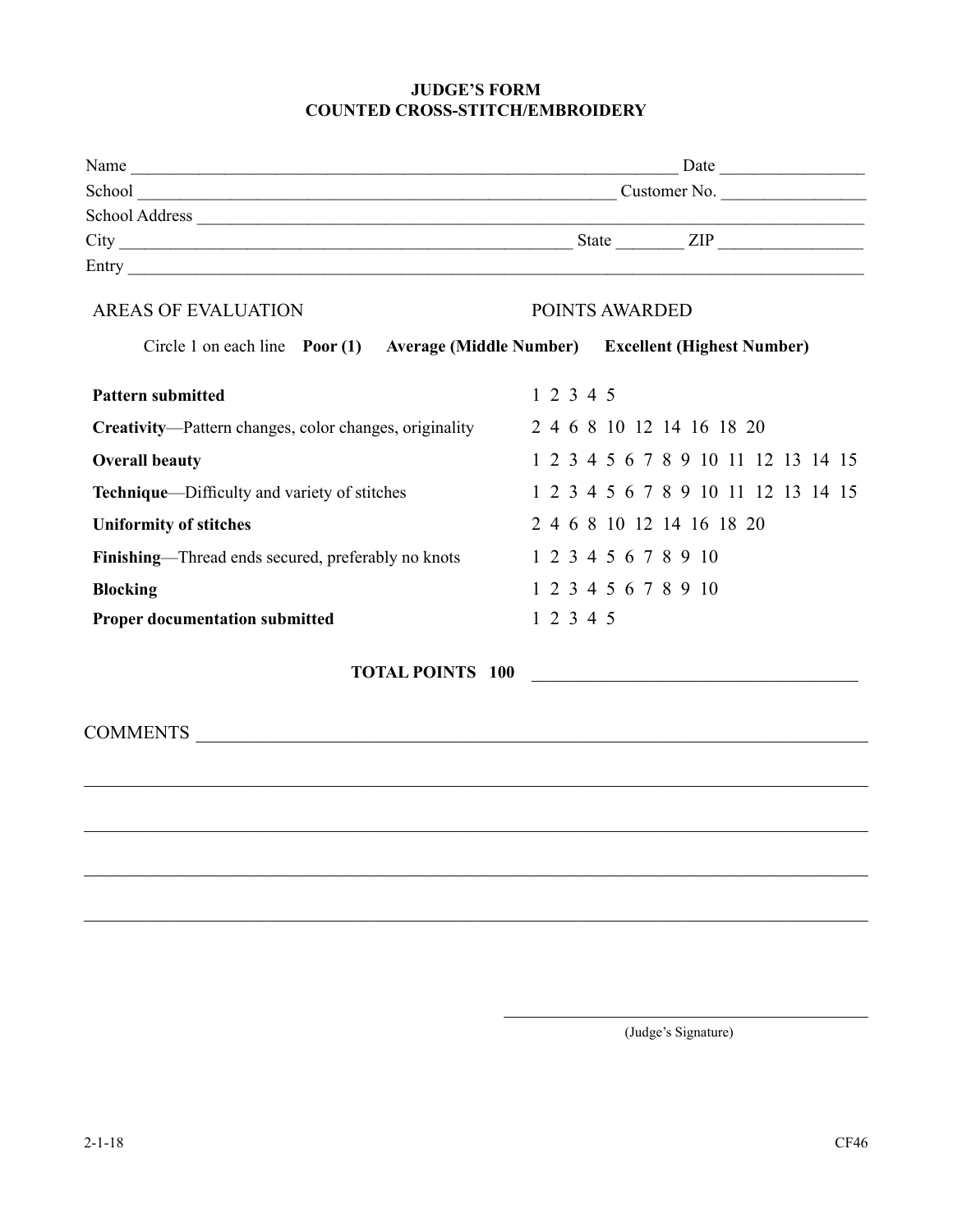#### **JUDGE'S FORM CROCHET/KNITTING/AFGHANS**

| Name           | Date                       |
|----------------|----------------------------|
| School         | Customer No.               |
| School Address |                            |
| City           | <b>State</b><br><b>ZIP</b> |
| Entry          |                            |

| <b>AREAS OF EVALUATION</b>                                |                         | POINTS AWARDED |                                                    |  |
|-----------------------------------------------------------|-------------------------|----------------|----------------------------------------------------|--|
| Circle 1 on each line $\frac{P}{Q}$ Poor (1)              |                         |                | Average (Middle Number) Excellent (Highest Number) |  |
| <b>Pattern submitted</b>                                  |                         | 1 2 3 4 5      |                                                    |  |
| Creativity-Pattern changes,<br>color changes, originality |                         |                | 1 2 3 4 5 6 7 8 9 10                               |  |
| <b>Overall beauty</b>                                     |                         |                | 1 2 3 4 5 6 7 8 9 10                               |  |
| Technique—Difficulty of stitches,<br>variety of stitches  |                         |                | 1 2 3 4 5 6 7 8 9 10 11 12 13 14 15                |  |
| <b>Uniformity of stitches</b>                             |                         |                | 1 2 3 4 5 6 7 8 9 10 11 12 13 14 15                |  |
| Gauge                                                     |                         |                | 1 2 3 4 5 6 7 8 9 10                               |  |
| Finishing—Thread ends secured,<br>preferably no knots     |                         |                | 1 2 3 4 5 6 7 8 9 10                               |  |
| <b>Blocking</b>                                           |                         |                | 1 2 3 4 5 6 7 8 9 10                               |  |
| <b>Proper documentation submitted</b>                     |                         | 1 2 3 4 5      |                                                    |  |
| <b>Meets A.C.E. Guidelines</b>                            |                         | 1 2 3 4 5      |                                                    |  |
|                                                           | <b>TOTAL POINTS 100</b> |                |                                                    |  |
| <b>COMMENTS</b>                                           |                         |                |                                                    |  |

\_\_\_\_\_\_\_\_\_\_\_\_\_\_\_\_\_\_\_\_\_\_\_\_\_\_\_\_\_\_\_\_\_\_\_\_\_\_\_\_\_\_\_\_\_\_\_\_\_\_\_\_\_\_\_\_\_\_\_\_\_\_\_\_\_\_\_\_\_\_\_\_\_\_\_\_\_\_\_\_\_\_\_\_

\_\_\_\_\_\_\_\_\_\_\_\_\_\_\_\_\_\_\_\_\_\_\_\_\_\_\_\_\_\_\_\_\_\_\_\_\_\_\_\_\_\_\_\_\_\_\_\_\_\_\_\_\_\_\_\_\_\_\_\_\_\_\_\_\_\_\_\_\_\_\_\_\_\_\_\_\_\_\_\_\_\_\_\_

 $\mathcal{L}_\text{max} = \frac{1}{2} \sum_{i=1}^{n} \frac{1}{2} \sum_{i=1}^{n} \frac{1}{2} \sum_{i=1}^{n} \frac{1}{2} \sum_{i=1}^{n} \frac{1}{2} \sum_{i=1}^{n} \frac{1}{2} \sum_{i=1}^{n} \frac{1}{2} \sum_{i=1}^{n} \frac{1}{2} \sum_{i=1}^{n} \frac{1}{2} \sum_{i=1}^{n} \frac{1}{2} \sum_{i=1}^{n} \frac{1}{2} \sum_{i=1}^{n} \frac{1}{2} \sum_{i=1}^{n} \frac{1$ 

 $\mathcal{L}_\text{max} = \frac{1}{2} \sum_{i=1}^{n} \frac{1}{2} \sum_{i=1}^{n} \frac{1}{2} \sum_{i=1}^{n} \frac{1}{2} \sum_{i=1}^{n} \frac{1}{2} \sum_{i=1}^{n} \frac{1}{2} \sum_{i=1}^{n} \frac{1}{2} \sum_{i=1}^{n} \frac{1}{2} \sum_{i=1}^{n} \frac{1}{2} \sum_{i=1}^{n} \frac{1}{2} \sum_{i=1}^{n} \frac{1}{2} \sum_{i=1}^{n} \frac{1}{2} \sum_{i=1}^{n} \frac{1$ 

 $\mathcal{L}_\mathcal{L}$  , where  $\mathcal{L}_\mathcal{L}$  is the set of the set of the set of the set of the set of the set of the set of the set of the set of the set of the set of the set of the set of the set of the set of the set of the (Judge's Signature)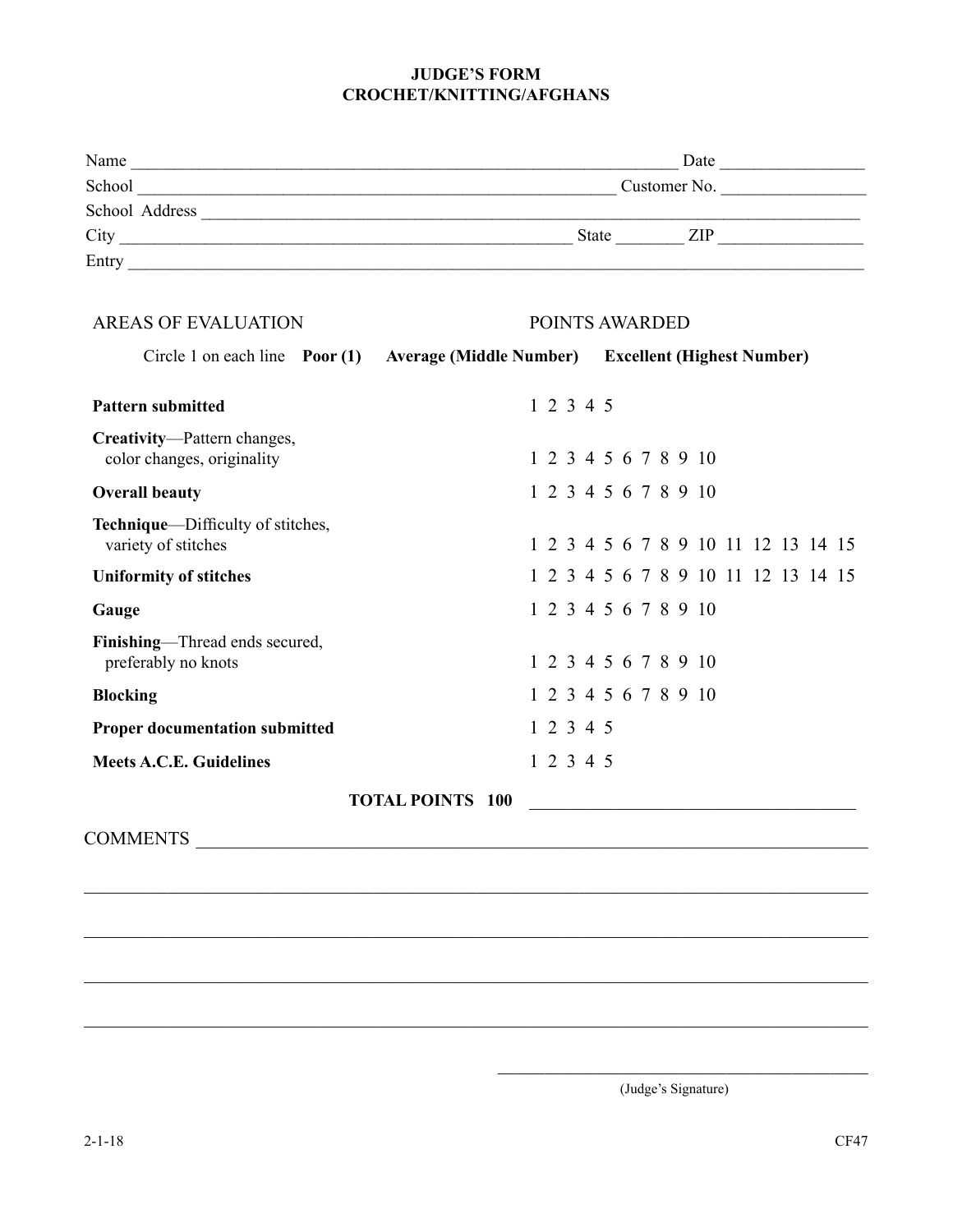#### **JUDGE'S FORM QUILTS**

| Name           | Date         |
|----------------|--------------|
| School         | Customer No. |
| School Address |              |
| City           | State<br>ZIP |
| Entry          |              |

| <b>AREAS OF EVALUATION</b>                                                                                 |           | <b>POINTS AWARDED</b>                              |  |  |  |
|------------------------------------------------------------------------------------------------------------|-----------|----------------------------------------------------|--|--|--|
| Circle 1 on each line $\frac{P}{Q}$                                                                        |           | Average (Middle Number) Excellent (Highest Number) |  |  |  |
| <b>Pattern submitted</b>                                                                                   | 1 2 3 4 5 |                                                    |  |  |  |
| <b>Creativity—Pattern changes, color changes, originality</b>                                              |           | 1 2 3 4 5 6 7 8 9 10 11 12 13 14 15                |  |  |  |
| <b>Overall beauty</b>                                                                                      |           | 1 2 3 4 5 6 7 8 9 10 11 12 13 14 15                |  |  |  |
| <b>Quilt top</b>                                                                                           |           | 2 4 6 8 10 12 14 16 18 20                          |  |  |  |
| <b>Quilting stitches—</b> Uniformity, size, hand- or<br>machine-stitching goes through all layers of quilt |           | 2 4 6 8 10 12 14 16 18 20                          |  |  |  |
| <b>Size—Meets Convention Guidelines</b>                                                                    |           | 1 2 3 4 5 6 7 8 9 10                               |  |  |  |
| <b>Finishing for presentation</b>                                                                          |           | 1 2 3 4 5 6 7 8 9 10                               |  |  |  |
| <b>Proper documentation submitted</b>                                                                      | 1 2 3 4 5 |                                                    |  |  |  |

\_\_\_\_\_\_\_\_\_\_\_\_\_\_\_\_\_\_\_\_\_\_\_\_\_\_\_\_\_\_\_\_\_\_\_\_\_\_\_\_\_\_\_\_\_\_\_\_\_\_\_\_\_\_\_\_\_\_\_\_\_\_\_\_\_\_\_\_\_\_\_\_\_\_\_\_\_\_\_\_\_\_\_\_

\_\_\_\_\_\_\_\_\_\_\_\_\_\_\_\_\_\_\_\_\_\_\_\_\_\_\_\_\_\_\_\_\_\_\_\_\_\_\_\_\_\_\_\_\_\_\_\_\_\_\_\_\_\_\_\_\_\_\_\_\_\_\_\_\_\_\_\_\_\_\_\_\_\_\_\_\_\_\_\_\_\_\_\_

\_\_\_\_\_\_\_\_\_\_\_\_\_\_\_\_\_\_\_\_\_\_\_\_\_\_\_\_\_\_\_\_\_\_\_\_\_\_\_\_\_\_\_\_\_\_\_\_\_\_\_\_\_\_\_\_\_\_\_\_\_\_\_\_\_\_\_\_\_\_\_\_\_\_\_\_\_\_\_\_\_\_\_\_

**TOTAL POINTS 100** 

COMMENTS

\_\_\_\_\_\_\_\_\_\_\_\_\_\_\_\_\_\_\_\_\_\_\_\_\_\_\_\_\_\_\_\_\_\_\_\_\_\_\_ (Judge's Signature)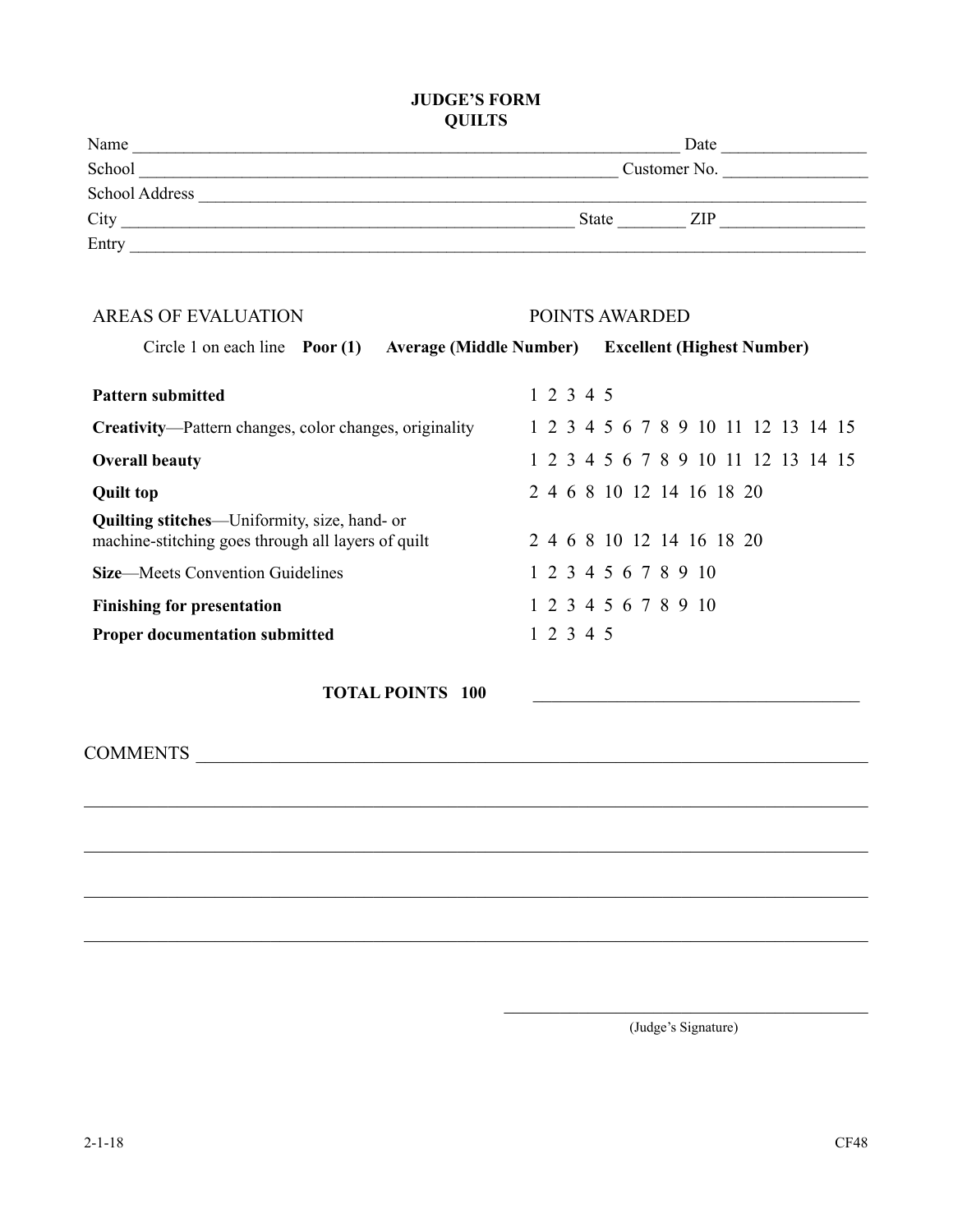## NEEDLE/THREAD REPORT

### This form must accompany your entry in Needle and Thread

|                                                                                                                                                                                                                               | School Customer No.                                                                                                                                                                                                           |
|-------------------------------------------------------------------------------------------------------------------------------------------------------------------------------------------------------------------------------|-------------------------------------------------------------------------------------------------------------------------------------------------------------------------------------------------------------------------------|
|                                                                                                                                                                                                                               |                                                                                                                                                                                                                               |
|                                                                                                                                                                                                                               |                                                                                                                                                                                                                               |
|                                                                                                                                                                                                                               |                                                                                                                                                                                                                               |
| <b>List of Materials:</b>                                                                                                                                                                                                     | <b>Cost of Materials:</b>                                                                                                                                                                                                     |
| <u> 1989 - Andrea State Barbara, amerikan bahasa di sebagai persebut dan berasal dan berasal dan berasal dan bera</u>                                                                                                         | and the control of the control of the control of the control of the control of the control of the control of the                                                                                                              |
|                                                                                                                                                                                                                               |                                                                                                                                                                                                                               |
| the control of the control of the control of the control of the control of the control of the control of the control of the control of the control of the control of the control of the control of the control of the control | the control of the control of the control of the control of the control of the control of the control of the control of the control of the control of the control of the control of the control of the control of the control |
|                                                                                                                                                                                                                               |                                                                                                                                                                                                                               |
|                                                                                                                                                                                                                               |                                                                                                                                                                                                                               |
| <b>Explanation of Project</b> – (changes, sources of ideas, etc.)<br>Use back of page if necessary.                                                                                                                           |                                                                                                                                                                                                                               |
|                                                                                                                                                                                                                               |                                                                                                                                                                                                                               |
|                                                                                                                                                                                                                               |                                                                                                                                                                                                                               |
|                                                                                                                                                                                                                               |                                                                                                                                                                                                                               |
|                                                                                                                                                                                                                               |                                                                                                                                                                                                                               |
|                                                                                                                                                                                                                               |                                                                                                                                                                                                                               |
|                                                                                                                                                                                                                               |                                                                                                                                                                                                                               |
|                                                                                                                                                                                                                               |                                                                                                                                                                                                                               |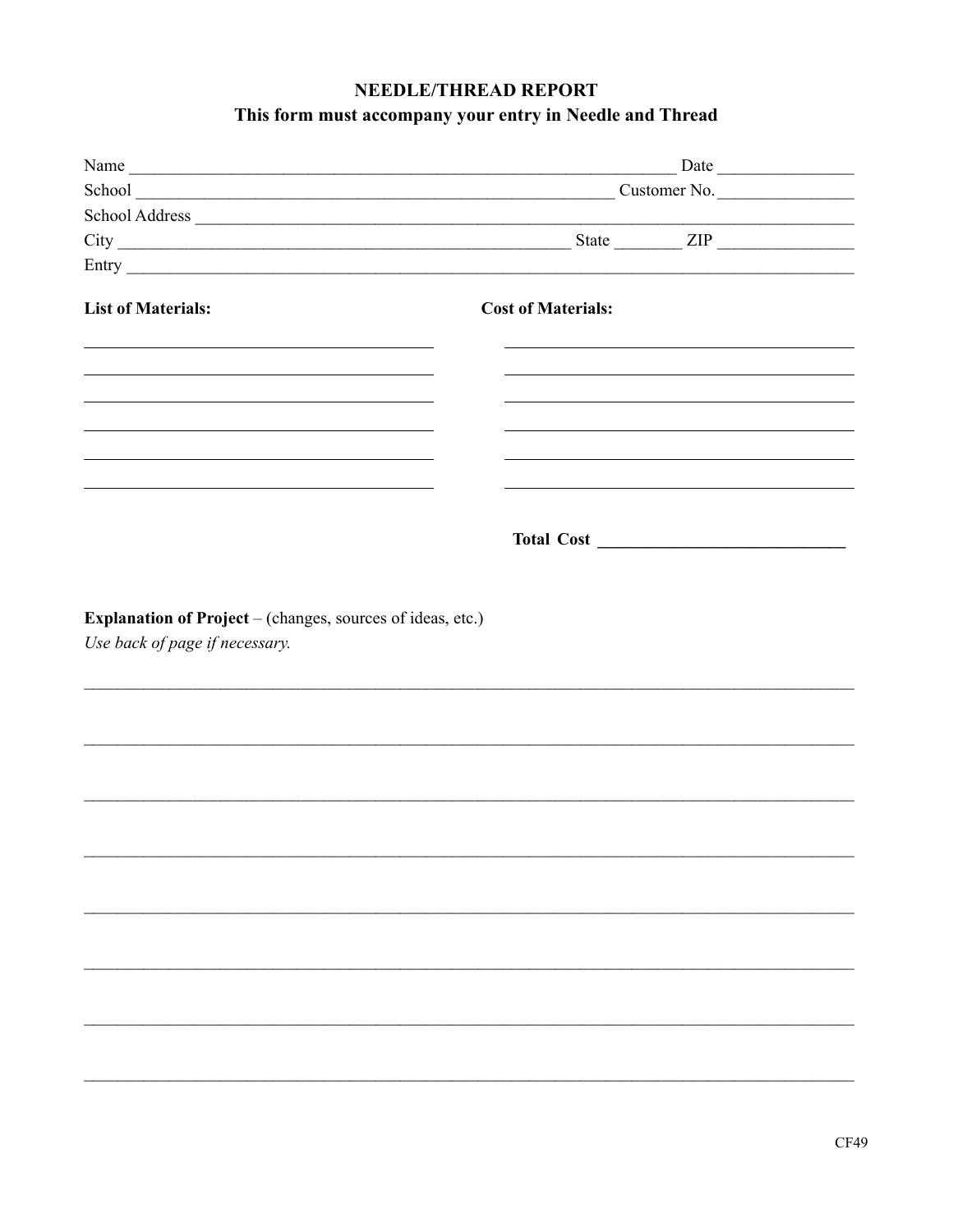#### **JUDGE'S FORM COLOR GUARD**

| Name                                                                                                                                                                                                                                  | Date                    |                                                                                                                                                                                                                                      |  |
|---------------------------------------------------------------------------------------------------------------------------------------------------------------------------------------------------------------------------------------|-------------------------|--------------------------------------------------------------------------------------------------------------------------------------------------------------------------------------------------------------------------------------|--|
|                                                                                                                                                                                                                                       |                         |                                                                                                                                                                                                                                      |  |
| School Address                                                                                                                                                                                                                        |                         |                                                                                                                                                                                                                                      |  |
|                                                                                                                                                                                                                                       |                         |                                                                                                                                                                                                                                      |  |
| Name of Unit Commander<br><u>Leadenborne and the commander</u>                                                                                                                                                                        |                         |                                                                                                                                                                                                                                      |  |
| <b>AREAS OF EVALUATION</b>                                                                                                                                                                                                            | POSSIBLE POINTS         | POINTS AWARDED                                                                                                                                                                                                                       |  |
| Inspection-The unit commander reports to the<br>Chief Judge after the unit is called to attention.<br><b>Neatness</b><br>Uniforms                                                                                                     | 5<br>5                  |                                                                                                                                                                                                                                      |  |
| Equipment<br>Uniformity                                                                                                                                                                                                               | 5<br>5                  | <u> 1980 - Johann John Harry Harry Harry Harry Harry Harry Harry Harry Harry Harry Harry Harry Harry Harry Harry Harry Harry Harry Harry Harry Harry Harry Harry Harry Harry Harry Harry Harry Harry Harry Harry Harry Harry Har</u> |  |
| Marching, rifle, flag skills, alignment of unit<br>The unit marches forward to present the colors.<br>The distance of march must be 30 steps forward.                                                                                 | 10                      |                                                                                                                                                                                                                                      |  |
| Proficiency of reversing of the colors<br>Colors are reversed to prepare for posting.                                                                                                                                                 | 10                      |                                                                                                                                                                                                                                      |  |
| Presenting the colors to the judges<br>Unit is called to present arms.                                                                                                                                                                | 10                      |                                                                                                                                                                                                                                      |  |
| Posting the colors in proper holders                                                                                                                                                                                                  | 10                      |                                                                                                                                                                                                                                      |  |
| <b>Retrieving of the colors</b><br>After the colors have been placed, and before the<br>color bearers return, the call for carry colors is<br>given and any additional commands to return the<br>colors back to the Color Guard unit. | 5                       |                                                                                                                                                                                                                                      |  |
| <b>Dismissal of Color Guard unit</b><br>After the colors have returned to the unit, the unit<br>will be commanded to march back to its original<br>starting position for dismissal.                                                   | 5                       |                                                                                                                                                                                                                                      |  |
| <b>Commands</b><br>Projection, inflection, snap, response of unit<br>in snap and timing                                                                                                                                               | 10                      |                                                                                                                                                                                                                                      |  |
| <b>Error-free routine</b>                                                                                                                                                                                                             | 10                      |                                                                                                                                                                                                                                      |  |
| Within time guidelines                                                                                                                                                                                                                | 5                       |                                                                                                                                                                                                                                      |  |
| <b>Proper documentation submitted</b>                                                                                                                                                                                                 | 5                       |                                                                                                                                                                                                                                      |  |
| Time Limit: $5:00$ Actual Time:                                                                                                                                                                                                       | <b>TOTAL POINTS 100</b> |                                                                                                                                                                                                                                      |  |

*Use back of page for comments.*

(Judge's Signature)

\_\_\_\_\_\_\_\_\_\_\_\_\_\_\_\_\_\_\_\_\_\_\_\_\_\_\_\_\_\_\_\_\_\_\_\_\_\_\_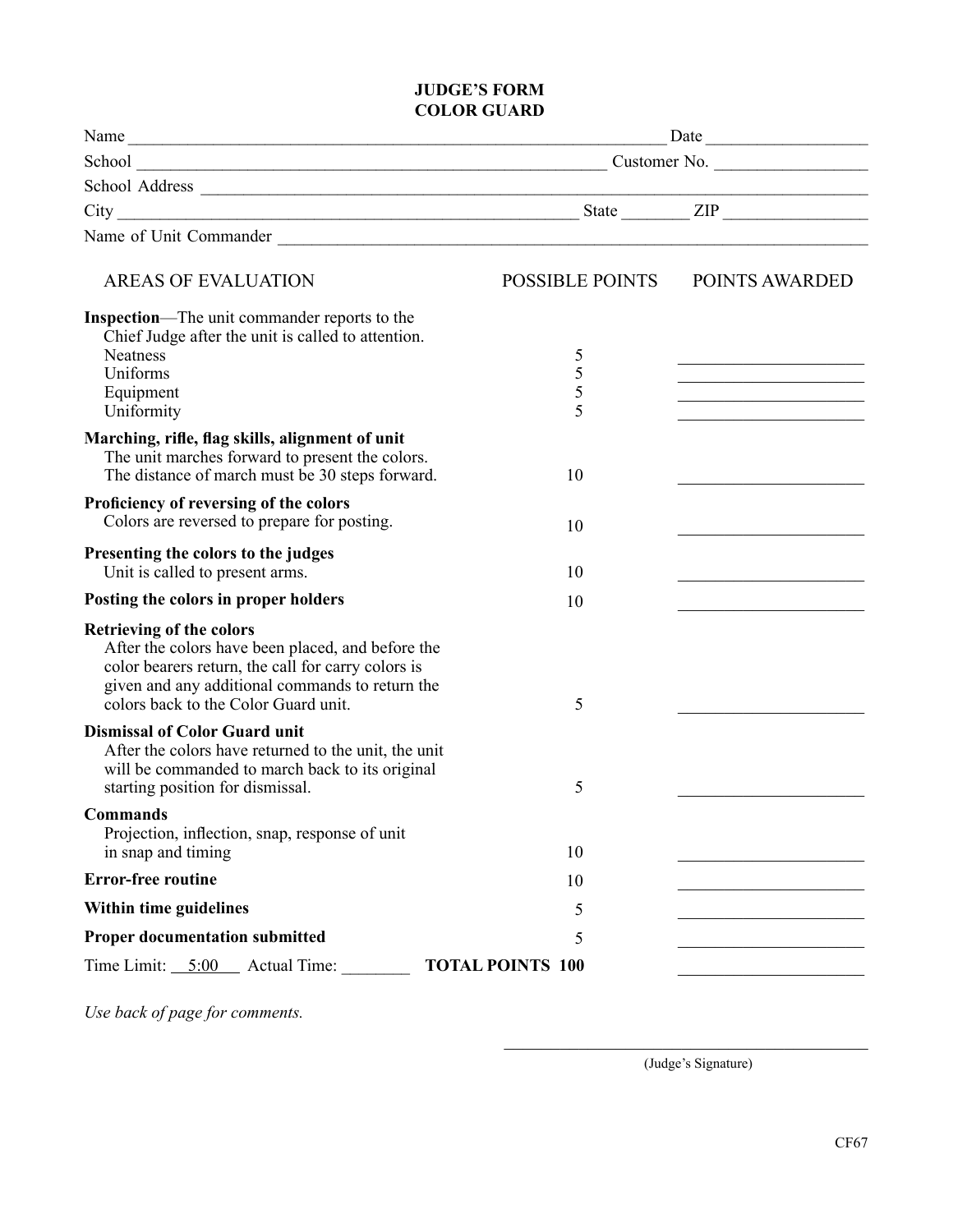#### **JUDGE'S FORM FLAG CORPS**

|                                                | <b>FLAG CORPS</b>                | Date                                                 |
|------------------------------------------------|----------------------------------|------------------------------------------------------|
|                                                | School Customer No. Customer No. |                                                      |
|                                                |                                  | <u> 1989 - Johann Stoff, Amerikaansk politiker (</u> |
|                                                | $City$ $III$                     |                                                      |
|                                                | Name of Unit Commander           |                                                      |
| <b>AREAS OF EVALUATION</b>                     |                                  | POSSIBLE POINTS POINTS AWARDED                       |
| Inspection                                     |                                  |                                                      |
| Uniforms                                       | 5                                | the control of the control of the control of         |
| Equipment                                      | 5                                |                                                      |
| <b>Neatness</b>                                | 5                                |                                                      |
| <b>Marching and drills</b>                     | 10                               |                                                      |
| <b>Stationary movements</b>                    | 10                               | <u> 1980 - Johann Barbara, martxa alemaniar a</u>    |
| <b>Flag skills</b>                             | 10                               |                                                      |
| <b>Commands</b>                                | 10                               |                                                      |
| Complexity/creativity of routine               | 15                               |                                                      |
| <b>Overall appearance</b>                      | 10                               |                                                      |
| <b>Error-free routine</b>                      | 10                               |                                                      |
| Within time guidelines                         | 5                                |                                                      |
| <b>Proper documentation submitted</b>          | 5                                |                                                      |
|                                                |                                  |                                                      |
| Time Limit: 6:00 Actual Time: TOTAL POINTS 100 |                                  |                                                      |
| <b>COMMENTS</b>                                |                                  |                                                      |
|                                                |                                  |                                                      |

\_\_\_\_\_\_\_\_\_\_\_\_\_\_\_\_\_\_\_\_\_\_\_\_\_\_\_\_\_\_\_\_\_\_\_\_\_\_\_\_\_\_\_\_\_\_\_\_\_\_\_\_\_\_\_\_\_\_\_\_\_\_\_\_\_\_\_\_\_\_\_\_\_\_\_\_\_\_\_\_\_\_\_\_ \_\_\_\_\_\_\_\_\_\_\_\_\_\_\_\_\_\_\_\_\_\_\_\_\_\_\_\_\_\_\_\_\_\_\_\_\_\_\_\_\_\_\_\_\_\_\_\_\_\_\_\_\_\_\_\_\_\_\_\_\_\_\_\_\_\_\_\_\_\_\_\_\_\_\_\_\_\_\_\_\_\_\_\_ \_\_\_\_\_\_\_\_\_\_\_\_\_\_\_\_\_\_\_\_\_\_\_\_\_\_\_\_\_\_\_\_\_\_\_\_\_\_\_\_\_\_\_\_\_\_\_\_\_\_\_\_\_\_\_\_\_\_\_\_\_\_\_\_\_\_\_\_\_\_\_\_\_\_\_\_\_\_\_\_\_\_\_\_

(Judge's Signature)

\_\_\_\_\_\_\_\_\_\_\_\_\_\_\_\_\_\_\_\_\_\_\_\_\_\_\_\_\_\_\_\_\_\_\_\_\_\_\_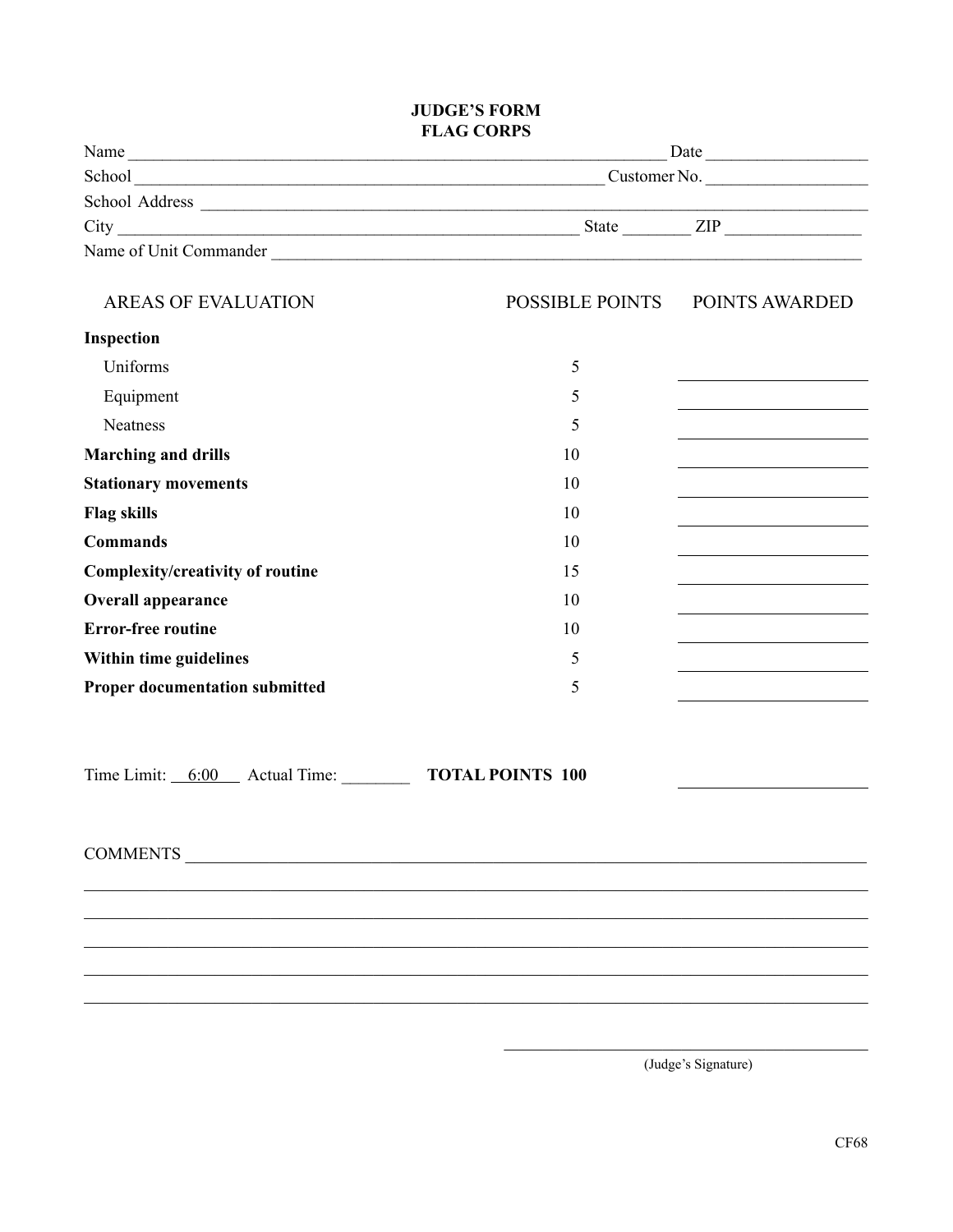#### **JUDGE'S FORM VOCAL MUSIC**

| Name<br>$City$ $III$<br>POSSIBLE POINTS<br>POINTS AWARDED<br><b>AREAS OF EVALUATION</b><br>Appearance and stage deportment<br>Approach—confident, yet with grace and humility<br>3<br>Posture—upright look not slumped<br>$\overline{\mathbf{3}}$<br>Eye contact—scanned the audience, not stared<br>$\overline{\mathbf{3}}$<br>Poise-in full control<br>3<br>Clothing-color coordinated, neat, sharp, beautiful<br>3<br><u> La Carlo de la Carlo de la Carlo de la Carlo de la Carlo de la Carlo de la Carlo de la Carlo de la Carlo de l</u><br>3<br>Departure—confident<br>Interpretation<br>Mood—prayerful, enthusiastic, peaceful<br>3 | Date |  |  |
|---------------------------------------------------------------------------------------------------------------------------------------------------------------------------------------------------------------------------------------------------------------------------------------------------------------------------------------------------------------------------------------------------------------------------------------------------------------------------------------------------------------------------------------------------------------------------------------------------------------------------------------------|------|--|--|
|                                                                                                                                                                                                                                                                                                                                                                                                                                                                                                                                                                                                                                             |      |  |  |
|                                                                                                                                                                                                                                                                                                                                                                                                                                                                                                                                                                                                                                             |      |  |  |
|                                                                                                                                                                                                                                                                                                                                                                                                                                                                                                                                                                                                                                             |      |  |  |
|                                                                                                                                                                                                                                                                                                                                                                                                                                                                                                                                                                                                                                             |      |  |  |
|                                                                                                                                                                                                                                                                                                                                                                                                                                                                                                                                                                                                                                             |      |  |  |
|                                                                                                                                                                                                                                                                                                                                                                                                                                                                                                                                                                                                                                             |      |  |  |
|                                                                                                                                                                                                                                                                                                                                                                                                                                                                                                                                                                                                                                             |      |  |  |
|                                                                                                                                                                                                                                                                                                                                                                                                                                                                                                                                                                                                                                             |      |  |  |
|                                                                                                                                                                                                                                                                                                                                                                                                                                                                                                                                                                                                                                             |      |  |  |
|                                                                                                                                                                                                                                                                                                                                                                                                                                                                                                                                                                                                                                             |      |  |  |
|                                                                                                                                                                                                                                                                                                                                                                                                                                                                                                                                                                                                                                             |      |  |  |
|                                                                                                                                                                                                                                                                                                                                                                                                                                                                                                                                                                                                                                             |      |  |  |
|                                                                                                                                                                                                                                                                                                                                                                                                                                                                                                                                                                                                                                             |      |  |  |
|                                                                                                                                                                                                                                                                                                                                                                                                                                                                                                                                                                                                                                             |      |  |  |
|                                                                                                                                                                                                                                                                                                                                                                                                                                                                                                                                                                                                                                             |      |  |  |
| Intensity-not too weak or too strong, enough power, etc.<br>$\overline{3}$                                                                                                                                                                                                                                                                                                                                                                                                                                                                                                                                                                  |      |  |  |
| Style—presentation matched the printed intention<br>3                                                                                                                                                                                                                                                                                                                                                                                                                                                                                                                                                                                       |      |  |  |
| Tempo-flowing, not too fast or too slow<br>3                                                                                                                                                                                                                                                                                                                                                                                                                                                                                                                                                                                                |      |  |  |
| Phrasing—the feeling of motion or rest<br>4                                                                                                                                                                                                                                                                                                                                                                                                                                                                                                                                                                                                 |      |  |  |
| Climax-handled well<br>4<br><u> 1989 - Johann Barbara, martin amerikan basar dan berasal dalam basar dalam basar dalam basar dalam basar dala</u>                                                                                                                                                                                                                                                                                                                                                                                                                                                                                           |      |  |  |
| Dynamics-volumes changed correctly<br>4                                                                                                                                                                                                                                                                                                                                                                                                                                                                                                                                                                                                     |      |  |  |
| Word emphasis—each word received right emphasis<br>3                                                                                                                                                                                                                                                                                                                                                                                                                                                                                                                                                                                        |      |  |  |
| Musicianship                                                                                                                                                                                                                                                                                                                                                                                                                                                                                                                                                                                                                                |      |  |  |
| Memory                                                                                                                                                                                                                                                                                                                                                                                                                                                                                                                                                                                                                                      |      |  |  |
| 5<br>Projection—each part of the music could be heard                                                                                                                                                                                                                                                                                                                                                                                                                                                                                                                                                                                       |      |  |  |
| $rac{5}{5}$<br>Proper diction-correctly pronounced, articulated, enunciated                                                                                                                                                                                                                                                                                                                                                                                                                                                                                                                                                                 |      |  |  |
| Tone quality-full rich sound<br>5                                                                                                                                                                                                                                                                                                                                                                                                                                                                                                                                                                                                           |      |  |  |
| Correct rhythm—performed like the printed page<br>5                                                                                                                                                                                                                                                                                                                                                                                                                                                                                                                                                                                         |      |  |  |
| Proper breathing—breathed at the right places, the right way<br>5                                                                                                                                                                                                                                                                                                                                                                                                                                                                                                                                                                           |      |  |  |
| 5<br>Intonation-correct pitch for solos or blends for groups                                                                                                                                                                                                                                                                                                                                                                                                                                                                                                                                                                                |      |  |  |
| Balance of voices and/or accompaniment-accompaniment                                                                                                                                                                                                                                                                                                                                                                                                                                                                                                                                                                                        |      |  |  |
| added to the beauty, not overrode<br>5                                                                                                                                                                                                                                                                                                                                                                                                                                                                                                                                                                                                      |      |  |  |
| <b>Appropriateness of selection</b>                                                                                                                                                                                                                                                                                                                                                                                                                                                                                                                                                                                                         |      |  |  |
| Message/ministry----it ministers to the listener<br>5                                                                                                                                                                                                                                                                                                                                                                                                                                                                                                                                                                                       |      |  |  |
| 5<br>Degree of difficulty                                                                                                                                                                                                                                                                                                                                                                                                                                                                                                                                                                                                                   |      |  |  |
| <b>Proper documentation submitted</b><br>5                                                                                                                                                                                                                                                                                                                                                                                                                                                                                                                                                                                                  |      |  |  |
| <i>*Time Deduction</i>                                                                                                                                                                                                                                                                                                                                                                                                                                                                                                                                                                                                                      |      |  |  |
| <b>TOTAL POINTS 100</b>                                                                                                                                                                                                                                                                                                                                                                                                                                                                                                                                                                                                                     |      |  |  |
| Time Limit $5:00$<br>Actual Time                                                                                                                                                                                                                                                                                                                                                                                                                                                                                                                                                                                                            |      |  |  |

*Use back of page for comments.*

\_\_\_\_\_\_\_\_\_\_\_\_\_\_\_\_\_\_\_\_\_\_\_\_\_\_\_\_\_\_\_\_\_\_\_\_\_\_\_\_\_\_ (Judge's Signature)

*\*If piece exceeds time limit, a .5 deduction will be incurred for any portion of thirty second increments. The identical deduction occurs on each form.*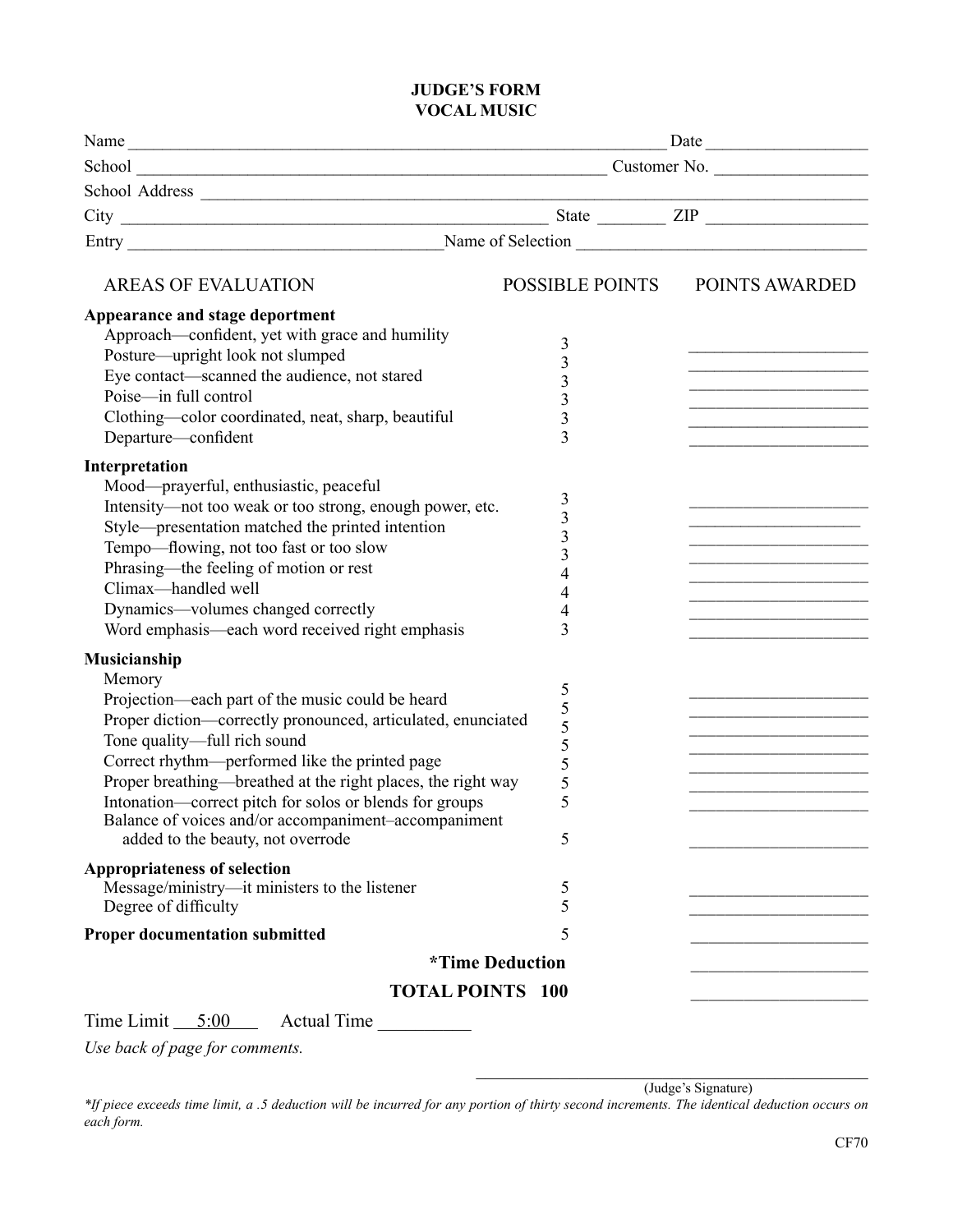#### **JUDGE'S FORM INSTRUMENTAL MUSIC**

|  |  |  |  |  | (Excludes Small and Large Ensemble) |  |
|--|--|--|--|--|-------------------------------------|--|
|--|--|--|--|--|-------------------------------------|--|

| $City$ $III$                                                 |                         |                                                                                                                                                                                                                                      |
|--------------------------------------------------------------|-------------------------|--------------------------------------------------------------------------------------------------------------------------------------------------------------------------------------------------------------------------------------|
|                                                              |                         |                                                                                                                                                                                                                                      |
| <b>AREAS OF EVALUATION</b>                                   |                         | POSSIBLE POINTS POINTS AWARDED                                                                                                                                                                                                       |
| <b>Tone</b>                                                  |                         |                                                                                                                                                                                                                                      |
| Beauty/clarity                                               | 4                       |                                                                                                                                                                                                                                      |
| Color                                                        | 4                       |                                                                                                                                                                                                                                      |
| Strength, control, and embouchure                            | 4                       |                                                                                                                                                                                                                                      |
| Intonation                                                   | 4                       |                                                                                                                                                                                                                                      |
| Technique and musicianship                                   |                         |                                                                                                                                                                                                                                      |
| Meter<br>Melody                                              | 4<br>4                  |                                                                                                                                                                                                                                      |
| Fingering and hand positions                                 | 4                       | the control of the control of the control of the control of the control of                                                                                                                                                           |
| Accents                                                      | 4                       | <u> 1989 - Johann John Stoff, deutscher Stoffen und der Stoffen und der Stoffen und der Stoffen und der Stoffen und der Stoffen und der Stoffen und der Stoffen und der Stoffen und der Stoffen und der Stoffen und der Stoffen </u> |
| Precision                                                    | 4                       | the control of the control of the control of the control of the control of                                                                                                                                                           |
| <b>Slurs</b>                                                 | 4                       | <u> 1980 - Johann John Stein, markin fan it ferstjer fan it ferstjer fan it ferstjer fan it ferstjer fan it fers</u>                                                                                                                 |
| Bowing (strings), tonguing (wind instruments)                | 4                       | <u> 1989 - Johann John Stoff, deutscher Stoffen und der Stoffen und der Stoffen und der Stoffen und der Stoffen und der Stoffen und der Stoffen und der Stoffen und der Stoffen und der Stoffen und der Stoffen und der Stoffen </u> |
| <b>Attacks</b>                                               | 4                       |                                                                                                                                                                                                                                      |
| Cutoffs                                                      | 4                       | <u> 1989 - Johann Stoff, fransk politiker (d. 1989)</u>                                                                                                                                                                              |
| Accuracy<br>Memory                                           | 4<br>5                  | <u> 1989 - Johann John Harry Harry Harry Harry Harry Harry Harry Harry Harry Harry Harry Harry Harry Harry Harry H</u>                                                                                                               |
|                                                              |                         |                                                                                                                                                                                                                                      |
| Interpretation                                               |                         |                                                                                                                                                                                                                                      |
| Tempo                                                        | 4                       |                                                                                                                                                                                                                                      |
| Style<br>Phrasing                                            | 4<br>4                  |                                                                                                                                                                                                                                      |
| Dynamics                                                     | 4                       | <u> 1989 - Johann Harry Harry Harry Harry Harry Harry Harry Harry Harry Harry Harry Harry Harry Harry Harry Harry Harry Harry Harry Harry Harry Harry Harry Harry Harry Harry Harry Harry Harry Harry Harry Harry Harry Harry Ha</u> |
|                                                              |                         |                                                                                                                                                                                                                                      |
| <b>Presentation</b>                                          |                         |                                                                                                                                                                                                                                      |
| Deportment<br>Posture                                        | 3<br>3                  |                                                                                                                                                                                                                                      |
| Balance and integration of accompaniment                     | 4                       |                                                                                                                                                                                                                                      |
|                                                              |                         |                                                                                                                                                                                                                                      |
| <b>Selection</b><br>Message/ministry—Does it minister to the |                         |                                                                                                                                                                                                                                      |
| listener as performed?                                       | 4                       |                                                                                                                                                                                                                                      |
| Degree of difficulty                                         | 4                       |                                                                                                                                                                                                                                      |
| <b>Proper documentation submitted</b>                        | 5                       |                                                                                                                                                                                                                                      |
|                                                              |                         |                                                                                                                                                                                                                                      |
|                                                              | <i>*Time Deduction</i>  |                                                                                                                                                                                                                                      |
|                                                              | <b>TOTAL POINTS 100</b> |                                                                                                                                                                                                                                      |
| Time Limit $5:00$<br><b>Actual Time</b>                      |                         |                                                                                                                                                                                                                                      |

*Use back of page for comments.*

\_\_\_\_\_\_\_\_\_\_\_\_\_\_\_\_\_\_\_\_\_\_\_\_\_\_\_\_\_\_\_\_\_\_\_\_\_\_\_\_\_\_\_\_\_\_ (Judge's Signature)

*\*If piece exceeds time limit, a .5 deduction will be incurred for any portion of thirty second increments. The identical deduction occurs on each form.*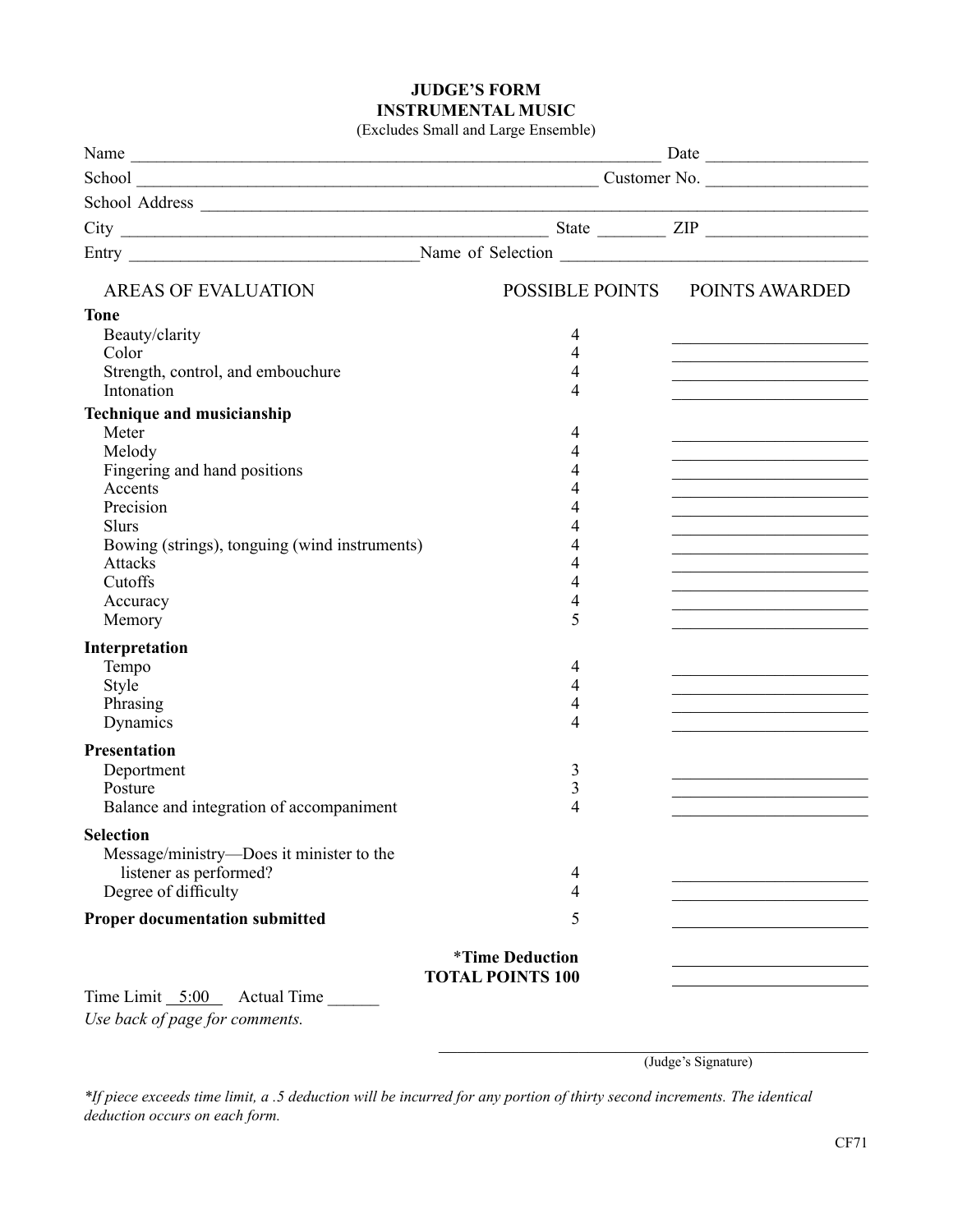#### **JUDGE'S FORM KEYBOARD**

| Name              | Date         |  |
|-------------------|--------------|--|
| School            | Customer No. |  |
| School Address    |              |  |
| City              | State<br>ZIP |  |
| Entry             |              |  |
| Name of Selection |              |  |

| <b>AREAS OF EVALUATION</b>            | <b>POSSIBLE POINTS</b>  | POINTS AWARDED                                                                                                        |
|---------------------------------------|-------------------------|-----------------------------------------------------------------------------------------------------------------------|
| Appearance and deportment             | 5                       | <u> 1989 - Johann Barn, mars ann an t-Alban an t-Alban ann an t-Alban ann an t-Alban ann an t-Alban ann an t-Alba</u> |
| <b>Difficulty</b>                     | 10                      | <u> 1980 - Johann Barbara, martxa alemaniar a</u>                                                                     |
| <b>Memory</b>                         | 15                      | <u> 1989 - Johann Barn, amerikansk politiker (</u>                                                                    |
| <b>Musical features</b>               |                         |                                                                                                                       |
| Melody—clearly heard                  | 5                       |                                                                                                                       |
| Phrasing                              | 10                      | <u> 1980 - Johann Barn, fransk politik (f. 1980)</u>                                                                  |
| Rhythm                                | 10                      | the control of the control of the control of the                                                                      |
| Pedaling                              | 10                      | <u> 1980 - Johann Barn, amerikansk politiker (</u>                                                                    |
| Tempo                                 | 10                      | <u> 1980 - Johann Barn, mars an t-Amerikaansk ferskeider (</u>                                                        |
| Dynamics and performance indications  | 10                      | <u> 1989 - Johann Barn, fransk politik (</u>                                                                          |
| Smoothness of execution               | 5                       | <u> 1980 - Johann Barn, mars an t-Amerikaansk kommunister (</u>                                                       |
| Conveys the spirit of the music       | 5                       |                                                                                                                       |
| <b>Proper documentation submitted</b> | 5                       | <u> 1989 - Johann Barn, mars ar breithinn ar chomhair an t-</u>                                                       |
|                                       | <i>*Time Deduction</i>  | <u> 1989 - Johann Barbara, martxa alemaniar a</u>                                                                     |
|                                       | <b>TOTAL POINTS 100</b> | <u> 1989 - Johann John Stein, markin fan it ferstjer fan de ferstjer fan it ferstjer fan it ferstjer fan it fers</u>  |
| $Time Limit 5:00$ Actual Time         |                         |                                                                                                                       |
|                                       |                         |                                                                                                                       |
|                                       |                         |                                                                                                                       |

\_\_\_\_\_\_\_\_\_\_\_\_\_\_\_\_\_\_\_\_\_\_\_\_\_\_\_\_\_\_\_\_\_\_\_\_\_\_\_ (Judge's Signature)

*\*If piece exceeds time limit, a .5 deduction will be incurred for any portion of thirty second increments. The identical deduction occurs on each form.*

\_\_\_\_\_\_\_\_\_\_\_\_\_\_\_\_\_\_\_\_\_\_\_\_\_\_\_\_\_\_\_\_\_\_\_\_\_\_\_\_\_\_\_\_\_\_\_\_\_\_\_\_\_\_\_\_\_\_\_\_\_\_\_\_\_\_\_\_\_\_\_\_\_\_\_\_\_\_\_\_\_\_\_\_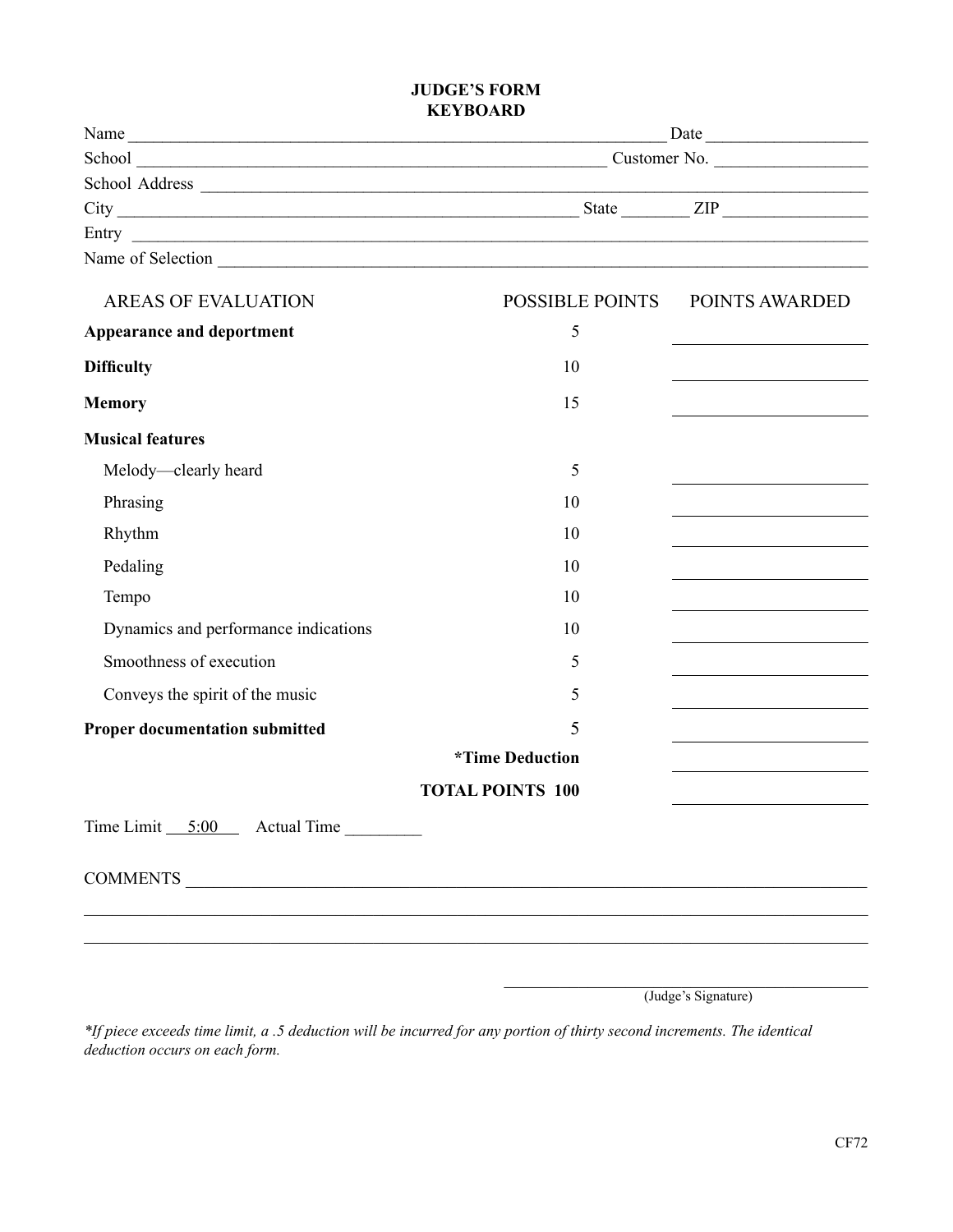#### **JUDGE'S FORM HANDBELL/HAND CHIME CHOIR**

|                                                    | Date                    |                |
|----------------------------------------------------|-------------------------|----------------|
|                                                    |                         |                |
|                                                    |                         |                |
|                                                    |                         |                |
|                                                    |                         |                |
| <b>AREAS OF EVALUATION</b>                         | <b>POSSIBLE POINTS</b>  | POINTS AWARDED |
| <b>Memory</b>                                      | 10                      |                |
| Approach/departure                                 | 5                       |                |
| Musicianship                                       | 5                       |                |
| Appearance/poise                                   | 5                       |                |
| Interpretation                                     | 10                      |                |
| <b>Blend</b> —how bells/chimes are struck together | 10                      |                |
| <b>Appropriateness of selection</b>                | 10                      |                |
| <b>Rhythmic accuracy</b>                           | 15                      |                |
| Tone-consistency of strike, form                   | 10                      |                |
| Technique—damp, trills, vibrato, etc.              | 15                      |                |
| <b>Proper documentation submitted</b>              | 5                       |                |
|                                                    | <i>*Time Deduction</i>  |                |
|                                                    | <b>TOTAL POINTS 100</b> |                |
|                                                    |                         |                |
|                                                    |                         |                |
|                                                    |                         |                |
|                                                    |                         |                |
|                                                    |                         |                |
|                                                    |                         |                |
|                                                    |                         |                |
|                                                    |                         |                |
|                                                    |                         |                |

(Judge's Signature)

*\*If piece exceeds time limit, a .5 deduction will be incurred for any portion of thirty second increments. The identical deduction occurs on each form.*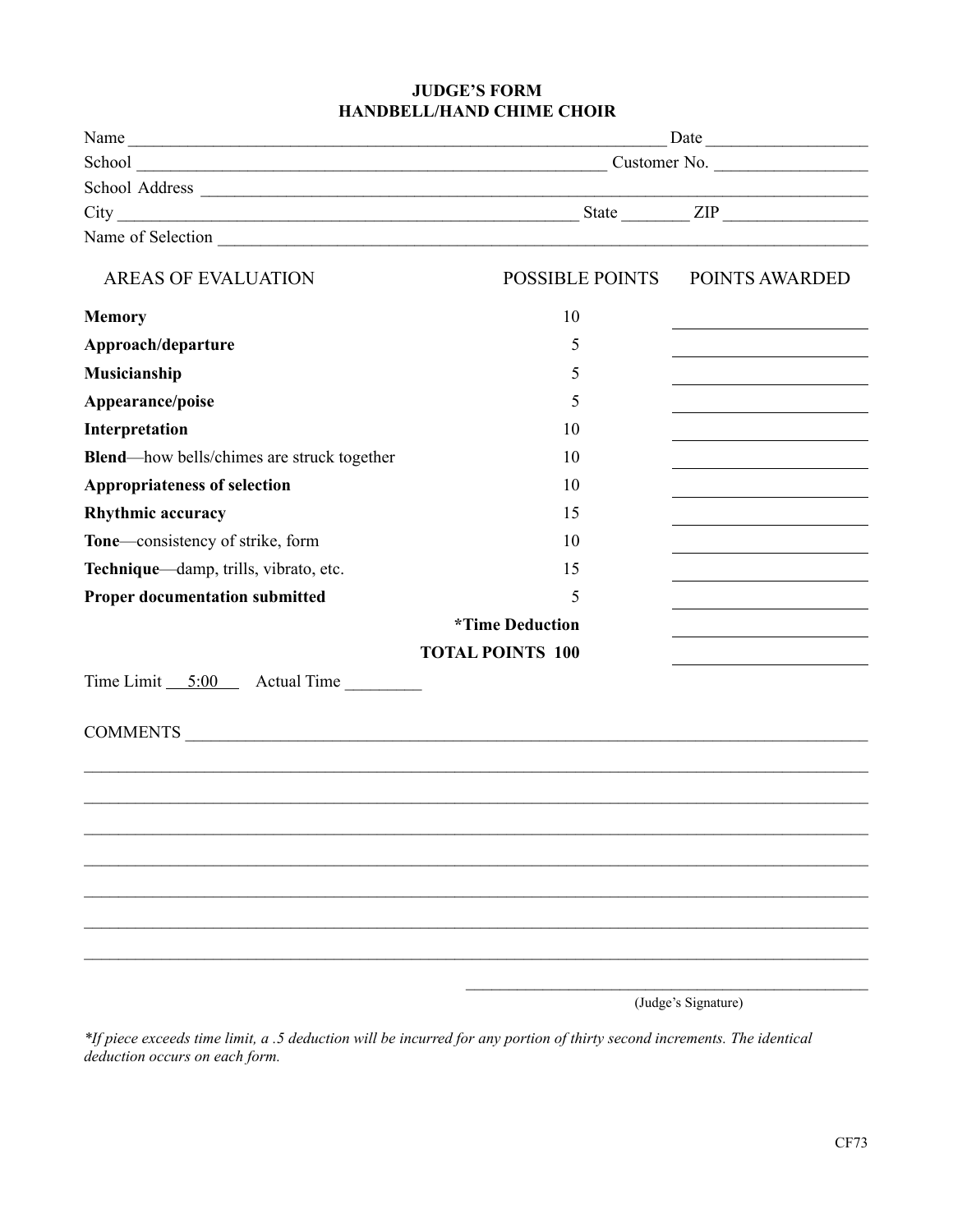#### **JUDGE'S FORM Smalland Large INSTRUMENTAL Ensemble**

|                                                          | Date                          |                                                                                                                       |
|----------------------------------------------------------|-------------------------------|-----------------------------------------------------------------------------------------------------------------------|
|                                                          |                               |                                                                                                                       |
|                                                          |                               |                                                                                                                       |
|                                                          |                               |                                                                                                                       |
|                                                          |                               |                                                                                                                       |
| <b>AREAS OF EVALUATION</b>                               |                               | POSSIBLE POINTS POINTS AWARDED                                                                                        |
| <b>Tone</b>                                              |                               |                                                                                                                       |
| Beauty/clarity                                           | 4                             |                                                                                                                       |
| Color                                                    | $\overline{4}$                |                                                                                                                       |
| Strength, control, and embouchure                        | 4                             |                                                                                                                       |
| Intonation                                               | 4                             |                                                                                                                       |
| Technique and musicianship                               |                               |                                                                                                                       |
| Meter                                                    | 4                             |                                                                                                                       |
| Melody                                                   | 4                             | <u> 1989 - Johann John Stein, market fan it ferskearre fan it ferskearre fan it ferskearre fan it ferskearre fan </u> |
| Fingering and hand positions                             | 4                             |                                                                                                                       |
| Accents                                                  | 4                             |                                                                                                                       |
| Precision                                                | 4                             |                                                                                                                       |
| <b>Slurs</b>                                             | 4                             |                                                                                                                       |
| Bowing (strings), tonguing (wind instruments)<br>Attacks | 4                             |                                                                                                                       |
| Cutoffs                                                  | 4<br>4                        |                                                                                                                       |
| Accuracy                                                 | 4                             |                                                                                                                       |
| Interpretation                                           |                               |                                                                                                                       |
| Tempo                                                    | 4                             |                                                                                                                       |
| Style                                                    | 4                             |                                                                                                                       |
| Phrasing                                                 | 4                             |                                                                                                                       |
| Dynamics                                                 | 4                             |                                                                                                                       |
| <b>Presentation</b>                                      |                               |                                                                                                                       |
| Deportment                                               | 3                             |                                                                                                                       |
| Posture                                                  | $\mathfrak{Z}$                |                                                                                                                       |
| Balance and integration of accompaniment                 | 3                             |                                                                                                                       |
| <b>Selection</b>                                         |                               |                                                                                                                       |
| Message/ministry—Does it minister to the                 |                               |                                                                                                                       |
| listener as performed?                                   | 4                             |                                                                                                                       |
| Degree of difficulty                                     | 10                            |                                                                                                                       |
| <b>Proper documentation submitted</b>                    | 5                             |                                                                                                                       |
|                                                          | <i><b>*Time Deduction</b></i> |                                                                                                                       |
| Time Limit $5:00$<br><b>Actual Time</b>                  | <b>TOTAL POINTS 100</b>       |                                                                                                                       |
|                                                          |                               |                                                                                                                       |
| Use back of page for comments.                           |                               |                                                                                                                       |

\_\_\_\_\_\_\_\_\_\_\_\_\_\_\_\_\_\_\_\_\_\_\_\_\_\_\_\_\_\_\_\_\_\_\_\_\_\_\_\_\_\_\_\_\_\_ (Judge's Signature)

*\*If piece exceeds time limit, a .5 deduction will be incurred for any portion of thirty second increments. The identical deduction occurs on each form.*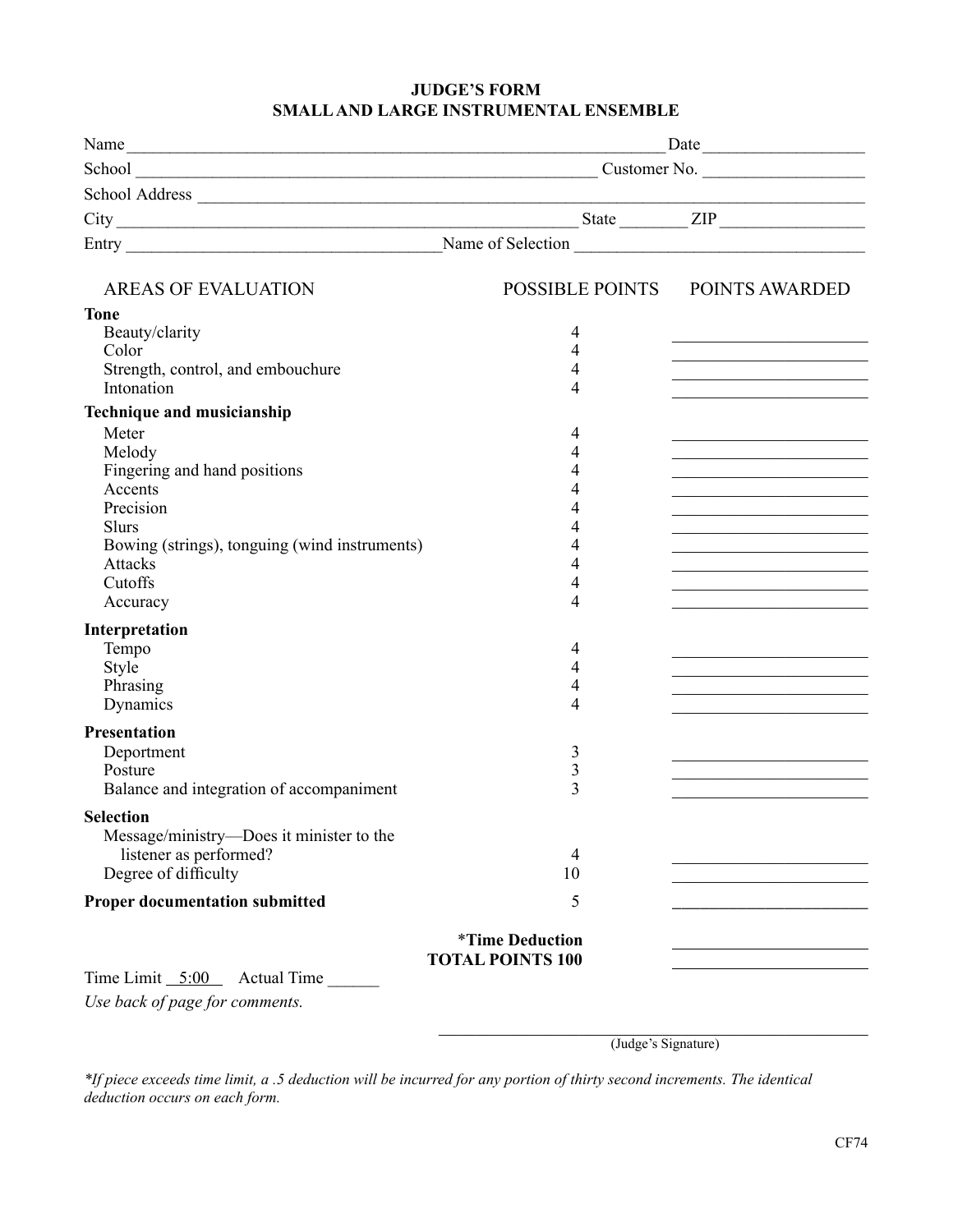#### **JUDGE'S FORM MUSIC COMPOSITION**

|                                                                          | Customer No.            |                                                             |
|--------------------------------------------------------------------------|-------------------------|-------------------------------------------------------------|
|                                                                          |                         |                                                             |
|                                                                          |                         |                                                             |
|                                                                          |                         |                                                             |
| <b>AREAS OF EVALUATION</b>                                               | <b>POSSIBLE POINTS</b>  | POINTS AWARDED                                              |
| Lyrics                                                                   |                         |                                                             |
| Originality—fresh approach; not trite; no clichés                        |                         |                                                             |
| overused phrases                                                         | 5                       |                                                             |
| Message-clearly defined and enlarged upon                                | 5                       |                                                             |
| Theme—Christian or patriotic values expressed                            | 5                       |                                                             |
| Form-poetically correct in rhyme and rhythm                              | 5                       |                                                             |
| Compatibility-lyrics suit the music composed                             | 5                       |                                                             |
| <b>Music</b>                                                             |                         |                                                             |
| Originality—a clear attempt at producing a unique                        |                         |                                                             |
| composition without borrowing from other works                           | 5                       |                                                             |
| Unity-continuous flow                                                    | 5                       |                                                             |
| Mood—emotional influence created                                         | 5                       |                                                             |
| Melody-original and creative                                             | 5                       |                                                             |
| Harmony—variety and enhancing to melody                                  | 5                       |                                                             |
| Rhythm—supportive of but not detracting from melody/harmony              | 5                       |                                                             |
| Accompaniment/chord progressions-original yet pleasing                   |                         |                                                             |
| and melodic                                                              | 5                       |                                                             |
| Dissonance—use and resolution                                            | 5                       |                                                             |
| Dynamics—effective use (variation in volume and pace)                    | 5                       | the control of the control of the control of the control of |
| Cleanliness of sound-a polished composition                              | 5                       |                                                             |
| Accuracy                                                                 |                         |                                                             |
| Correct use of the musical notation system                               | 5                       |                                                             |
| Readability                                                              | 5                       |                                                             |
| <b>Selection</b>                                                         |                         |                                                             |
| Degree of difficulty                                                     | 5                       |                                                             |
| Ministers-Does it minister to the listener as composed<br>and performed? | 5                       |                                                             |
| <b>Proper documentation submitted</b>                                    | 5                       |                                                             |
|                                                                          | <b>TOTAL POINTS 100</b> |                                                             |
|                                                                          |                         |                                                             |
| <b>COMMENTS</b>                                                          |                         |                                                             |

\_\_\_\_\_\_\_\_\_\_\_\_\_\_\_\_\_\_\_\_\_\_\_\_\_\_\_\_\_\_\_\_\_\_\_\_\_\_\_\_\_\_\_\_\_\_\_\_\_\_\_\_\_\_\_\_\_\_\_\_\_\_\_\_\_\_\_\_\_\_\_\_\_\_\_\_\_\_\_\_\_\_\_\_

 $\overline{\phantom{a}}$  , where  $\overline{\phantom{a}}$ 

 <sup>(</sup>Judge's Signature)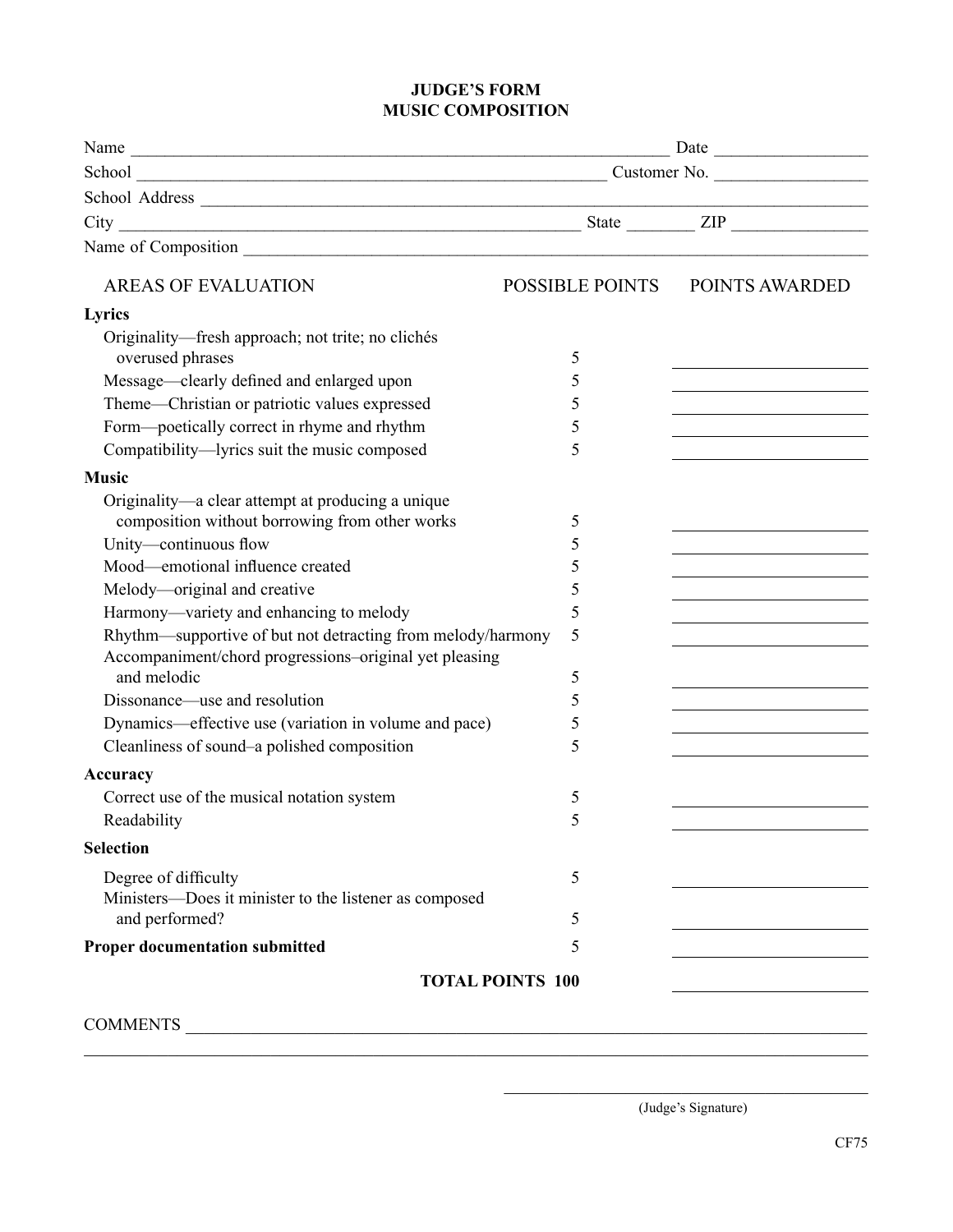#### **JUDGE'S FORM MUSIC ARRANGING**

| $\hfill\Box$<br>Keyboard<br>Arranged for: $\Box$ Vocal                                                          | $\Box$ Instrumental     |                                                   |
|-----------------------------------------------------------------------------------------------------------------|-------------------------|---------------------------------------------------|
| <b>AREAS OF EVALUATION</b>                                                                                      | <b>POSSIBLE POINTS</b>  | POINTS AWARDED                                    |
| <b>Balance</b>                                                                                                  |                         |                                                   |
| Unique melody—altered slightly/significantly by notation,                                                       |                         |                                                   |
| meter, or a distinct melodic variation                                                                          | 5                       |                                                   |
| Instrumentation or voicing (unity of style yet an interest                                                      |                         |                                                   |
| created through variety)                                                                                        | 5                       |                                                   |
| Creativity                                                                                                      |                         |                                                   |
| Consistency of style/proper transitions between styles<br>Counter-melody action (instrumental) or vocal variety | 5                       |                                                   |
| (distinct individual parts)                                                                                     | 5                       |                                                   |
| Structural foundation (sustained instrumentation or                                                             |                         |                                                   |
| underlying oohs and ahs)                                                                                        | 5                       |                                                   |
| Melodic treatment                                                                                               | 5                       |                                                   |
| Harmonic variety                                                                                                | 5                       |                                                   |
| Rhythmic interest                                                                                               | 5                       |                                                   |
| Accompaniment/chord progressions (melodic)                                                                      | 5                       |                                                   |
| Effective use of dynamics (variation in volume and pace)                                                        | 5                       |                                                   |
| Use/resolution of dissonance                                                                                    | 5                       |                                                   |
| Economy (only included notes that serve a specific purpose)                                                     | 5                       | <u> 1989 - Johann Barbara, martxa alemaniar a</u> |
| Overall emotion/mood created effectively                                                                        | 5                       |                                                   |
| Focus (melody as the point of attention; interludes or postludes,                                               |                         |                                                   |
| if any, serve as enhancement points for variation)                                                              | 5                       |                                                   |
| Accuracy                                                                                                        |                         |                                                   |
| Correct use of the musical notation system                                                                      | 5                       |                                                   |
| Readability                                                                                                     | Ć                       |                                                   |
| <b>Selection</b>                                                                                                |                         |                                                   |
| Degree of difficulty                                                                                            | 5                       |                                                   |
| Originality (completed work shows a clear attempt to                                                            |                         |                                                   |
| "rearrange" an existing song into a unique composition)                                                         | 5                       |                                                   |
| Message/ministry (ministers to the listener)                                                                    | 5                       |                                                   |
| <b>Proper documentation submitted</b>                                                                           | 5                       |                                                   |
|                                                                                                                 | <b>TOTAL POINTS 100</b> |                                                   |

\_\_\_\_\_\_\_\_\_\_\_\_\_\_\_\_\_\_\_\_\_\_\_\_\_\_\_\_\_\_\_\_\_\_\_\_\_\_\_\_\_\_\_\_\_\_\_\_\_\_\_\_\_\_\_\_\_\_\_\_\_\_\_\_\_\_\_\_\_\_\_\_\_\_\_\_\_\_\_\_\_\_\_\_

COMMENTS \_\_\_\_\_\_\_\_\_\_\_\_\_\_\_\_\_\_\_\_\_\_\_\_\_\_\_\_\_\_\_\_\_\_\_\_\_\_\_\_\_\_\_\_\_\_\_\_\_\_\_\_\_\_\_\_\_\_\_\_\_\_\_\_\_\_\_\_\_\_\_\_\_

(Judge's Signature)

\_\_\_\_\_\_\_\_\_\_\_\_\_\_\_\_\_\_\_\_\_\_\_\_\_\_\_\_\_\_\_\_\_\_\_\_\_\_\_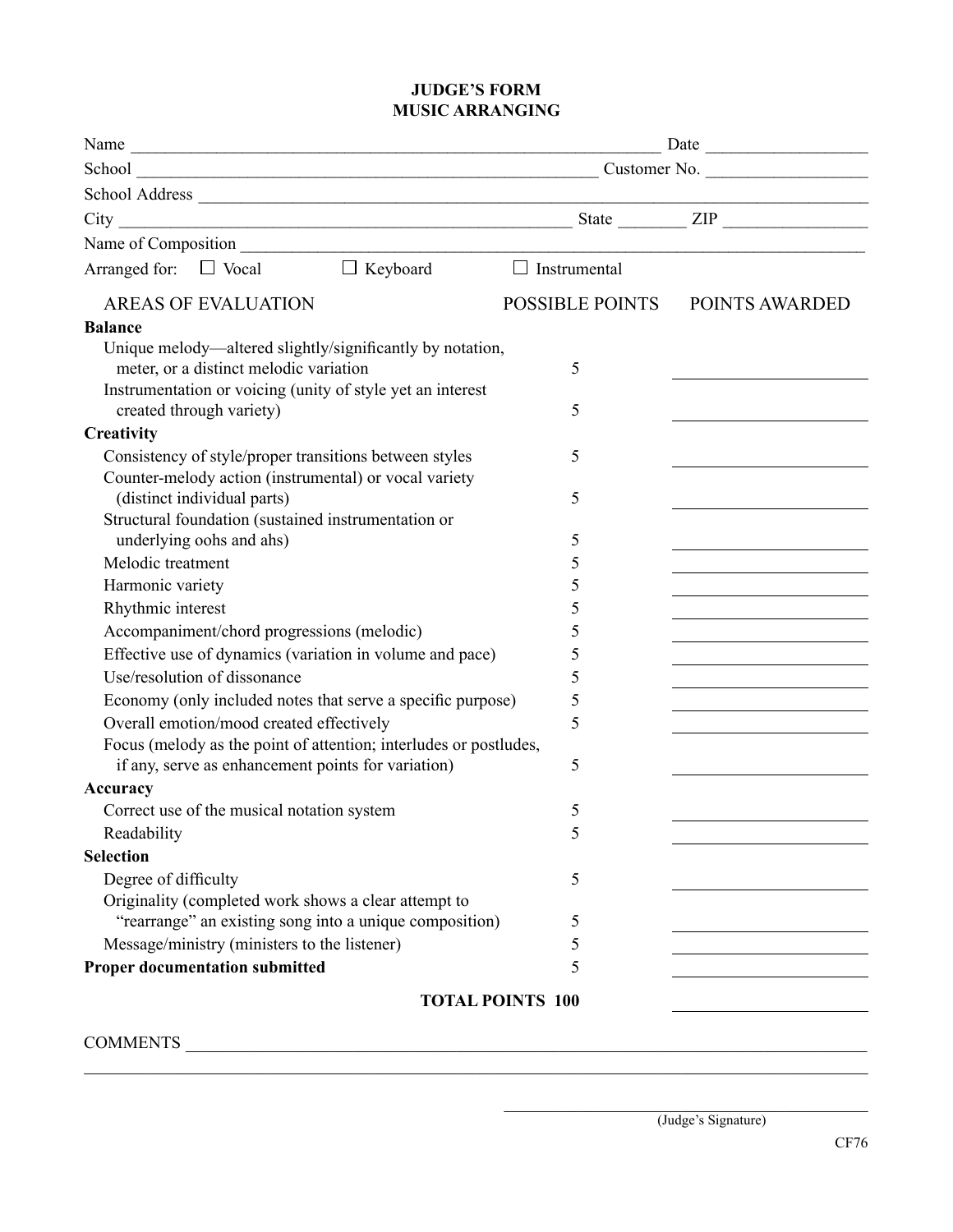#### **JUDGE'S FORM EXPRESSIVE READING**

|                                       | Date                             |                                                                                                                       |
|---------------------------------------|----------------------------------|-----------------------------------------------------------------------------------------------------------------------|
|                                       | School Customer No. Customer No. |                                                                                                                       |
|                                       |                                  | <u> 1989 - Johann Barbara, martin a</u>                                                                               |
|                                       |                                  |                                                                                                                       |
|                                       |                                  | Male $\Box$ Female $\Box$                                                                                             |
| <b>AREAS OF EVALUATION</b>            |                                  | POSSIBLE POINTS POINTS AWARDED                                                                                        |
| <b>Mechanics</b>                      |                                  |                                                                                                                       |
| Approach/departure                    | 5                                |                                                                                                                       |
| Voice projection and inflection       | 5                                |                                                                                                                       |
| Diction/enunciation                   | 5                                | <u> 1989 - Johann Barn, mars and de Branch Barn, mars and de Branch Barn, mars and de Branch Barn, mars and de Br</u> |
| Poise/self-confidence                 | 5                                | <u> 1989 - Johann Barbara, martxa alemaniar a</u>                                                                     |
| Memory                                | 5                                |                                                                                                                       |
| Characterization                      |                                  |                                                                                                                       |
| Posture, movement, gestures           | 10                               |                                                                                                                       |
| Facial expressions                    | 5                                | the control of the control of the control of the control of                                                           |
| Appearance                            | 5                                | the control of the control of the control of the                                                                      |
| Variety of dramatic skills displayed  | 10                               |                                                                                                                       |
| Interpretation of author's ideas      | 15                               | the control of the control of the control of the control of                                                           |
| Audience rapport                      | 5                                |                                                                                                                       |
| <b>Script</b>                         |                                  |                                                                                                                       |
| Degree of difficulty                  | 10                               |                                                                                                                       |
| Worthwhile message                    | 10                               | <u> 1989 - Johann Stein, mars an t-Amerikaansk kommunister (</u>                                                      |
| <b>Proper documentation submitted</b> | 5                                | the control of the control of the control of the control of the control of                                            |
|                                       | <i><b>*Total Deduction</b></i>   | the control of the control of the control of the control of the control of                                            |
|                                       | <b>TOTAL POINTS 100</b>          |                                                                                                                       |
| Time Limit 4-6 min. Actual Time       |                                  |                                                                                                                       |
| <b>COMMENTS</b>                       |                                  |                                                                                                                       |
|                                       |                                  |                                                                                                                       |
|                                       |                                  |                                                                                                                       |
|                                       |                                  |                                                                                                                       |
|                                       |                                  |                                                                                                                       |
|                                       |                                  | (Judge's Signature)                                                                                                   |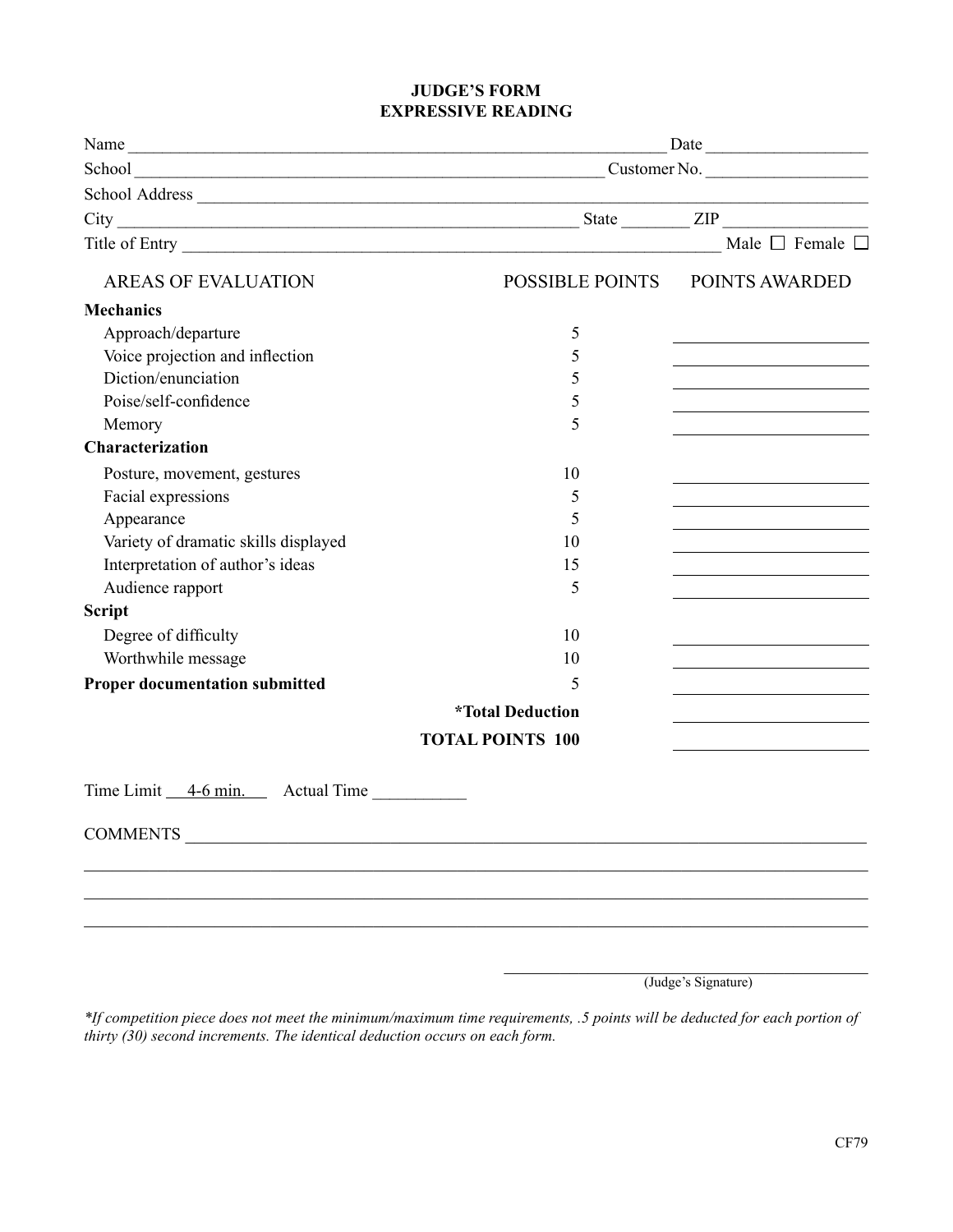#### **JUDGE'S FORM ORATORY**

| <b>AREAS OF EVALUATION</b>                       |                                | POSSIBLE POINTS POINTS AWARDED |
|--------------------------------------------------|--------------------------------|--------------------------------|
| <b>Mechanics</b>                                 |                                |                                |
| Approach/departure                               | 5                              |                                |
| Appearance                                       | 5                              |                                |
| Poise/self-confidence                            | 5                              |                                |
| Voice projection/inflection                      | 5                              |                                |
| Diction/enunciation                              | 5                              |                                |
| Outline                                          |                                |                                |
| Introduction/closing                             | 5                              |                                |
| Major points/facts                               | 5                              |                                |
| Illustrations/anecdotes                          | 5                              |                                |
| <b>Delivery</b>                                  |                                |                                |
| Facial expression                                | 5                              |                                |
| Gestures                                         | 5                              |                                |
| Eye contact                                      | 5                              |                                |
| Enthusiasm                                       | 5                              |                                |
| Persuasiveness                                   | 10                             |                                |
| <b>Script content</b>                            |                                |                                |
| Originality                                      | 10                             |                                |
| Ideas clearly presented in a logical progression | 5                              |                                |
| Worthwhile message                               | 10                             |                                |
| Proper documentation submitted                   | 5                              |                                |
|                                                  | <i><b>*Total Deduction</b></i> |                                |
|                                                  | <b>TOTAL POINTS 100</b>        |                                |
| Time Limit 6 min. Actual Time                    |                                |                                |
|                                                  |                                |                                |
|                                                  |                                |                                |
|                                                  |                                |                                |
|                                                  |                                |                                |

(Judge's Signature)

\_\_\_\_\_\_\_\_\_\_\_\_\_\_\_\_\_\_\_\_\_\_\_\_\_\_\_\_\_\_\_\_\_\_\_\_\_\_\_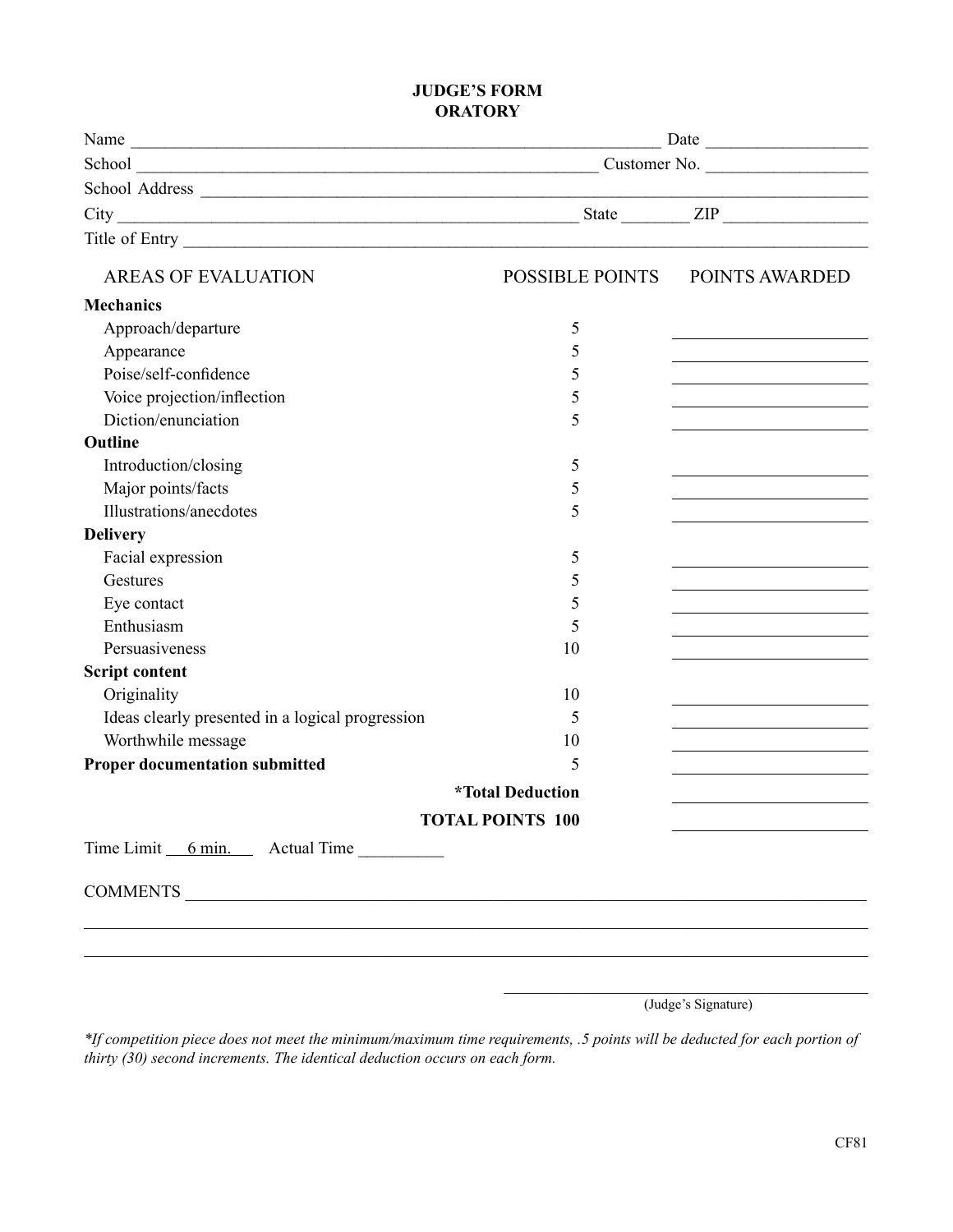#### **JUDGE'S FORM DRAMATIC MONOLOGUE**

|                                          | Date                           |                                                                                                                     |
|------------------------------------------|--------------------------------|---------------------------------------------------------------------------------------------------------------------|
|                                          |                                |                                                                                                                     |
|                                          |                                | <u> 1980 - Johann Barbara, martxa alemaniar arg</u>                                                                 |
|                                          |                                |                                                                                                                     |
| Title of Entry Title of Entry            |                                |                                                                                                                     |
| <b>AREAS OF EVALUATION</b>               |                                | POSSIBLE POINTS POINTS AWARDED                                                                                      |
| <b>Mechanics</b>                         |                                |                                                                                                                     |
| Approach/departure                       | 5                              |                                                                                                                     |
| Voice projection/inflection              | 5                              |                                                                                                                     |
| Diction/enunciation                      | 5                              | <u> 1989 - Johann Barbara, martxa al III-lea (h. 1989).</u>                                                         |
| Poise/self-confidence                    | 5                              | <u> 1989 - Johann Stein, mars an deus Amerikaansk kommunister (</u>                                                 |
| Memory                                   | 5                              |                                                                                                                     |
| Characterization                         |                                |                                                                                                                     |
| Posture, movement, gestures              | 10                             |                                                                                                                     |
| Facial expressions                       | 5                              |                                                                                                                     |
| Costume                                  | 5                              | the control of the control of the control of the control of                                                         |
| Variety of dramatic skills displayed     | 10                             | <u> 1989 - Johann Stoff, Amerikaansk politiker (</u>                                                                |
| Overall quality of characterization      | 10                             | <u> 1989 - Johann Barbara, martin a</u>                                                                             |
| Audience rapport                         | 5                              |                                                                                                                     |
| <b>Script</b>                            |                                |                                                                                                                     |
| Originality, creativity (writing skills) | 15                             |                                                                                                                     |
| Worthwhile message                       | 10                             | <u> 1989 - Johann Barn, mars eta bainar eta idazlea (</u>                                                           |
| <b>Proper documentation submitted</b>    | 5                              | the control of the control of the control of the control of the control of                                          |
|                                          | <i><b>*Total Deduction</b></i> | <u> 1989 - John Harry Harry Harry Harry Harry Harry Harry Harry Harry Harry Harry Harry Harry Harry Harry Harry</u> |
|                                          | <b>TOTAL POINTS 100</b>        |                                                                                                                     |
| Time Limit <u>4-6 min.</u> Actual Time   |                                |                                                                                                                     |
|                                          |                                |                                                                                                                     |
| <b>COMMENTS</b>                          |                                |                                                                                                                     |
|                                          |                                |                                                                                                                     |
|                                          |                                |                                                                                                                     |
|                                          |                                |                                                                                                                     |
|                                          |                                |                                                                                                                     |
|                                          |                                |                                                                                                                     |

(Judge's Signature)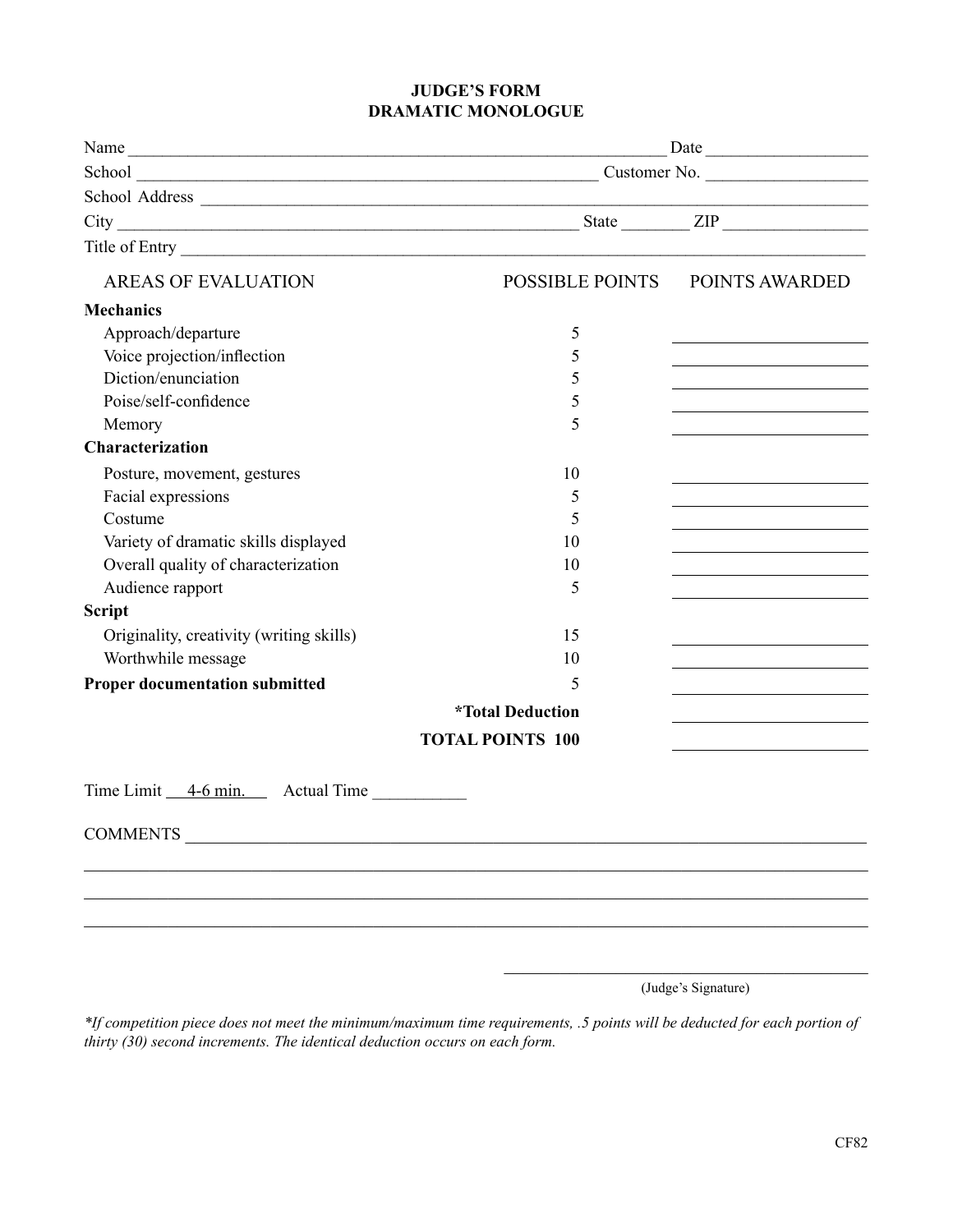#### **JUDGE'S FORM FAMOUS SPEECH**

| <b>AREAS OF EVALUATION</b>            |                                | POSSIBLE POINTS POINTS AWARDED                                                                                      |
|---------------------------------------|--------------------------------|---------------------------------------------------------------------------------------------------------------------|
| <b>Mechanics</b>                      |                                |                                                                                                                     |
| Approach/departure                    | 5                              |                                                                                                                     |
| Appearance                            | 5                              |                                                                                                                     |
| Poise/self-confidence                 | 5                              |                                                                                                                     |
| Voice projection and inflection       | 5                              | <u> 1989 - Johann Barn, mars ann an t-Amhain an t-Amhain an t-Amhain an t-Amhain an t-Amhain an t-Amhain an t-A</u> |
| Diction/enunciation                   | 5                              |                                                                                                                     |
| Characterization                      |                                |                                                                                                                     |
| Facial expressions                    | 5                              |                                                                                                                     |
| Gestures                              | 5                              |                                                                                                                     |
| Eye contact                           | 5                              |                                                                                                                     |
| Memory                                | 10                             |                                                                                                                     |
| Persuasiveness                        | 10                             |                                                                                                                     |
| <b>Script Content</b>                 |                                |                                                                                                                     |
| Degree of difficulty                  | 10                             | the control of the control of the control of the control of the                                                     |
| Interpretation of author's idea       | 15                             |                                                                                                                     |
| Worthwhile message                    | 10                             |                                                                                                                     |
| <b>Proper documentation submitted</b> | 5                              |                                                                                                                     |
|                                       | <i><b>*Total Deduction</b></i> |                                                                                                                     |
|                                       | <b>TOTAL POINTS 100</b>        |                                                                                                                     |
| Time Limit 4-8 min. Actual Time       |                                |                                                                                                                     |
| COMMENTS                              |                                |                                                                                                                     |
|                                       |                                |                                                                                                                     |
|                                       |                                |                                                                                                                     |
|                                       |                                |                                                                                                                     |
|                                       |                                |                                                                                                                     |

(Judge's Signature)

\_\_\_\_\_\_\_\_\_\_\_\_\_\_\_\_\_\_\_\_\_\_\_\_\_\_\_\_\_\_\_\_\_\_\_\_\_\_\_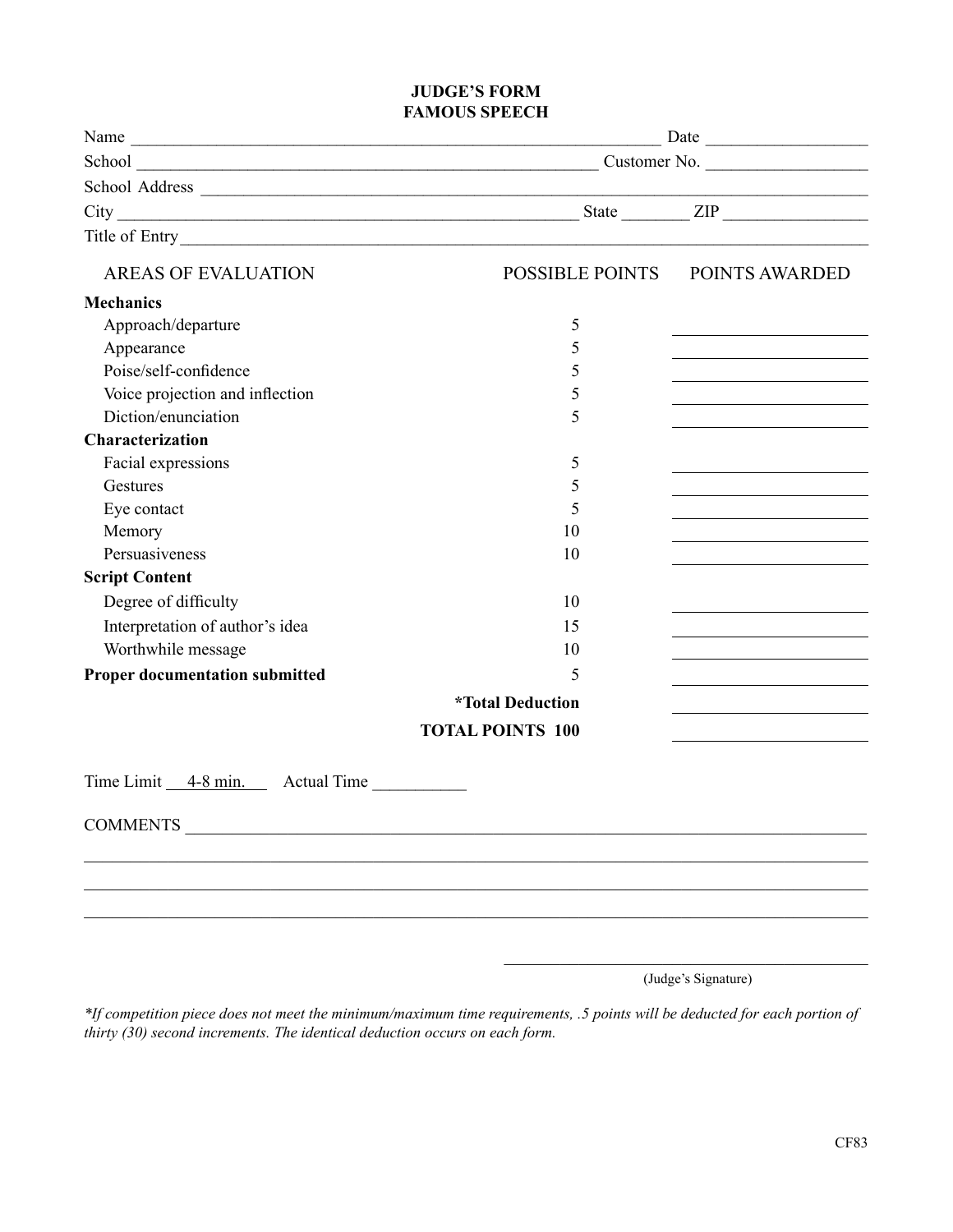#### **JUDGE'S FORM POETRY RECITATION**

|                                       | Date                             |                                                                            |
|---------------------------------------|----------------------------------|----------------------------------------------------------------------------|
|                                       | School Customer No. Customer No. |                                                                            |
|                                       |                                  |                                                                            |
|                                       |                                  |                                                                            |
|                                       |                                  | Male $\Box$ Female $\Box$                                                  |
| <b>AREAS OF EVALUATION</b>            |                                  | POSSIBLE POINTS POINTS AWARDED                                             |
| <b>Mechanics</b>                      |                                  |                                                                            |
| Approach/departure                    | 5                                |                                                                            |
| Voice projection and inflection       | 5                                |                                                                            |
| Diction/enunciation                   | 5                                |                                                                            |
| Poise/self-confidence                 | 5                                |                                                                            |
| Memory                                | 5                                |                                                                            |
| Characterization                      |                                  |                                                                            |
| Posture, movement, gestures           | 10                               |                                                                            |
| Facial expressions                    | 5                                | the control of the control of the control of the control of the control of |
| Appearance                            | 5                                |                                                                            |
| Variety of dramatic skills displayed  | 10                               | <u> 1989 - Johann Stoff, Amerikaansk politiker (</u>                       |
| Interpretation of author's ideas      | 15                               |                                                                            |
| Audience rapport                      | 5                                |                                                                            |
| <b>Script</b>                         |                                  |                                                                            |
| Degree of difficulty                  | 10                               |                                                                            |
| Worthwhile message                    | 10                               | <u> 1989 - Johann Barn, amerikansk politiker (</u>                         |
| <b>Proper documentation submitted</b> | 5                                |                                                                            |
|                                       | <i><b>*Total Deduction</b></i>   |                                                                            |
|                                       | <b>TOTAL POINTS 100</b>          |                                                                            |
| Time Limit 4-6 min. Actual Time       |                                  |                                                                            |
|                                       |                                  |                                                                            |
|                                       |                                  |                                                                            |
|                                       |                                  |                                                                            |
|                                       |                                  |                                                                            |
|                                       |                                  |                                                                            |

(Judge's Signature)

\_\_\_\_\_\_\_\_\_\_\_\_\_\_\_\_\_\_\_\_\_\_\_\_\_\_\_\_\_\_\_\_\_\_\_\_\_\_\_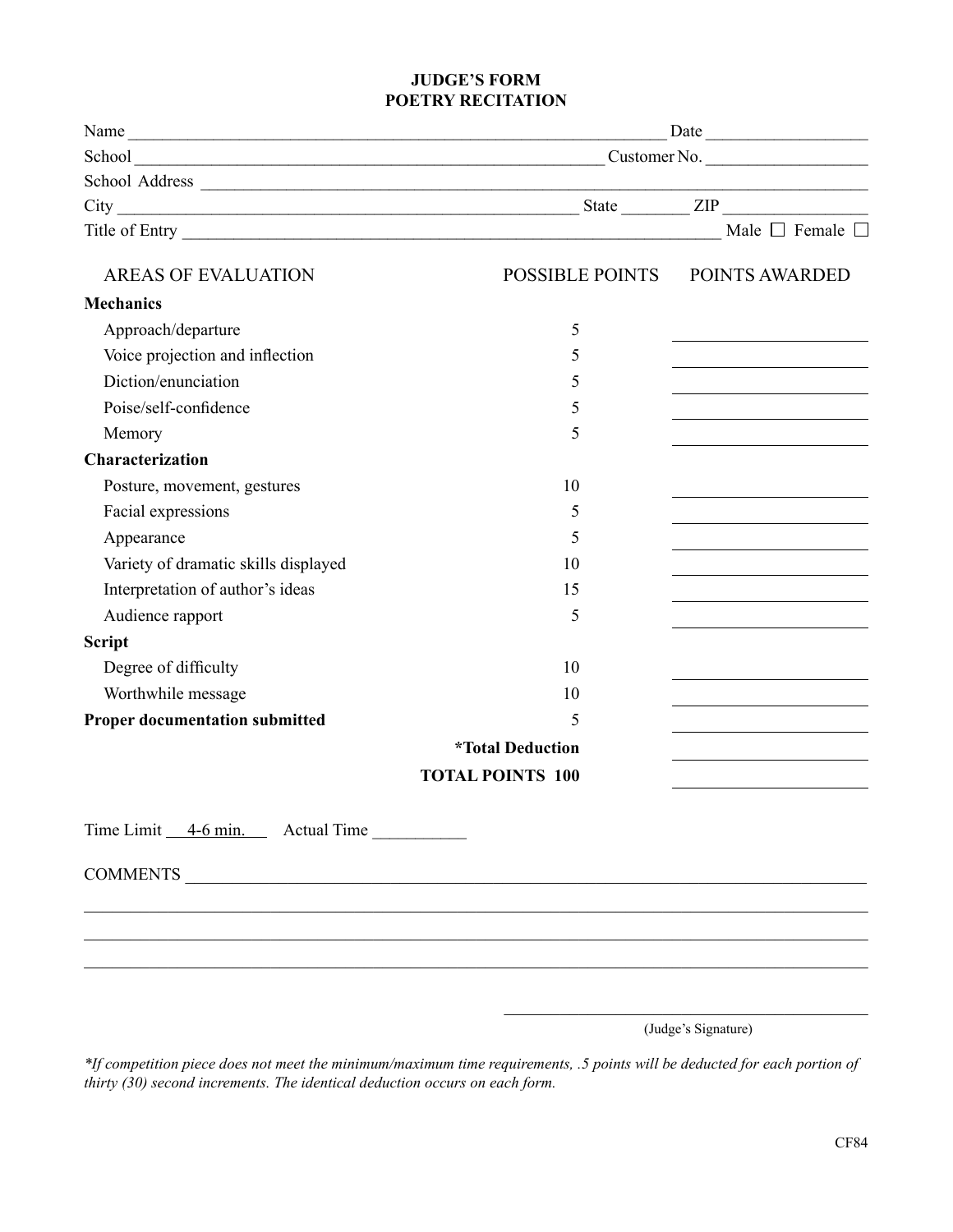#### **JUDGE'S FORM PREACHING**

|                                          | Date                             |                                |
|------------------------------------------|----------------------------------|--------------------------------|
|                                          | School Customer No. Customer No. |                                |
|                                          |                                  |                                |
|                                          |                                  |                                |
|                                          |                                  |                                |
| <b>AREAS OF EVALUATION</b>               |                                  | POSSIBLE POINTS POINTS AWARDED |
| <b>Mechanics</b>                         |                                  |                                |
| Approach/departure                       | 5                                |                                |
| Appearance                               | 5                                |                                |
| Poise/self-confidence                    | 5                                |                                |
| Voice projection/inflection              | 5                                |                                |
| Diction/enunciation                      | 5                                |                                |
| <b>Outline</b>                           |                                  |                                |
| Introduction/closing                     | 5                                |                                |
| Major points                             | 5                                |                                |
| Illustrations/anecdotes                  | 5                                |                                |
| <b>Delivery</b>                          |                                  |                                |
| Sincerity and warmth                     | 5                                |                                |
| Persuasiveness                           | 5                                |                                |
| Overall presentation (facial expression, |                                  |                                |
| gestures, eye contact, etc.)             | 10                               |                                |
| <b>Message content</b>                   |                                  |                                |
| Content based on Biblical doctrine       | 15                               |                                |
| Scripture used to support text           | 10                               |                                |
| Application of life                      | 10                               |                                |
| <b>Proper documentation submitted</b>    | 5                                |                                |
|                                          | <i><b>*Total Deduction</b></i>   |                                |
|                                          | <b>TOTAL POINTS 100</b>          |                                |
| Time Limit 8 min. Actual Time            |                                  |                                |
|                                          |                                  |                                |
|                                          |                                  |                                |
|                                          |                                  |                                |

\_\_\_\_\_\_\_\_\_\_\_\_\_\_\_\_\_\_\_\_\_\_\_\_\_\_\_\_\_\_\_\_\_\_\_\_\_\_\_ (Judge's Signature)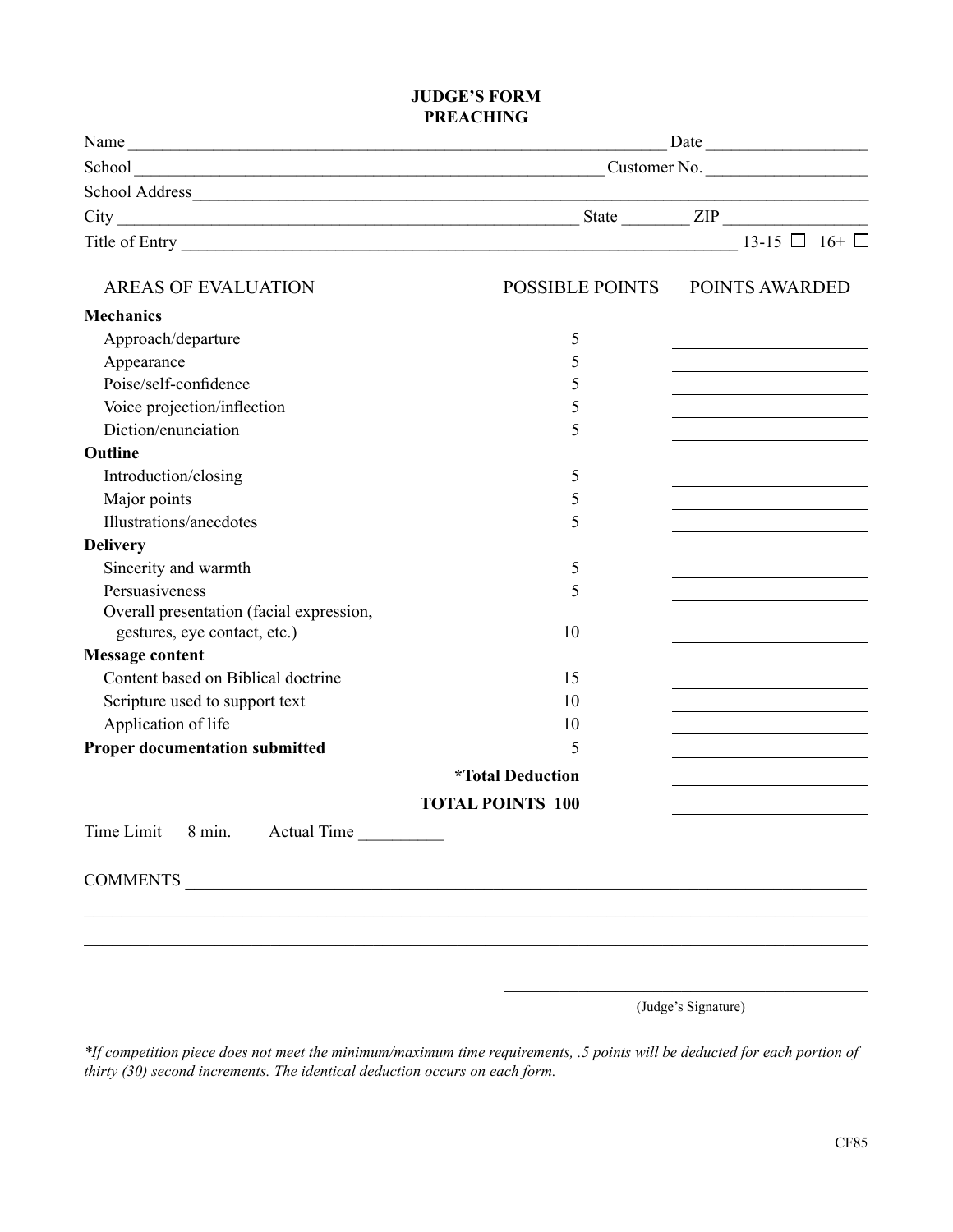#### **JUDGE'S FORM ONE-ACT PLAY**

| Name           | Date         |
|----------------|--------------|
| School         | Customer No. |
| School Address |              |
| City           | State<br>ZIP |
| Title of Entry |              |

| <b>AREAS OF EVALUATION</b>                         | <b>POSSIBLE POINTS</b>         | POINTS AWARDED                                                                                                       |
|----------------------------------------------------|--------------------------------|----------------------------------------------------------------------------------------------------------------------|
| <b>Stagecraft</b>                                  |                                |                                                                                                                      |
| Costuming and makeup                               | 10                             | the control of the control of the control of the control of the control of the control of                            |
| Scenery and props                                  | 10                             | the control of the control of the control of the                                                                     |
| Lighting                                           | 5                              |                                                                                                                      |
| Sound effects                                      | 5                              |                                                                                                                      |
| <b>Characterization</b>                            |                                |                                                                                                                      |
| Lines (memorized and well delivered)               | 10                             | <u> 1989 - Johann Barn, mars ann an t-Amhain Aonaich an t-Aonaich an t-Aonaich ann an t-Aonaich ann an t-Aonaich</u> |
| Voice quality (inflection and projection)          | 10                             | the contract of the contract of the contract of the                                                                  |
| Movement (body language, facial expression)        | 5                              | the control of the control of the control of the control of the control of                                           |
| Blocking (direction of actors on stage)            | 5                              |                                                                                                                      |
| <b>Production quality</b>                          |                                |                                                                                                                      |
| Selection of material (worthwhile message)         | 10                             |                                                                                                                      |
| Characterization (believable characters)           | 10                             | the control of the control of the control of the control of the control of                                           |
| Dramatic impact (message comes across effectively) | 15                             | the control of the control of the control of the control of                                                          |
| <b>Proper documentation submitted</b>              | 5                              |                                                                                                                      |
|                                                    | <i><b>*Total Deduction</b></i> |                                                                                                                      |
|                                                    | <b>TOTAL POINTS 100</b>        |                                                                                                                      |
| Time Limit 6-10 min. Actual Time                   |                                |                                                                                                                      |
|                                                    |                                |                                                                                                                      |
|                                                    |                                |                                                                                                                      |
|                                                    |                                |                                                                                                                      |
|                                                    |                                |                                                                                                                      |
|                                                    |                                |                                                                                                                      |
|                                                    |                                |                                                                                                                      |
|                                                    |                                |                                                                                                                      |

\_\_\_\_\_\_\_\_\_\_\_\_\_\_\_\_\_\_\_\_\_\_\_\_\_\_\_\_\_\_\_\_\_\_\_\_\_\_\_ (Judge's Signature)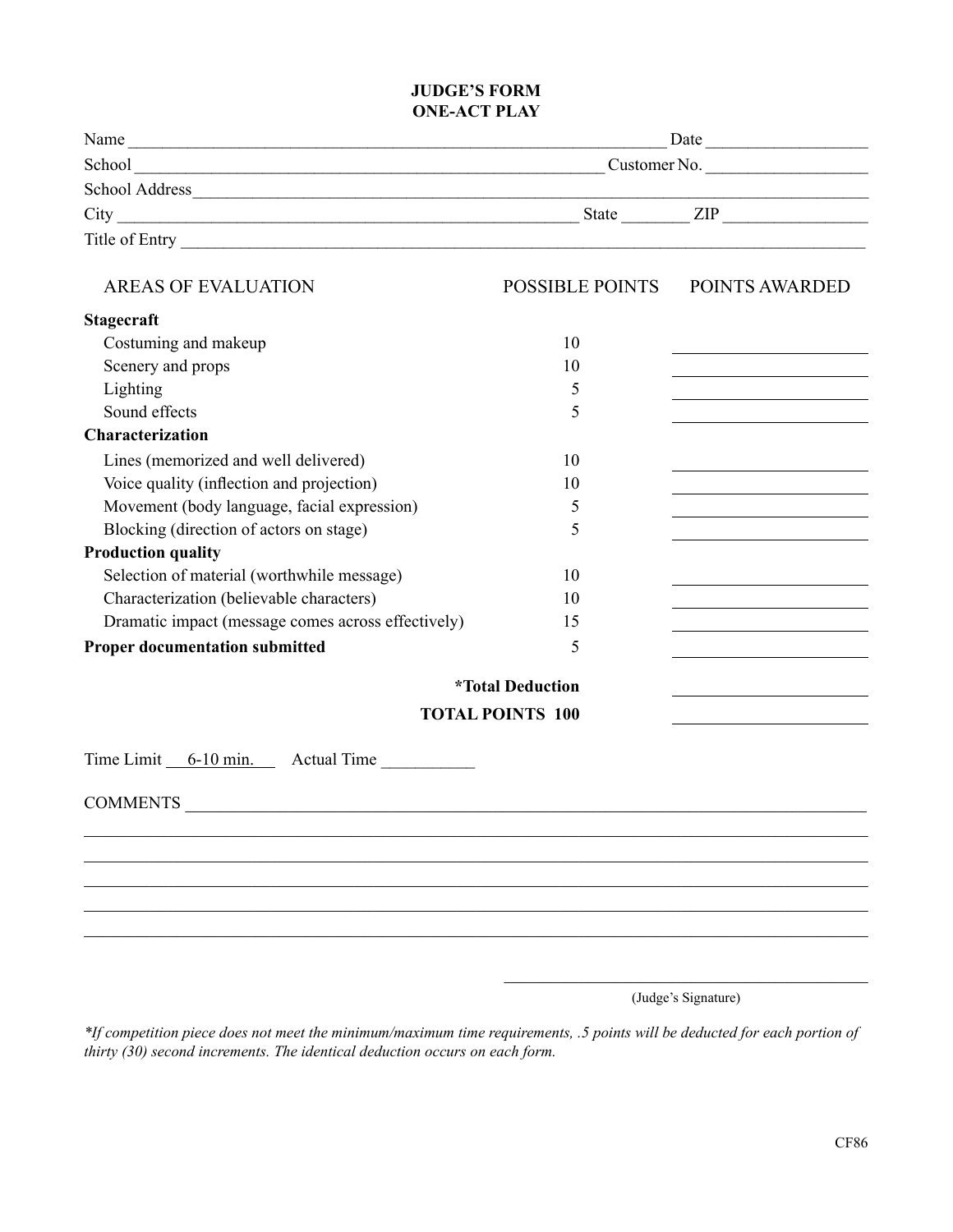#### **JUDGE'S FORM ILLUSTRATED STORYTELLING**

|                                                           | School Customer No. Customer No. |                                                                                                                       |
|-----------------------------------------------------------|----------------------------------|-----------------------------------------------------------------------------------------------------------------------|
|                                                           |                                  | the contract of the contract of the contract of                                                                       |
|                                                           |                                  |                                                                                                                       |
|                                                           |                                  |                                                                                                                       |
|                                                           |                                  |                                                                                                                       |
|                                                           |                                  |                                                                                                                       |
| <b>AREAS OF EVALUATION</b>                                |                                  | POSSIBLE POINTS POINTS AWARDED                                                                                        |
| <b>Mechanics</b>                                          |                                  |                                                                                                                       |
| Approach/departure                                        | 5                                | <u> 1980 - Johann Barbara, martxa alemaniar a</u>                                                                     |
| Voice projection and inflection                           | 5                                | <u> 1989 - Johann Stein, fransk politik (* 1908)</u>                                                                  |
| Diction/enunciation                                       | 5                                | <u> 1989 - Johann Stein, mars an de France</u>                                                                        |
| Poise/self-confidence                                     | 5                                | the control of the control of the control of the control of the                                                       |
| Memory                                                    | 5                                | the control of the control of the control of the control of the control of                                            |
| Characterization                                          |                                  |                                                                                                                       |
| Posture, movement, gestures                               | 5                                |                                                                                                                       |
| Facial expressions                                        | 5                                |                                                                                                                       |
| Use of dramatic accessories (music, costume, easel, etc.) | 15                               |                                                                                                                       |
| Effectiveness of overall narrative                        | 10                               | <u> 1989 - Johann Harry Harry Harry Harry Harry Harry Harry Harry Harry Harry Harry Harry Harry Harry Harry Harry</u> |
| Audience rapport                                          | 10                               | the control of the control of the control of the control of the control of                                            |
| <b>Script</b>                                             |                                  |                                                                                                                       |
| Worthwhile message                                        | 10                               | <u> 1989 - Johann Stein, mars an de Brasilia (b. 1989)</u>                                                            |
| Flow of story (beginning, plot, climax, conclusion)       | 15                               | <u> 1989 - Johann Stein, mars an de Brazilian (b. 1989)</u>                                                           |
| <b>Proper documentation submitted</b>                     | 5                                | the control of the control of the control of the control of the                                                       |
|                                                           | <i><b>*Total Deduction</b></i>   | the control of the control of the control of the control of                                                           |
|                                                           | <b>TOTAL POINTS 100</b>          |                                                                                                                       |
| Time Limit 4-6 min. Actual Time                           |                                  |                                                                                                                       |
| <b>COMMENTS</b>                                           |                                  |                                                                                                                       |
|                                                           |                                  |                                                                                                                       |
|                                                           |                                  |                                                                                                                       |
|                                                           |                                  |                                                                                                                       |
|                                                           |                                  |                                                                                                                       |
|                                                           |                                  |                                                                                                                       |
|                                                           |                                  |                                                                                                                       |

(Judge's Signature)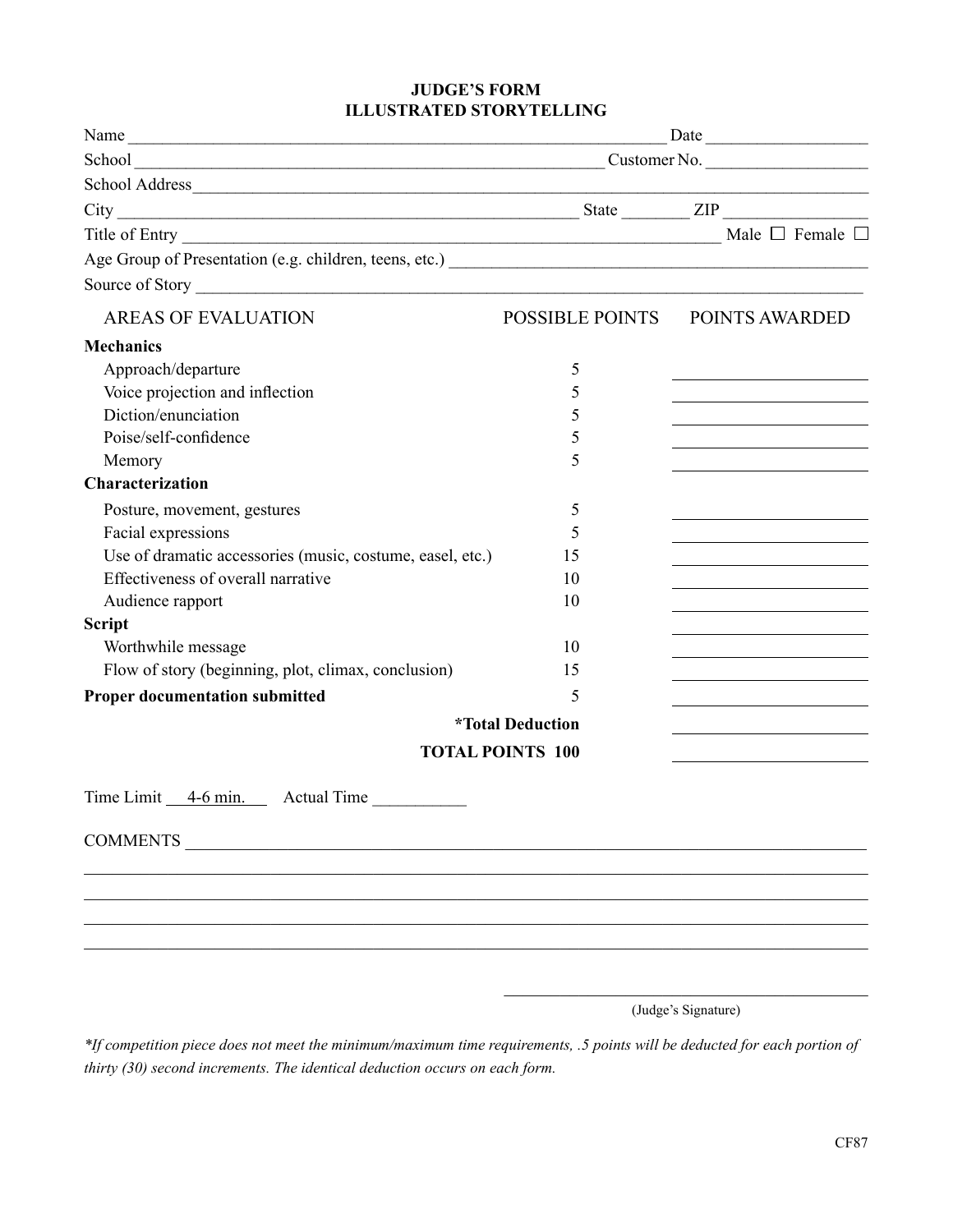#### **JUDGE'S FORM PUPPETS**

|                                                                                                           |                                | Date           |                                                                                                                       |
|-----------------------------------------------------------------------------------------------------------|--------------------------------|----------------|-----------------------------------------------------------------------------------------------------------------------|
|                                                                                                           |                                |                |                                                                                                                       |
|                                                                                                           |                                |                |                                                                                                                       |
|                                                                                                           |                                |                |                                                                                                                       |
| Title of Entry $\Box$ Denotes $\Box$ Denotes $\Box$ Denotes $\Box$ Denotes $\Box$ Denotes $\Box$ Original |                                |                |                                                                                                                       |
|                                                                                                           |                                |                |                                                                                                                       |
| <b>AREAS OF EVALUATION</b>                                                                                | POSSIBLE POINTS                | POINTS AWARDED |                                                                                                                       |
| Spoken material                                                                                           |                                |                |                                                                                                                       |
| Shows preparation and planning, not wholly extemporaneous,<br>and not just a collection of jokes          | 10                             |                |                                                                                                                       |
| Suitable to occasion, has a basic theme and unity, builds to<br>a message of Christian or patriotic worth | 15                             |                |                                                                                                                       |
| <b>Staging</b>                                                                                            |                                |                |                                                                                                                       |
| Suitable, personable, well-made characters, props, costumes                                               | 10                             |                |                                                                                                                       |
| Effective stage, background, props, etc.                                                                  | 10                             |                |                                                                                                                       |
| <b>Effective presentation</b>                                                                             |                                |                |                                                                                                                       |
| Memory                                                                                                    | 10                             |                |                                                                                                                       |
| Use of variety: singing, laughing, sighing, taped background<br>music, etc.                               | 5                              |                |                                                                                                                       |
| Develops character                                                                                        | 5                              |                |                                                                                                                       |
| Variation of voice between characters                                                                     | 10                             |                | <u> 1989 - Johann Barn, mars ann an t-Amhain an t-Amhain an t-Amhain an t-Amhain an t-Amhain an t-Amhain an t-A</u>   |
| Arouses audience response                                                                                 | 5                              |                |                                                                                                                       |
| Timing: natural movements, posture, lip movement, and<br>entrances and exits                              | 15                             |                | <u> 1989 - Johann Barbara, martin amerikan basar dan bagian dan bagian dalam basar dalam bagian dalam bagian dala</u> |
| <b>Proper documentation submitted</b>                                                                     | 5                              |                |                                                                                                                       |
|                                                                                                           | <i><b>*Total Deduction</b></i> |                |                                                                                                                       |
| <b>TOTAL POINTS 100</b>                                                                                   |                                |                |                                                                                                                       |
| Time Limit 5-8 min. Actual Time                                                                           |                                |                |                                                                                                                       |
|                                                                                                           |                                |                |                                                                                                                       |
|                                                                                                           |                                |                |                                                                                                                       |

\_\_\_\_\_\_\_\_\_\_\_\_\_\_\_\_\_\_\_\_\_\_\_\_\_\_\_\_\_\_\_\_\_\_\_\_\_\_\_ (Judge's Signature)

*\*If competition piece does not meet the minimum/maximum time requirements, .5 points will be deducted for each portion of thirty (30) second increments. The identical deduction occurs on each form.*

\_\_\_\_\_\_\_\_\_\_\_\_\_\_\_\_\_\_\_\_\_\_\_\_\_\_\_\_\_\_\_\_\_\_\_\_\_\_\_\_\_\_\_\_\_\_\_\_\_\_\_\_\_\_\_\_\_\_\_\_\_\_\_\_\_\_\_\_\_\_\_\_\_\_\_\_\_\_\_\_\_\_\_\_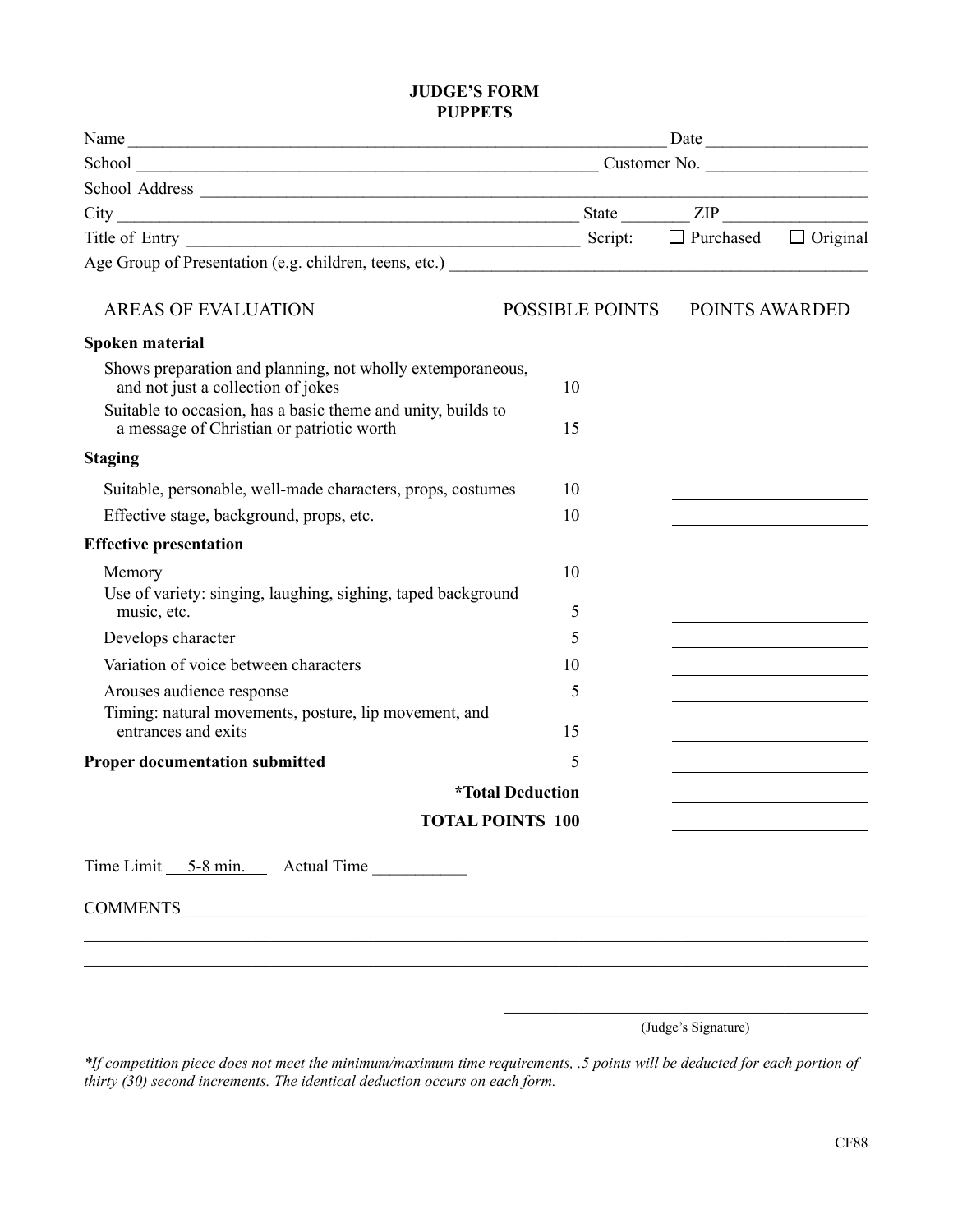#### **JUDGE'S FORM VENTRILOQUISM**

|                                                                                                  |                                | Date                                                                       |
|--------------------------------------------------------------------------------------------------|--------------------------------|----------------------------------------------------------------------------|
| School Customer No. Customer No.                                                                 |                                |                                                                            |
|                                                                                                  |                                |                                                                            |
|                                                                                                  |                                |                                                                            |
|                                                                                                  |                                |                                                                            |
|                                                                                                  |                                |                                                                            |
| <b>AREAS OF EVALUATION</b>                                                                       |                                | POSSIBLE POINTS POINTS AWARDED                                             |
| Spoken material                                                                                  |                                |                                                                            |
| Suitable to occasion                                                                             | 10                             |                                                                            |
| Shows preparation and planning, not wholly extemporaneous,<br>and not just a collection of jokes | 10                             |                                                                            |
| Basic theme and unity builds to a message of Christian<br>or patriotic worth                     | 10                             |                                                                            |
| Dummy/ventriloquism puppet                                                                       |                                |                                                                            |
| Suitable, personable, well-made                                                                  | 10                             |                                                                            |
| <b>Skill of ventriloquist</b>                                                                    |                                |                                                                            |
| Use of variety: singing, laughing, sighing, etc.                                                 | 5                              |                                                                            |
| Variation of voice between performer and dummy/puppet                                            | 10                             |                                                                            |
| Absence of lip movement                                                                          | 10                             |                                                                            |
| Articulation                                                                                     | 10                             |                                                                            |
| <b>Effective presentation</b>                                                                    |                                |                                                                            |
| Timing                                                                                           | 5                              |                                                                            |
| Poise of performer                                                                               | 10                             | the control of the control of the control of the control of the control of |
| Arouses audience response                                                                        | 5                              |                                                                            |
| <b>Proper documentation submitted</b>                                                            | 5                              |                                                                            |
|                                                                                                  | <i><b>*Total Deduction</b></i> |                                                                            |
|                                                                                                  | <b>TOTAL POINTS 100</b>        |                                                                            |
| Time Limit 6 min. Actual Time                                                                    |                                |                                                                            |
|                                                                                                  |                                |                                                                            |
|                                                                                                  |                                |                                                                            |
|                                                                                                  |                                |                                                                            |
|                                                                                                  |                                |                                                                            |
|                                                                                                  |                                |                                                                            |

\_\_\_\_\_\_\_\_\_\_\_\_\_\_\_\_\_\_\_\_\_\_\_\_\_\_\_\_\_\_\_\_\_\_\_\_\_\_\_ (Judge's Signature)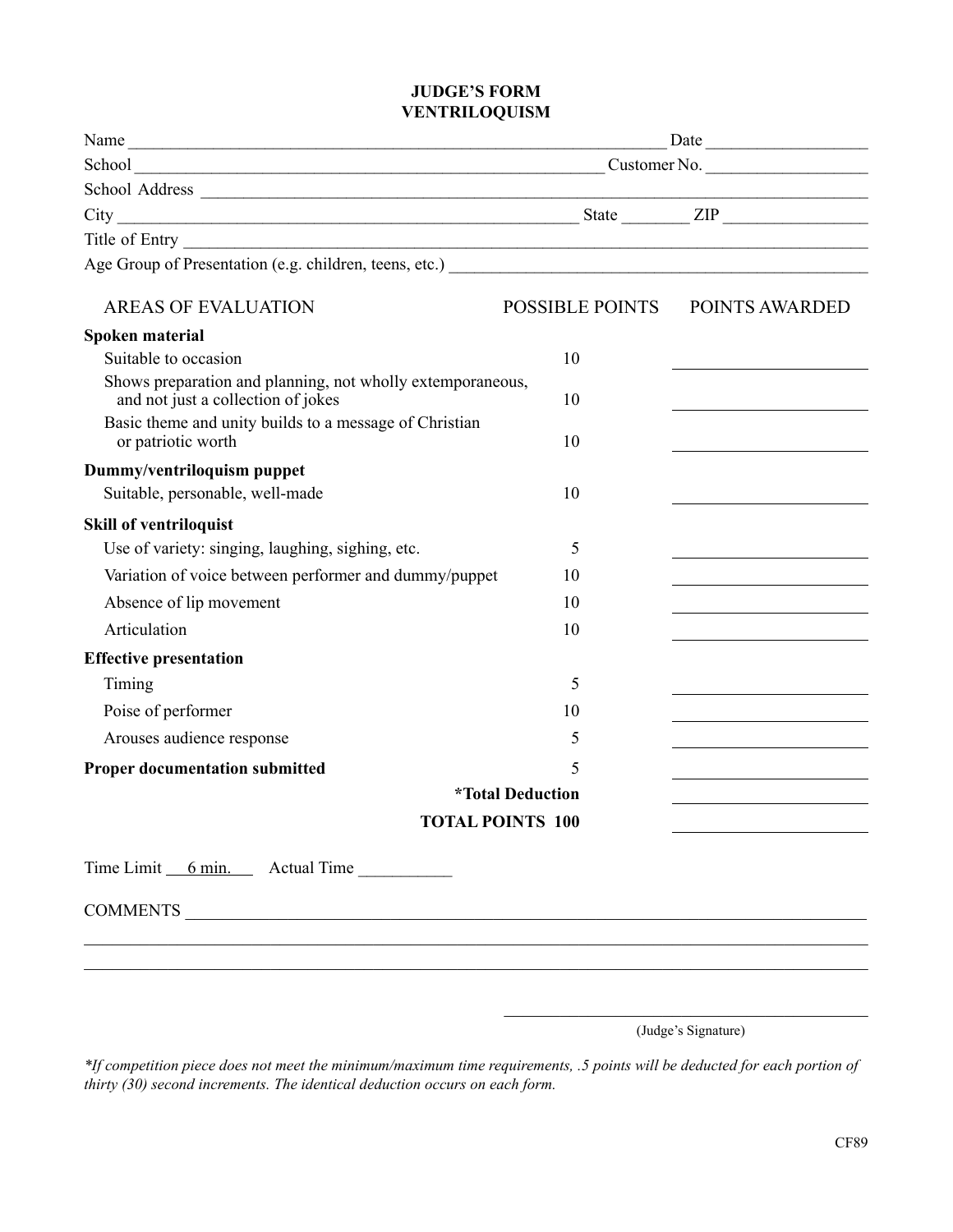#### **JUDGE'S FORM INTERPRETATION FOR THE DEAF**

| Name                                          | Date                           |                                                                                                                     |
|-----------------------------------------------|--------------------------------|---------------------------------------------------------------------------------------------------------------------|
|                                               |                                |                                                                                                                     |
|                                               |                                |                                                                                                                     |
|                                               |                                |                                                                                                                     |
|                                               |                                |                                                                                                                     |
| <b>AREAS OF EVALUATION</b>                    |                                | POSSIBLE POINTS POINTS AWARDED                                                                                      |
| <b>Interpreting</b> (taped song and message)  |                                |                                                                                                                     |
| Knowledge of signs                            | 5                              |                                                                                                                     |
| Ability to explain subject                    | 5                              |                                                                                                                     |
| Makes complete thoughts                       | 5                              | <u> 1980 - Johann Barn, amerikan bestemanns og forskellige og større og større og større og større og større og</u> |
| Communicates meaning of message               | 5                              |                                                                                                                     |
| Correct and clear fingerspelling              | 3                              |                                                                                                                     |
| Neat and clear signs                          | 3                              |                                                                                                                     |
| Mouthing of words                             | 2                              |                                                                                                                     |
| Expression-facial and body                    | 5                              |                                                                                                                     |
| <b>Eye Contact</b>                            | $\overline{2}$                 |                                                                                                                     |
| <b>Reverse interpreting (one Bible verse)</b> |                                |                                                                                                                     |
| Correct word emphasis                         | 2                              |                                                                                                                     |
| Understands meaning of verse                  | 3                              |                                                                                                                     |
| Communicates meaning of verse                 | 5                              |                                                                                                                     |
| Understands fingerspelling                    | 3                              |                                                                                                                     |
| Vocal projection                              | $\overline{2}$                 |                                                                                                                     |
| <b>Storytelling</b>                           |                                |                                                                                                                     |
| Content/creativity                            | 5                              |                                                                                                                     |
| Ability to explain content                    | 5                              |                                                                                                                     |
| Expression-facial and body                    | 5                              |                                                                                                                     |
| Memorization                                  | 5                              | the control of the control of the control of the control of the control of the control of                           |
| Story format/ time limit                      | 5                              |                                                                                                                     |
| Smoothness                                    | 5                              |                                                                                                                     |
| Personal platform performance                 |                                |                                                                                                                     |
| Appearance ideal for interpreting             | 5                              |                                                                                                                     |
| Enthusiasm/personality/poise                  | 5                              |                                                                                                                     |
| Accuracy of signs (start/stop positions)      | 3                              |                                                                                                                     |
| Approach/departure                            | $\overline{2}$                 |                                                                                                                     |
| <b>Proper documentation submitted</b>         | 5                              |                                                                                                                     |
|                                               | <i><b>*Total Deduction</b></i> |                                                                                                                     |
|                                               | <b>TOTAL POINTS 100</b>        |                                                                                                                     |
| Time Limit 6 min.                             |                                |                                                                                                                     |

Actual Time \_\_\_\_\_\_\_\_

\_\_\_\_\_\_\_\_\_\_\_\_\_\_\_\_\_\_\_\_\_\_\_\_\_\_\_\_\_\_\_\_\_\_\_\_\_\_\_ (Judge's Signature)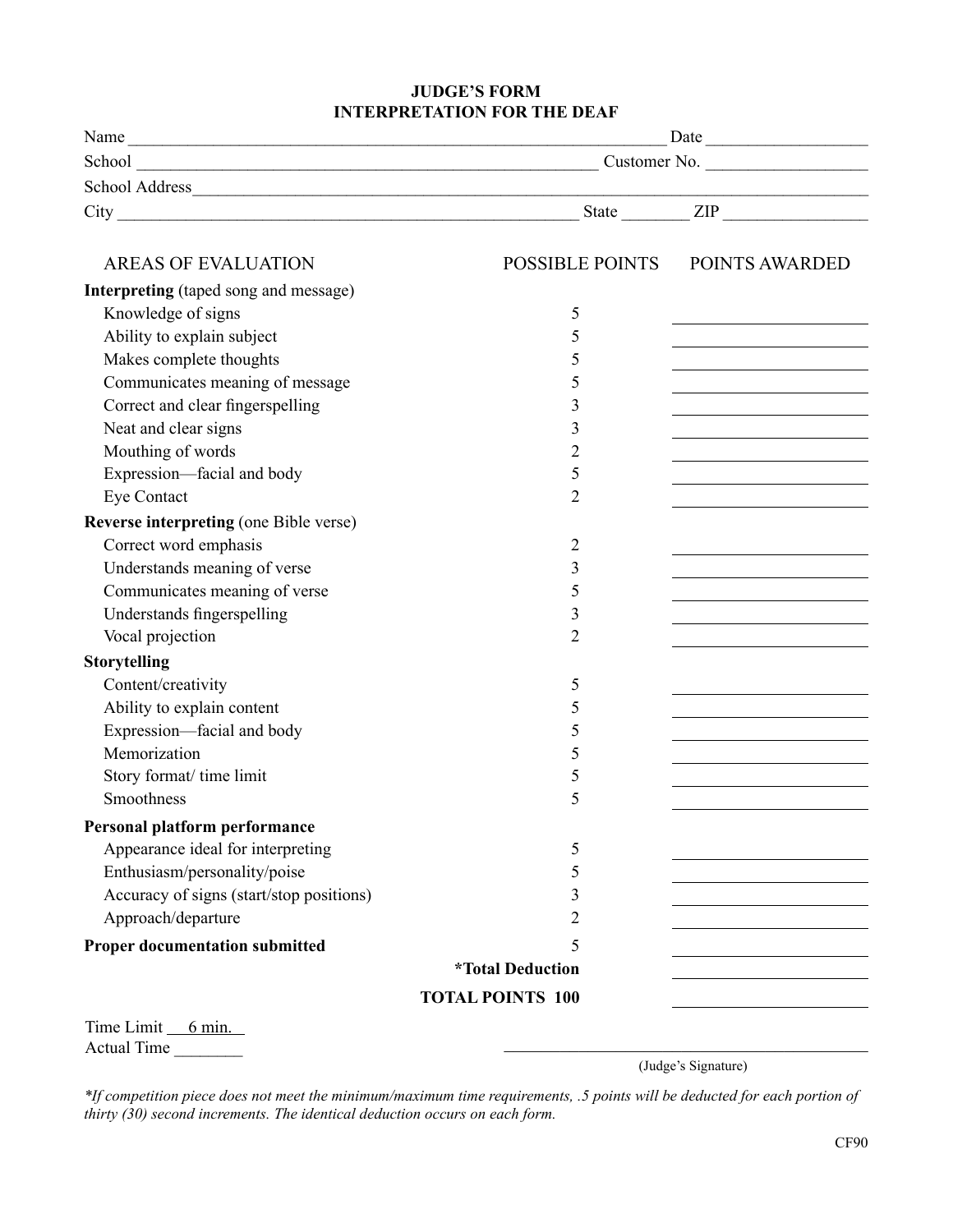#### **JUDGE'S FORM RADIO PROGRAM**

|                                                                                                |                                | $\text{Date}$  |
|------------------------------------------------------------------------------------------------|--------------------------------|----------------|
|                                                                                                |                                |                |
|                                                                                                |                                |                |
| $City$ $ZIP$                                                                                   |                                |                |
|                                                                                                |                                |                |
|                                                                                                |                                |                |
| <b>AREAS OF EVALUATION</b>                                                                     | POSSIBLE POINTS                | POINTS AWARDED |
| Appropriateness of theme—conveys age-appropriate<br>Christian or patriotic theme               | 10                             |                |
| Sound effects—effects blend naturally and accomplish<br>desired impact                         | 10                             |                |
| Voice inflections—voice conveys appropriate mood;<br>adds life and believability to characters | 10                             |                |
| Flow and continuity of script—easy to follow and understand                                    | 10                             |                |
| Audience appeal—theme and presentation directed at<br>designated audience                      | 5                              |                |
| Interest level consistency—catches listener's attention and<br>holds interest throughout       | 10                             |                |
| Diction/pronunciation—words are clear and well delivered                                       | 10                             |                |
| Mood created—proper use of dramatics-voice, sound effects,<br>and edits to create desired mood | 10                             |                |
| Creativity-overall concept and creative thought resulting<br>in end product                    | 10                             |                |
| Technical quality—skillful use of equipment to achieve<br>desired results-edits, mix, etc.     | 10                             |                |
| <b>Proper documentation submitted</b>                                                          | 5                              |                |
|                                                                                                | <i><b>*Total Deduction</b></i> |                |
|                                                                                                | <b>TOTAL POINTS 100</b>        |                |
| Time Limit 4-8 min. Actual Time                                                                |                                |                |
|                                                                                                |                                |                |

(Judge's Signature)

\_\_\_\_\_\_\_\_\_\_\_\_\_\_\_\_\_\_\_\_\_\_\_\_\_\_\_\_\_\_\_\_\_\_\_\_\_\_\_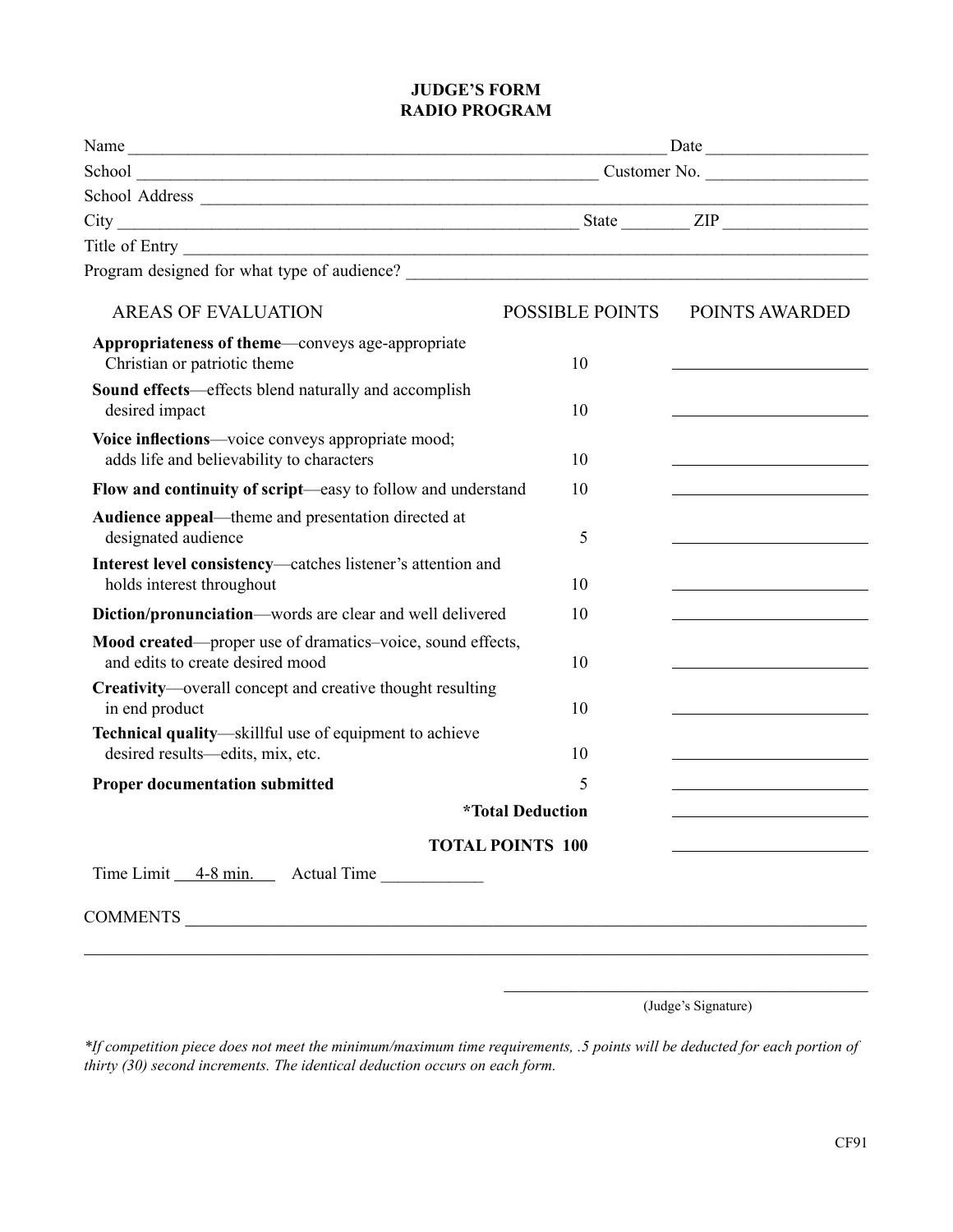#### **JUDGE'S FORM CLOWN ACT**

|                                                                                    |                                | Date                           |
|------------------------------------------------------------------------------------|--------------------------------|--------------------------------|
|                                                                                    |                                |                                |
|                                                                                    |                                |                                |
|                                                                                    |                                |                                |
|                                                                                    |                                |                                |
| <b>AREAS OF EVALUATION</b>                                                         |                                | POSSIBLE POINTS POINTS AWARDED |
| Costume (e.g., garment, wig, hat, shoes)                                           |                                |                                |
| Color                                                                              | 5                              |                                |
| Appropriateness                                                                    | 5                              |                                |
| Quality                                                                            | 5                              |                                |
| <b>Presentation</b>                                                                |                                |                                |
| Entrance/departure                                                                 | 5                              |                                |
| Stage presence                                                                     | 10                             |                                |
| Age appropriateness                                                                | 5                              |                                |
| Facial expressions                                                                 | 10                             |                                |
| Moral lesson                                                                       | 10                             |                                |
| Character impersonation                                                            | 5                              |                                |
| <b>Makeup</b>                                                                      |                                |                                |
| Quality                                                                            | 5                              |                                |
| Colors                                                                             | 5                              |                                |
| Design                                                                             | 5                              |                                |
| <b>Props</b> (e.g. bats, balls, balloons, rope, fiddle, puppets,<br>broom, bucket) |                                |                                |
| Physical manipulation                                                              | 5                              |                                |
| Significance to lesson                                                             | 5                              |                                |
| Integration to presentation                                                        | 5                              |                                |
| Complement to costume                                                              | 5                              |                                |
| <b>Proper documentation submitted</b>                                              | 5                              |                                |
|                                                                                    | <i><b>*Total Deduction</b></i> |                                |
|                                                                                    | <b>TOTAL POINTS 100</b>        |                                |
| Time Limit 4-6 min. Actual Time                                                    |                                |                                |
|                                                                                    |                                |                                |

(Judge's Signature)

\_\_\_\_\_\_\_\_\_\_\_\_\_\_\_\_\_\_\_\_\_\_\_\_\_\_\_\_\_\_\_\_\_\_\_\_\_\_\_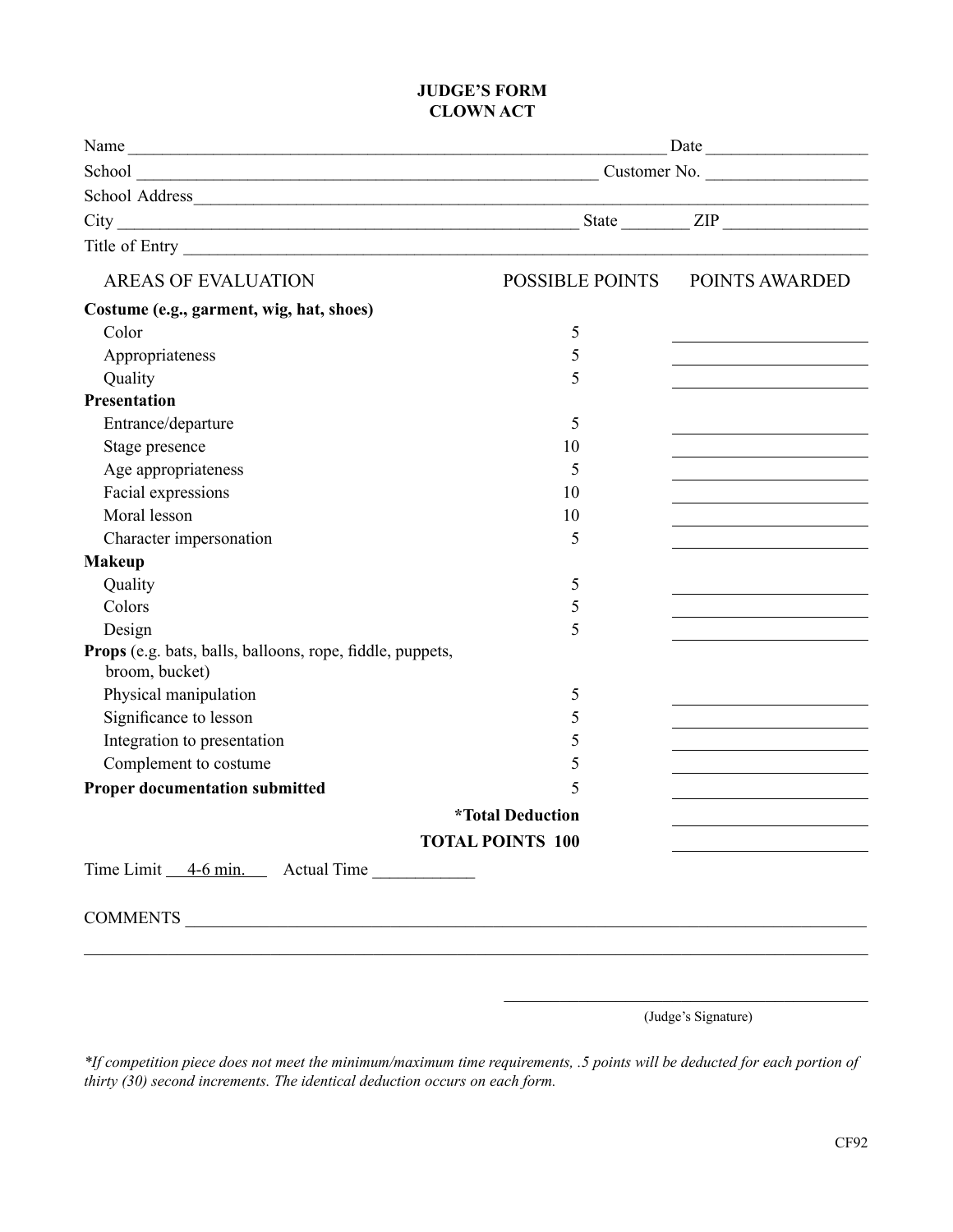#### **JUDGE'S FORM DRAMATIC DIALOGUE**

| Name                                         | Date                           |                                                                            |
|----------------------------------------------|--------------------------------|----------------------------------------------------------------------------|
|                                              |                                |                                                                            |
|                                              |                                |                                                                            |
|                                              |                                |                                                                            |
| Title of Entry Title of Entry                |                                |                                                                            |
| <b>AREAS OF EVALUATION</b>                   |                                | POSSIBLE POINTS POINTS AWARDED                                             |
| <b>Mechanics</b>                             |                                |                                                                            |
| Approach/departure                           | 5                              |                                                                            |
| Voice projection and inflection              | 5                              |                                                                            |
| Diction/enunciation                          | 5                              | the control of the control of the control of the control of the control of |
| Poise/self-confidence                        | 5                              |                                                                            |
| Memory                                       | 5                              |                                                                            |
| <b>Characterization</b>                      |                                |                                                                            |
| Posture, movement, gestures                  | 10                             |                                                                            |
| Facial expressions                           | 5                              |                                                                            |
| Costume/effective use of props               | 10                             | <u> 1989 - Johann Barn, amerikansk politiker (</u>                         |
| Variety of dramatic skills displayed         | 10                             | the control of the control of the control of the control of the control of |
| Effective interaction of characters, quality |                                |                                                                            |
| of characterization                          | 15                             |                                                                            |
| <b>Script</b>                                |                                |                                                                            |
| Message came across effectively              | 10                             | the control of the control of the control of the control of the control of |
| Worthwhile message                           | 10                             | the control of the control of the control of the control of the control of |
| <b>Proper documentation submitted</b>        | 5                              |                                                                            |
|                                              | <i><b>*Total Deduction</b></i> |                                                                            |
|                                              | <b>TOTAL POINTS 100</b>        |                                                                            |
| Time Limit 4-6 min. Actual Time              |                                |                                                                            |
| <b>COMMENTS</b>                              |                                |                                                                            |
|                                              |                                |                                                                            |
|                                              |                                |                                                                            |
|                                              |                                |                                                                            |
|                                              |                                |                                                                            |
|                                              |                                |                                                                            |

\_\_\_\_\_\_\_\_\_\_\_\_\_\_\_\_\_\_\_\_\_\_\_\_\_\_\_\_\_\_\_\_\_\_\_\_\_\_\_ (Judge's Signature)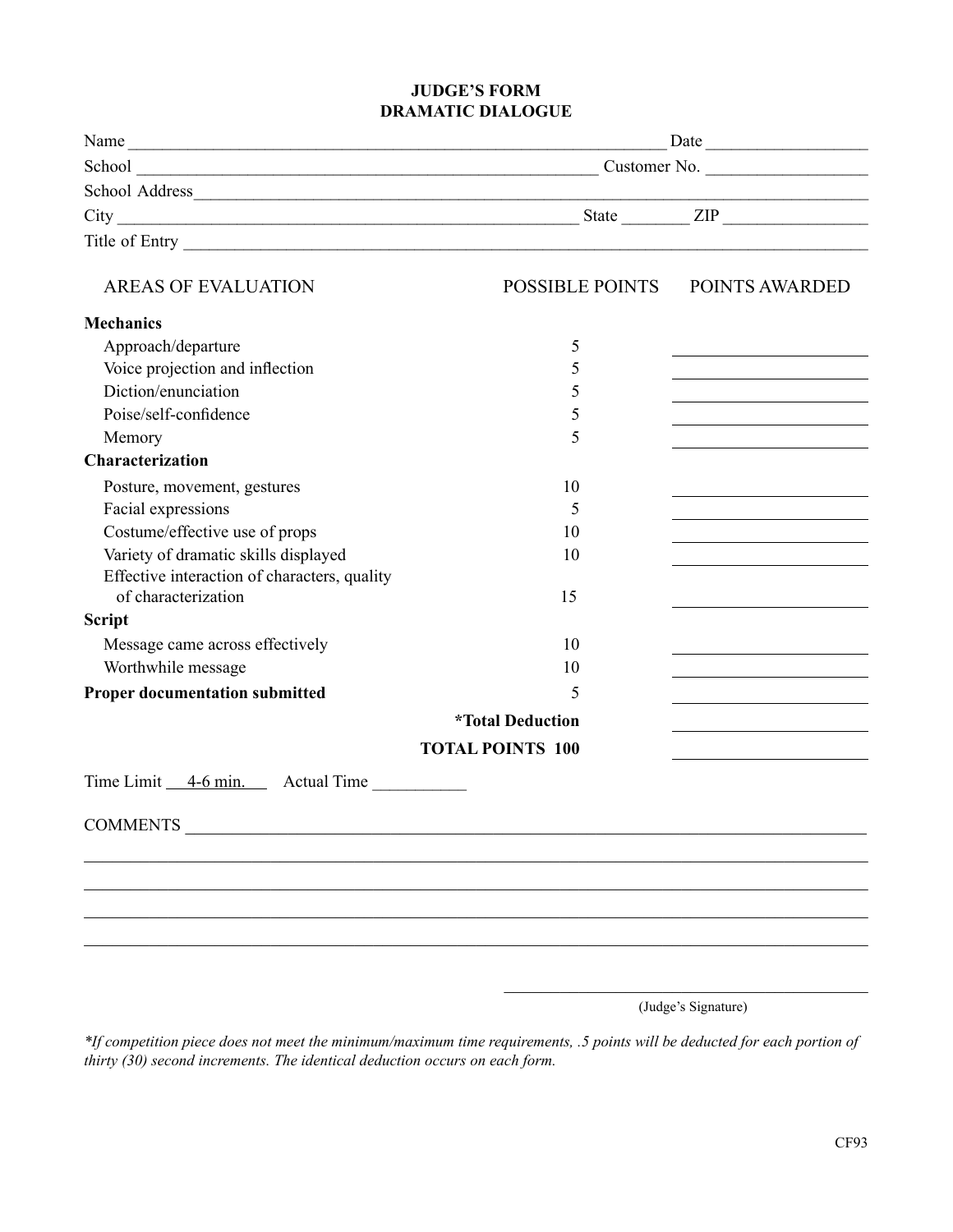#### **JUDGE'S FORM SCRIPTURE VIDEO**

|                                                                          | Date                           |                                                                                 |
|--------------------------------------------------------------------------|--------------------------------|---------------------------------------------------------------------------------|
|                                                                          |                                |                                                                                 |
| School Address                                                           |                                |                                                                                 |
|                                                                          |                                |                                                                                 |
|                                                                          |                                |                                                                                 |
| <b>AREAS OF EVALUATION</b>                                               | <b>POSSIBLE POINTS</b>         | POINTS AWARDED                                                                  |
| <b>Script</b>                                                            |                                |                                                                                 |
| Objective—Scripture passage clearly visualized                           | 10                             |                                                                                 |
| Creativity-Scripture passage presented with<br>freshness/imagination     | 10                             |                                                                                 |
| Photography                                                              |                                |                                                                                 |
| Creative—shots well composed, camera angles enhance<br>program           | 10                             |                                                                                 |
| Technical—shots in focus properly exposed, and steady                    | 10                             |                                                                                 |
| Editing                                                                  |                                |                                                                                 |
| Creative—order and length of shots enhance the program                   | 10                             |                                                                                 |
| Technical—editing equipment's capability skillfully used                 | 10                             |                                                                                 |
| Narration/dialogue—words clear and well delivered                        | 10                             |                                                                                 |
| Music—selected music enhances the program and meets A.C.E.<br>Guidelines | 10                             |                                                                                 |
| Soundtrack mix-music, sound effects, and words blended well              | 15                             |                                                                                 |
| <b>Proper documentation submitted</b>                                    | 5                              | the contract of the contract of the contract of the contract of the contract of |
|                                                                          | <i><b>*Total Deduction</b></i> |                                                                                 |
| <b>TOTAL POINTS 100</b>                                                  |                                |                                                                                 |
| Time Limit 4-6 min. Actual Time                                          |                                |                                                                                 |
| <b>COMMENTS</b>                                                          |                                |                                                                                 |
|                                                                          |                                |                                                                                 |
|                                                                          |                                |                                                                                 |
|                                                                          |                                |                                                                                 |
|                                                                          |                                |                                                                                 |
|                                                                          |                                |                                                                                 |
|                                                                          |                                |                                                                                 |

(Judge's Signature)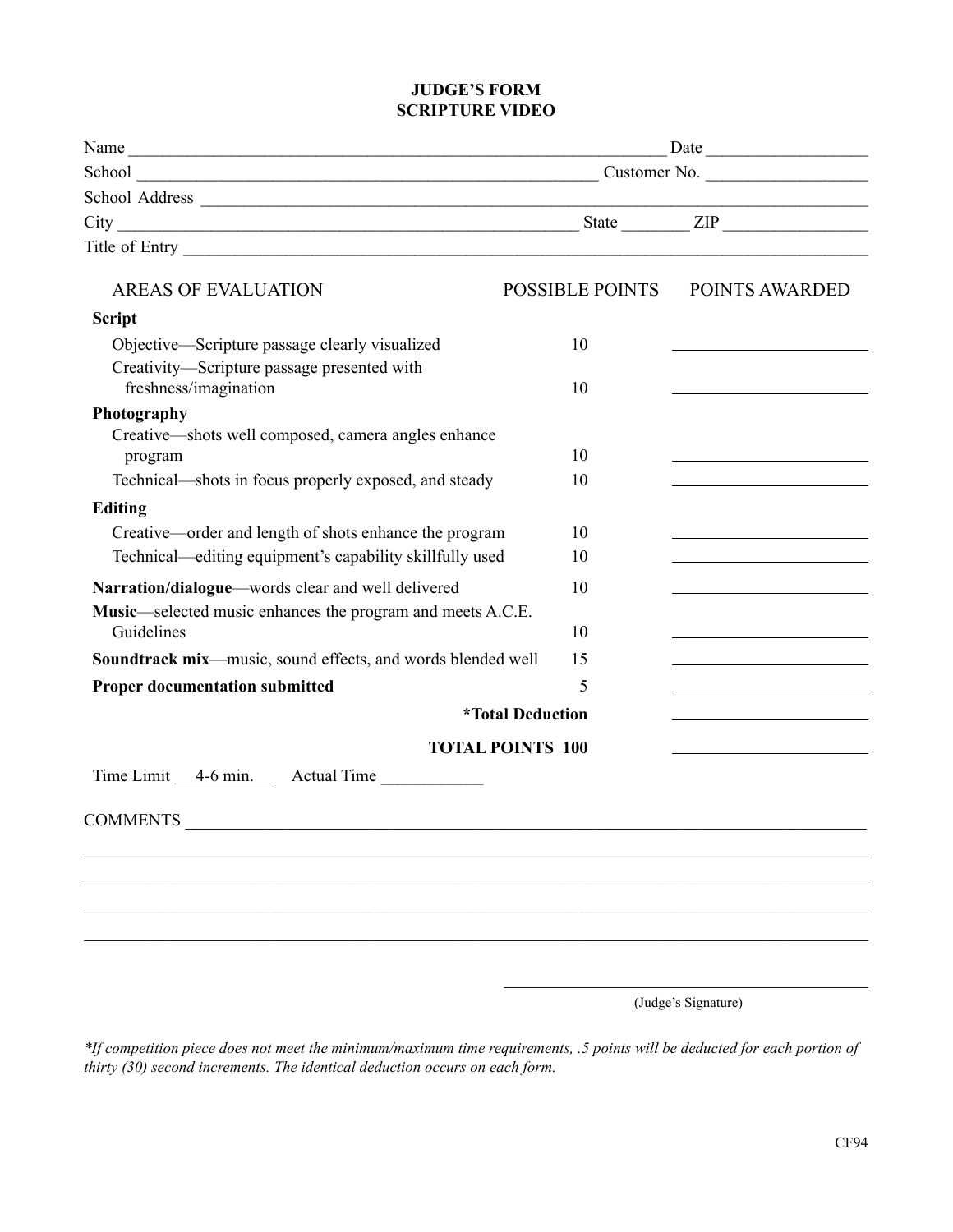#### **JUDGE'S FORM WOOD CONSTRUCTION**

| Name           | Date                 |
|----------------|----------------------|
| School         | Customer No.         |
| School Address |                      |
| City           | <b>State</b><br>ZIP. |
| Entry          |                      |

#### AREAS OF EVALUATION POINTS AWARDED

| Circle 1 on each line Poor (1) Average (Middle Number) |                         | <b>Excellent (Highest Number)</b> |
|--------------------------------------------------------|-------------------------|-----------------------------------|
| <b>Choice of subject</b>                               |                         | 1 2 3 4 5                         |
| Project has a useful purpose                           |                         | 1 2 3 4 5                         |
| <b>Fitness for purpose</b>                             |                         | 1 2 3 4 5                         |
| Pattern/project report                                 |                         | 1 2 3 4 5 6 7 8 9 10              |
| At least two different joinery techniques evident      |                         | 1 2 3 4 5 6 7 8 9 10              |
| Appropriate joints used                                |                         | 1 2 3 4 5 6 7 8 9 10              |
| <b>Accuracy of joinery</b>                             |                         | 1 2 3 4 5 6 7 8 9 10              |
| Craftsmanship/overall construction                     |                         | 1 2 3 4 5 6 7 8 9 10              |
| <b>Preparation for finish</b>                          |                         | 1 2 3 4 5 6 7 8 9 10              |
| Application of appropriate finish                      |                         | 1 2 3 4 5 6 7 8 9 10              |
| Degree of difficulty                                   |                         | 1 2 3 4 5 6 7 8 9 10              |
| <b>Proper documentation submitted</b>                  |                         | 1 2 3 4 5                         |
|                                                        | <b>TOTAL POINTS 100</b> |                                   |

\_\_\_\_\_\_\_\_\_\_\_\_\_\_\_\_\_\_\_\_\_\_\_\_\_\_\_\_\_\_\_\_\_\_\_\_\_\_\_\_\_\_\_\_\_\_\_\_\_\_\_\_\_\_\_\_\_\_\_\_\_\_\_\_\_\_\_\_\_\_\_\_\_\_\_\_\_\_\_\_\_\_\_\_

\_\_\_\_\_\_\_\_\_\_\_\_\_\_\_\_\_\_\_\_\_\_\_\_\_\_\_\_\_\_\_\_\_\_\_\_\_\_\_\_\_\_\_\_\_\_\_\_\_\_\_\_\_\_\_\_\_\_\_\_\_\_\_\_\_\_\_\_\_\_\_\_\_\_\_\_\_\_\_\_\_\_\_\_

\_\_\_\_\_\_\_\_\_\_\_\_\_\_\_\_\_\_\_\_\_\_\_\_\_\_\_\_\_\_\_\_\_\_\_\_\_\_\_\_\_\_\_\_\_\_\_\_\_\_\_\_\_\_\_\_\_\_\_\_\_\_\_\_\_\_\_\_\_\_\_\_\_\_\_\_\_\_\_\_\_\_\_\_

\_\_\_\_\_\_\_\_\_\_\_\_\_\_\_\_\_\_\_\_\_\_\_\_\_\_\_\_\_\_\_\_\_\_\_\_\_\_\_\_\_\_\_\_\_\_\_\_\_\_\_\_\_\_\_\_\_\_\_\_\_\_\_\_\_\_\_\_\_\_\_\_\_\_\_\_\_\_\_\_\_\_\_\_

#### COMMENTS \_\_\_\_\_\_\_\_\_\_\_\_\_\_\_\_\_\_\_\_\_\_\_\_\_\_\_\_\_\_\_\_\_\_\_\_\_\_\_\_\_\_\_\_\_\_\_\_\_\_\_\_\_\_\_\_\_\_\_\_\_\_\_\_\_\_\_\_\_\_\_\_\_

\_\_\_\_\_\_\_\_\_\_\_\_\_\_\_\_\_\_\_\_\_\_\_\_\_\_\_\_\_\_\_\_\_\_\_\_\_\_\_ (Judge's Signature)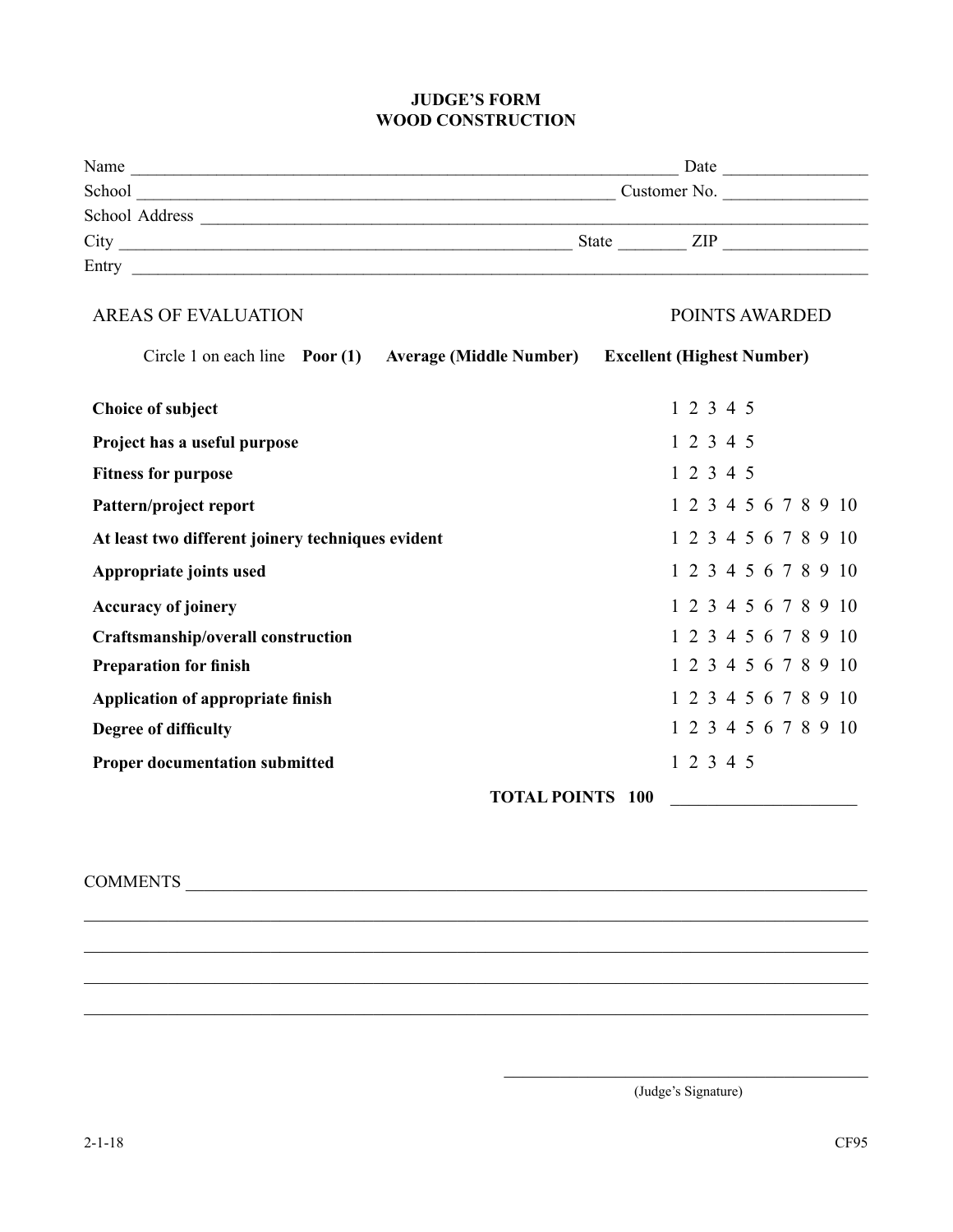#### **JUDGE'S FORM WOOD TURNING**

| Name           | Date                 |
|----------------|----------------------|
| School         | Customer No.         |
| School Address |                      |
| City           | <b>State</b><br>ZIP. |
| Entry          |                      |

#### AREAS OF EVALUATION POINTS AWARDED

|                                       |                         |           | Circle 1 on each line Poor (1) Average (Middle Number) Excellent (Highest Number) |
|---------------------------------------|-------------------------|-----------|-----------------------------------------------------------------------------------|
| <b>Choice of materials</b>            |                         | 1 2 3 4 5 |                                                                                   |
| <b>Proportion</b>                     |                         |           | 1 2 3 4 5 6 7 8 9 10                                                              |
| <b>Fitness for purpose</b>            |                         | 1 2 3 4 5 |                                                                                   |
| Pattern/project report                |                         |           | 1 2 3 4 5 6 7 8 9 10                                                              |
| Craftsmanship                         |                         |           | 1 2 3 4 5 6 7 8 9 10 11 12 13 14 15                                               |
| Knowledge of and/or use of tools      |                         |           | 1 2 3 4 5 6 7 8 9 10                                                              |
| <b>Fitting</b>                        |                         |           | 1 2 3 4 5 6 7 8 9 10                                                              |
| <b>Preparation for finish</b>         |                         |           | 1 2 3 4 5 6 7 8 9 10                                                              |
| Application of appropriate finish     |                         |           | 1 2 3 4 5 6 7 8 9 10                                                              |
| Degree of difficulty                  |                         |           | 1 2 3 4 5 6 7 8 9 10                                                              |
| <b>Proper documentation submitted</b> |                         | 1 2 3 4 5 |                                                                                   |
|                                       | <b>TOTAL POINTS 100</b> |           |                                                                                   |

 $\ldots$  . The contribution of the contribution of the contribution of the contribution of the contribution of the contribution of the contribution of the contribution of the contribution of the contribution of the contribut

 $\ldots$  . The contribution of the contribution of the contribution of the contribution of the contribution of the contribution of the contribution of the contribution of the contribution of the contribution of the contribut

 $\ldots$  . The contribution of the contribution of the contribution of the contribution of the contribution of the contribution of the contribution of the contribution of the contribution of the contribution of the contribut

 $\ldots$  . The contribution of the contribution of the contribution of the contribution of the contribution of the contribution of the contribution of the contribution of the contribution of the contribution of the contribut

COMMENTS \_\_\_\_\_\_\_\_\_\_\_\_\_\_\_\_\_\_\_\_\_\_\_\_\_\_\_\_\_\_\_\_\_\_\_\_\_\_\_\_\_\_\_\_\_\_\_\_\_\_\_\_\_\_\_\_\_\_\_\_\_\_\_\_\_\_\_\_\_\_\_\_\_\_\_\_\_\_\_\_\_\_\_\_\_\_\_

\_\_\_\_\_\_\_\_\_\_\_\_\_\_\_\_\_\_\_\_\_\_\_\_\_\_\_\_\_\_\_\_\_\_\_\_\_\_\_ (Judge's Signature)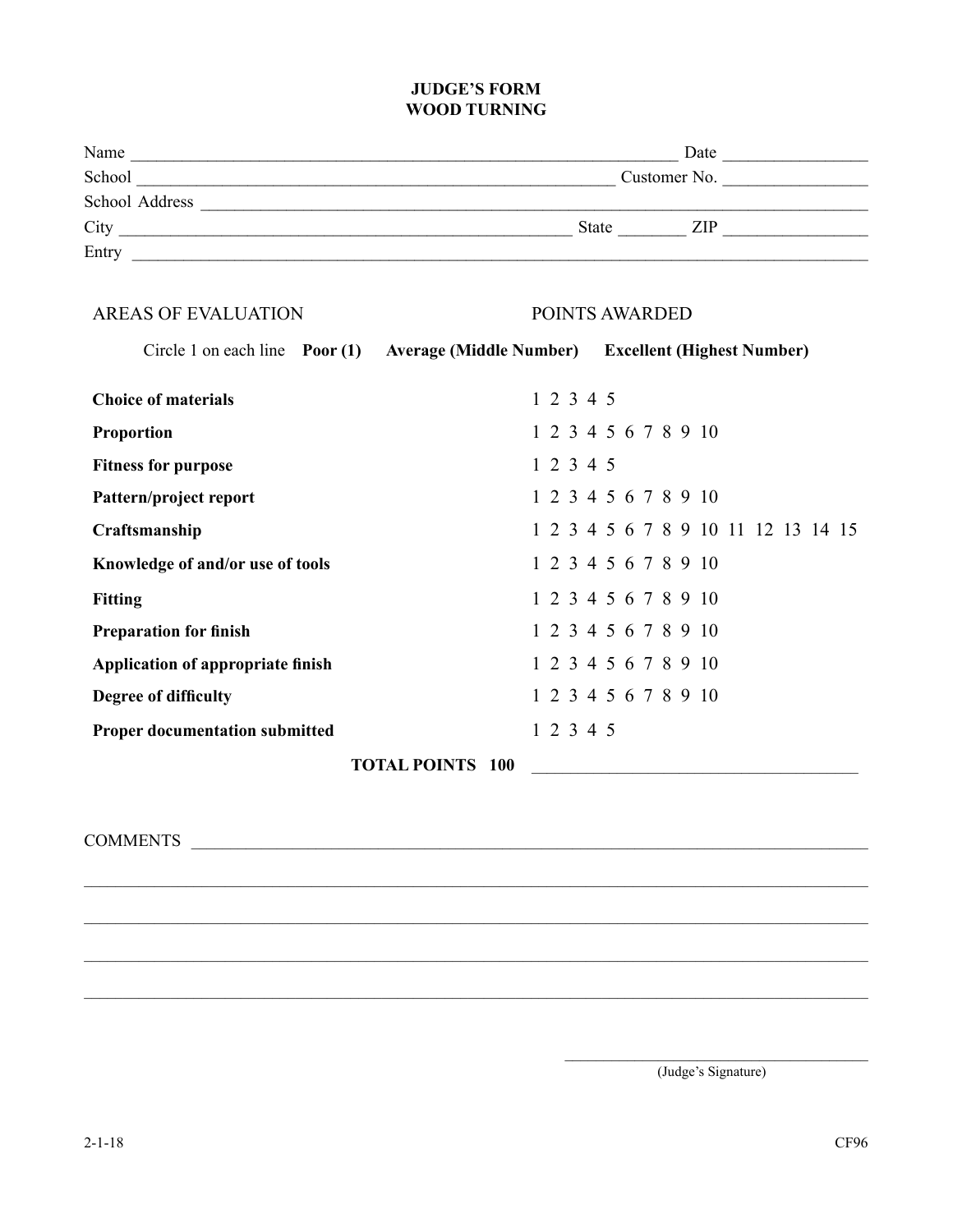#### **JUDGE'S FORM WOODCARVING**

| Name           | Date                |  |
|----------------|---------------------|--|
| School         | Customer No.        |  |
| School Address |                     |  |
| City           | <b>State</b><br>ZIP |  |
| Entry          |                     |  |

## AREAS OF EVALUATION POINTS AWARDED Circle 1 on each line **Poor (1) Average (Middle Number) Excellent (Highest Number) Choice of timber** 1 2 3 4 5 **Choice of subject** 1 2 3 4 5 **Pattern/project report** 1 2 3 4 5 6 7 8 9 10 **Proportion** 1 2 3 4 5 6 7 8 9 10 **Craftsmanship** 1 2 3 4 5 6 7 8 9 10 11 12 13 14 15 Accurate use of tools 1 2 3 4 5 **Attention to detail** 1 2 3 4 5 6 7 8 9 10 **Textual effects** 1 2 3 4 5 **Preparation for finish** 1 2 3 4 5 6 7 8 9 10 **Application of appropriate finish** 1 2 3 4 5 6 7 8 9 10 **Degree of difficulty** 1 2 3 4 5 6 7 8 9 10 **Proper documentation submitted** 1 2 3 4 5 **TOTAL POINTS** 100

\_\_\_\_\_\_\_\_\_\_\_\_\_\_\_\_\_\_\_\_\_\_\_\_\_\_\_\_\_\_\_\_\_\_\_\_\_\_\_\_\_\_\_\_\_\_\_\_\_\_\_\_\_\_\_\_\_\_\_\_\_\_\_\_\_\_\_\_\_\_\_\_\_\_\_\_\_\_\_\_\_\_\_\_ \_\_\_\_\_\_\_\_\_\_\_\_\_\_\_\_\_\_\_\_\_\_\_\_\_\_\_\_\_\_\_\_\_\_\_\_\_\_\_\_\_\_\_\_\_\_\_\_\_\_\_\_\_\_\_\_\_\_\_\_\_\_\_\_\_\_\_\_\_\_\_\_\_\_\_\_\_\_\_\_\_\_\_\_ \_\_\_\_\_\_\_\_\_\_\_\_\_\_\_\_\_\_\_\_\_\_\_\_\_\_\_\_\_\_\_\_\_\_\_\_\_\_\_\_\_\_\_\_\_\_\_\_\_\_\_\_\_\_\_\_\_\_\_\_\_\_\_\_\_\_\_\_\_\_\_\_\_\_\_\_\_\_\_\_\_\_\_\_ \_\_\_\_\_\_\_\_\_\_\_\_\_\_\_\_\_\_\_\_\_\_\_\_\_\_\_\_\_\_\_\_\_\_\_\_\_\_\_\_\_\_\_\_\_\_\_\_\_\_\_\_\_\_\_\_\_\_\_\_\_\_\_\_\_\_\_\_\_\_\_\_\_\_\_\_\_\_\_\_\_\_\_\_

COMMENTS \_\_\_\_\_\_\_\_\_\_\_\_\_\_\_\_\_\_\_\_\_\_\_\_\_\_\_\_\_\_\_\_\_\_\_\_\_\_\_\_\_\_\_\_\_\_\_\_\_\_\_\_\_\_\_\_\_\_\_\_\_\_\_\_\_\_\_\_\_\_\_\_\_

(Judge's Signature)

 $\mathcal{L}_\mathcal{L}$  , where  $\mathcal{L}_\mathcal{L}$  , we have the set of the set of the set of the set of the set of the set of the set of the set of the set of the set of the set of the set of the set of the set of the set of the set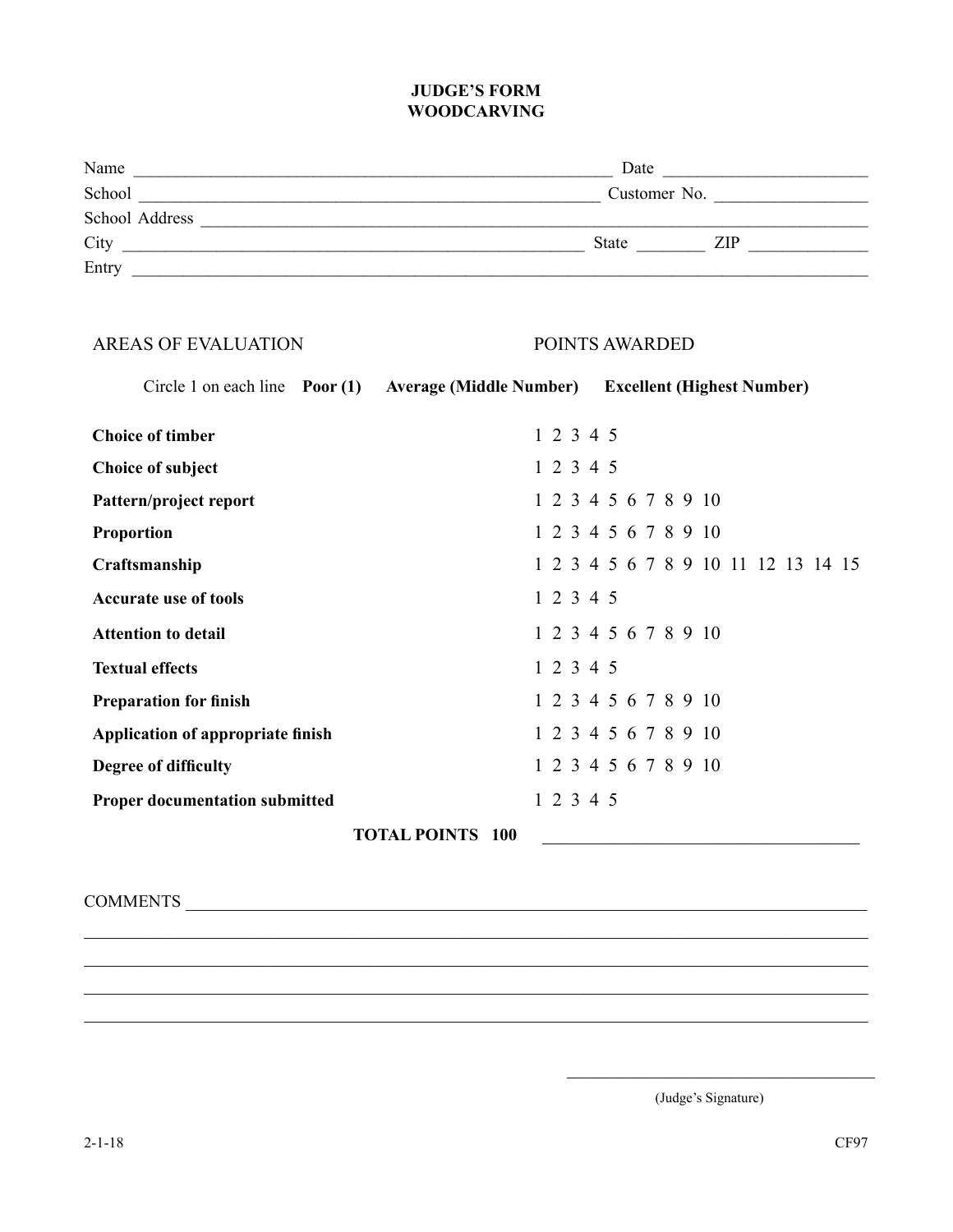#### **JUDGE'S FORM MARQUETRY**

| Name           | Date                |
|----------------|---------------------|
| School         | Customer No.        |
| School Address |                     |
| City           | <b>State</b><br>ZIP |
| Entry          |                     |

| <b>AREAS OF EVALUATION</b>                                            | POINTS AWARDED                      |
|-----------------------------------------------------------------------|-------------------------------------|
| Circle 1 on each line $\frac{P}{Q}$<br><b>Average (Middle Number)</b> | <b>Excellent (Highest Number)</b>   |
| <b>Choice of subject</b>                                              | 1 2 3 4 5                           |
| Pattern/project report                                                | 1 2 3 4 5 6 7 8 9 10                |
| Inlay choice enhances design                                          | 1 2 3 4 5 6 7 8 9 10                |
| Pleasing design pattern/realistic picture                             | 1 2 3 4 5 6 7 8 9 10                |
| Craftsmanship                                                         | 1 2 3 4 5 6 7 8 9 10 11 12 13 14 15 |
| <b>Accurate use of tools</b>                                          | 1 2 3 4 5                           |
| <b>Attention to detail</b>                                            | 1 2 3 4 5 6 7 8 9 10                |
| <b>Preparation for finish</b>                                         | 1 2 3 4 5 6 7 8 9 10                |
| Application of appropriate finish                                     | 1 2 3 4 5 6 7 8 9 10                |
| Degree of difficulty                                                  | 1 2 3 4 5 6 7 8 9 10                |
| <b>Proper documentation submitted</b>                                 | 1 2 3 4 5                           |
| <b>TOTAL POINTS 100</b>                                               |                                     |

\_\_\_\_\_\_\_\_\_\_\_\_\_\_\_\_\_\_\_\_\_\_\_\_\_\_\_\_\_\_\_\_\_\_\_\_\_\_\_\_\_\_\_\_\_\_\_\_\_\_\_\_\_\_\_\_\_\_\_\_\_\_\_\_\_\_\_\_\_\_\_\_\_\_\_\_\_\_\_\_\_\_\_\_

\_\_\_\_\_\_\_\_\_\_\_\_\_\_\_\_\_\_\_\_\_\_\_\_\_\_\_\_\_\_\_\_\_\_\_\_\_\_\_\_\_\_\_\_\_\_\_\_\_\_\_\_\_\_\_\_\_\_\_\_\_\_\_\_\_\_\_\_\_\_\_\_\_\_\_\_\_\_\_\_\_\_\_\_

\_\_\_\_\_\_\_\_\_\_\_\_\_\_\_\_\_\_\_\_\_\_\_\_\_\_\_\_\_\_\_\_\_\_\_\_\_\_\_\_\_\_\_\_\_\_\_\_\_\_\_\_\_\_\_\_\_\_\_\_\_\_\_\_\_\_\_\_\_\_\_\_\_\_\_\_\_\_\_\_\_\_\_\_

\_\_\_\_\_\_\_\_\_\_\_\_\_\_\_\_\_\_\_\_\_\_\_\_\_\_\_\_\_\_\_\_\_\_\_\_\_\_\_\_\_\_\_\_\_\_\_\_\_\_\_\_\_\_\_\_\_\_\_\_\_\_\_\_\_\_\_\_\_\_\_\_\_\_\_\_\_\_\_\_\_\_\_\_

#### COMMENTS \_\_\_\_\_\_\_\_\_\_\_\_\_\_\_\_\_\_\_\_\_\_\_\_\_\_\_\_\_\_\_\_\_\_\_\_\_\_\_\_\_\_\_\_\_\_\_\_\_\_\_\_\_\_\_\_\_\_\_\_\_\_\_\_\_\_\_\_\_\_\_\_

\_\_\_\_\_\_\_\_\_\_\_\_\_\_\_\_\_\_\_\_\_\_\_\_\_\_\_\_\_\_\_\_\_\_\_\_\_\_\_ (Judge's Signature)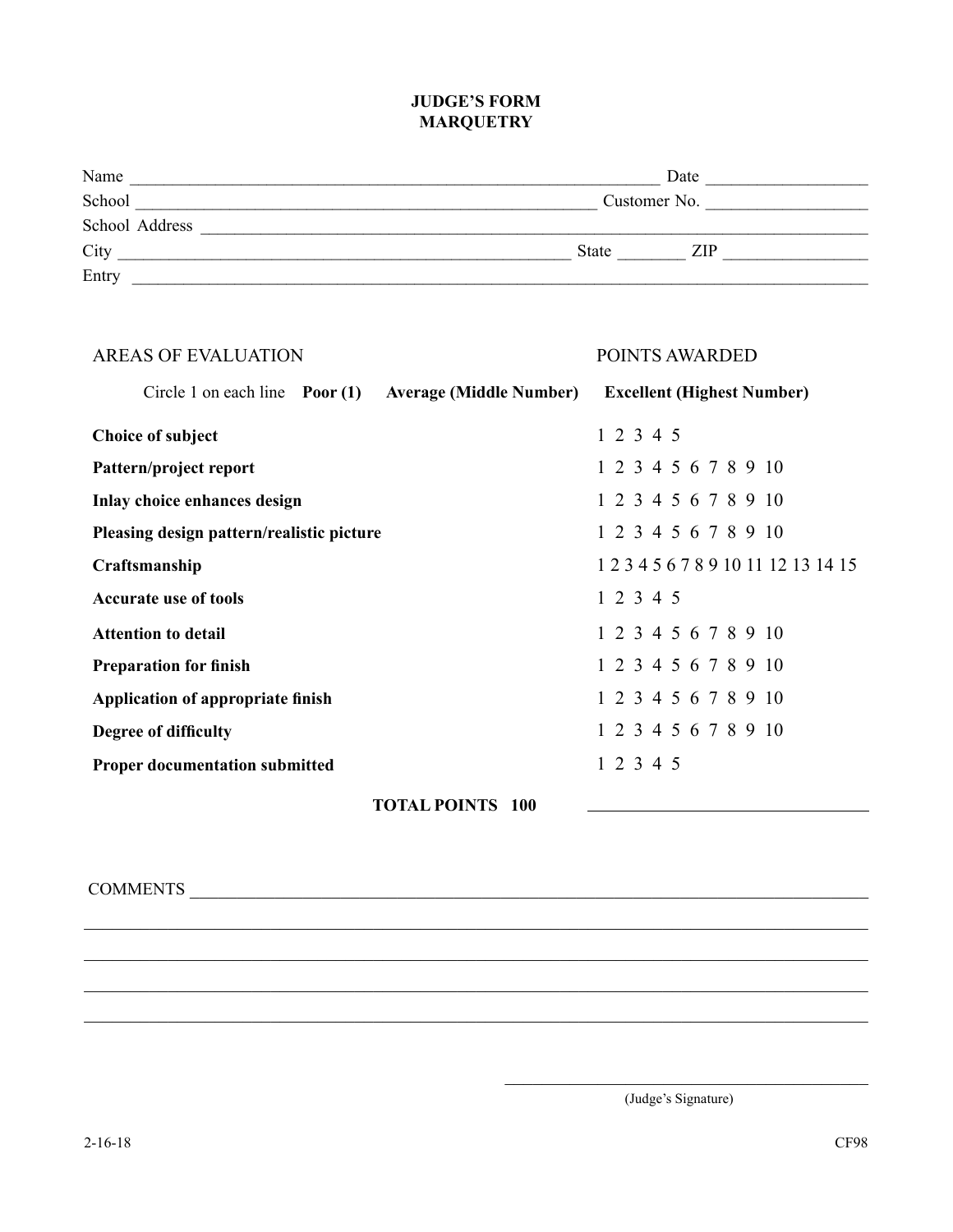#### **JUDGE'S FORM GROUP BIBLE SPEAKING**

|                                               | $\overline{\phantom{a}}$ Date $\overline{\phantom{a}}$ |                     |
|-----------------------------------------------|--------------------------------------------------------|---------------------|
|                                               |                                                        |                     |
|                                               |                                                        |                     |
|                                               |                                                        |                     |
|                                               |                                                        |                     |
| <b>AREAS OF EVALUATION</b>                    | POSSIBLE POINTS                                        | POINTS AWARDED      |
| <b>Mechanics</b>                              |                                                        |                     |
| Approach/departure                            | 5                                                      |                     |
| Appearance/posture                            | 5                                                      |                     |
| Confidence with material/poise                | 5                                                      |                     |
| Suitability and use of sound effects          | 5                                                      |                     |
| Memory                                        | 5                                                      |                     |
| <b>Technical Delivery</b>                     |                                                        |                     |
| Vocal skill: Projection/diction/inflection    | 5                                                      |                     |
| Vocal variety: Pitch/pace/pause/phrasing      | 5                                                      |                     |
| Facial expressions/eye contact/body language  | 5                                                      |                     |
| Choral unity: Blend/balance/vocal grouping    | 10                                                     |                     |
| Blocking/use of space/movement of groups      | 5                                                      |                     |
| <b>Arrangement</b>                            |                                                        |                     |
| Use of solo voices/small group voices         | 5                                                      |                     |
| Dynamic shape of groups/movement and gestures | 10                                                     |                     |
| Group awareness/interaction                   | 10                                                     |                     |
| Communication                                 |                                                        |                     |
| Characterization and interpretation           | 5                                                      |                     |
| Audience rapport                              | 5                                                      |                     |
| Persuasiveness/impact/message delivery        | 5                                                      |                     |
| <b>Proper documentation submitted</b>         | 5                                                      |                     |
|                                               | <i><b>*Total Deductions</b></i>                        |                     |
|                                               | <b>TOTAL POINTS 100</b>                                |                     |
| Time Limit 4-6 min. Actual Time               |                                                        |                     |
| <b>COMMENTS</b>                               |                                                        |                     |
|                                               |                                                        |                     |
|                                               |                                                        |                     |
|                                               |                                                        |                     |
|                                               |                                                        |                     |
|                                               |                                                        | (Judge's Signature) |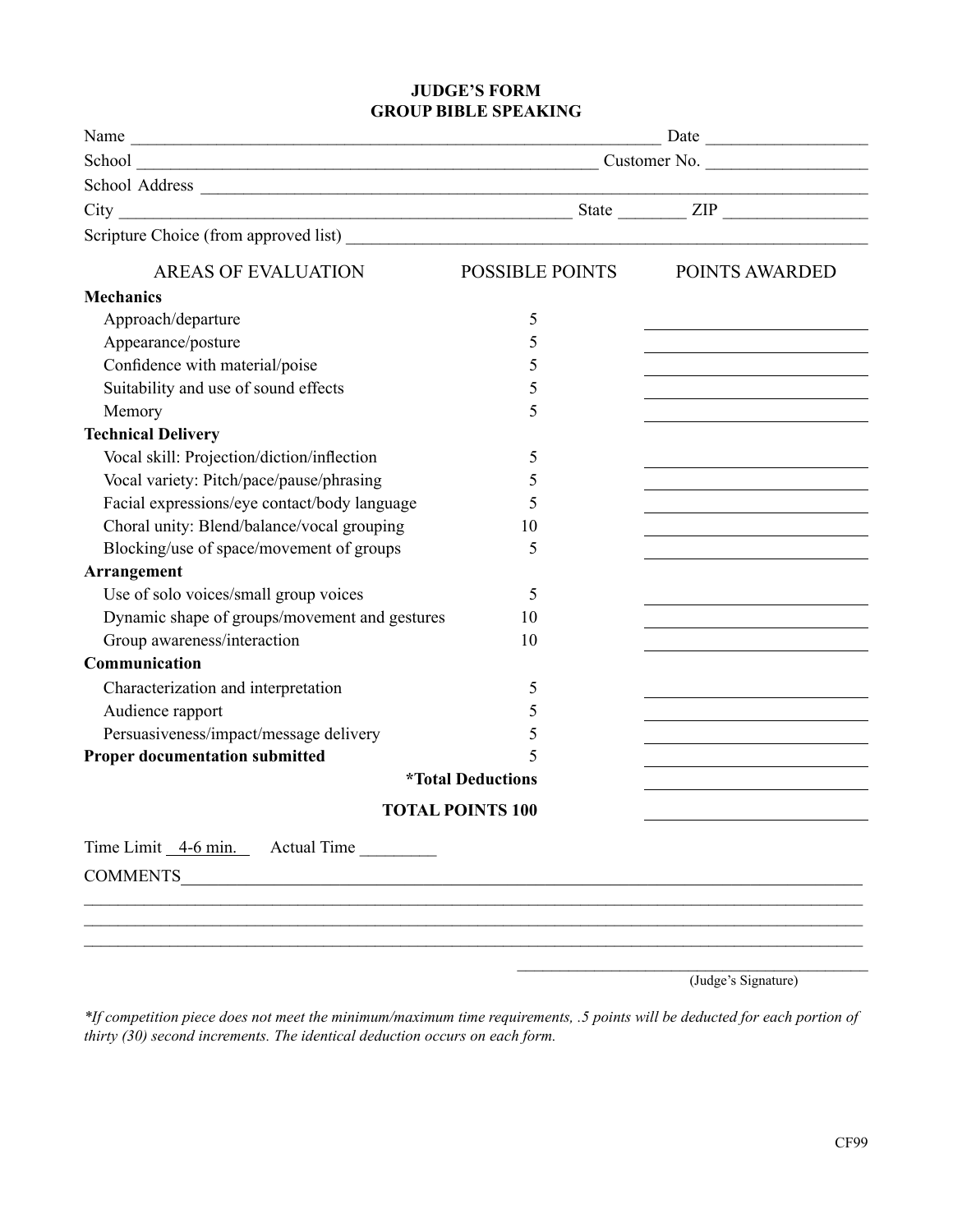#### **Events of the Heart Affidavit**

|                                                                            | meets the following guidelines in:                                                                    |
|----------------------------------------------------------------------------|-------------------------------------------------------------------------------------------------------|
| (Print) Student's Name                                                     |                                                                                                       |
|                                                                            |                                                                                                       |
| <u> 1989 - Johann Stein, Amerikaansk kanton (</u><br>Event Name and Number |                                                                                                       |
|                                                                            |                                                                                                       |
|                                                                            |                                                                                                       |
|                                                                            |                                                                                                       |
|                                                                            | <b>Events of the Heart Student Convention Guidelines</b>                                              |
| competition.                                                               |                                                                                                       |
|                                                                            |                                                                                                       |
| (Administrator's Signature)                                                |                                                                                                       |
|                                                                            |                                                                                                       |
|                                                                            | School Name                                                                                           |
|                                                                            | Contestant must be mentally challenged to the extent the student is incapable of entering any regular |